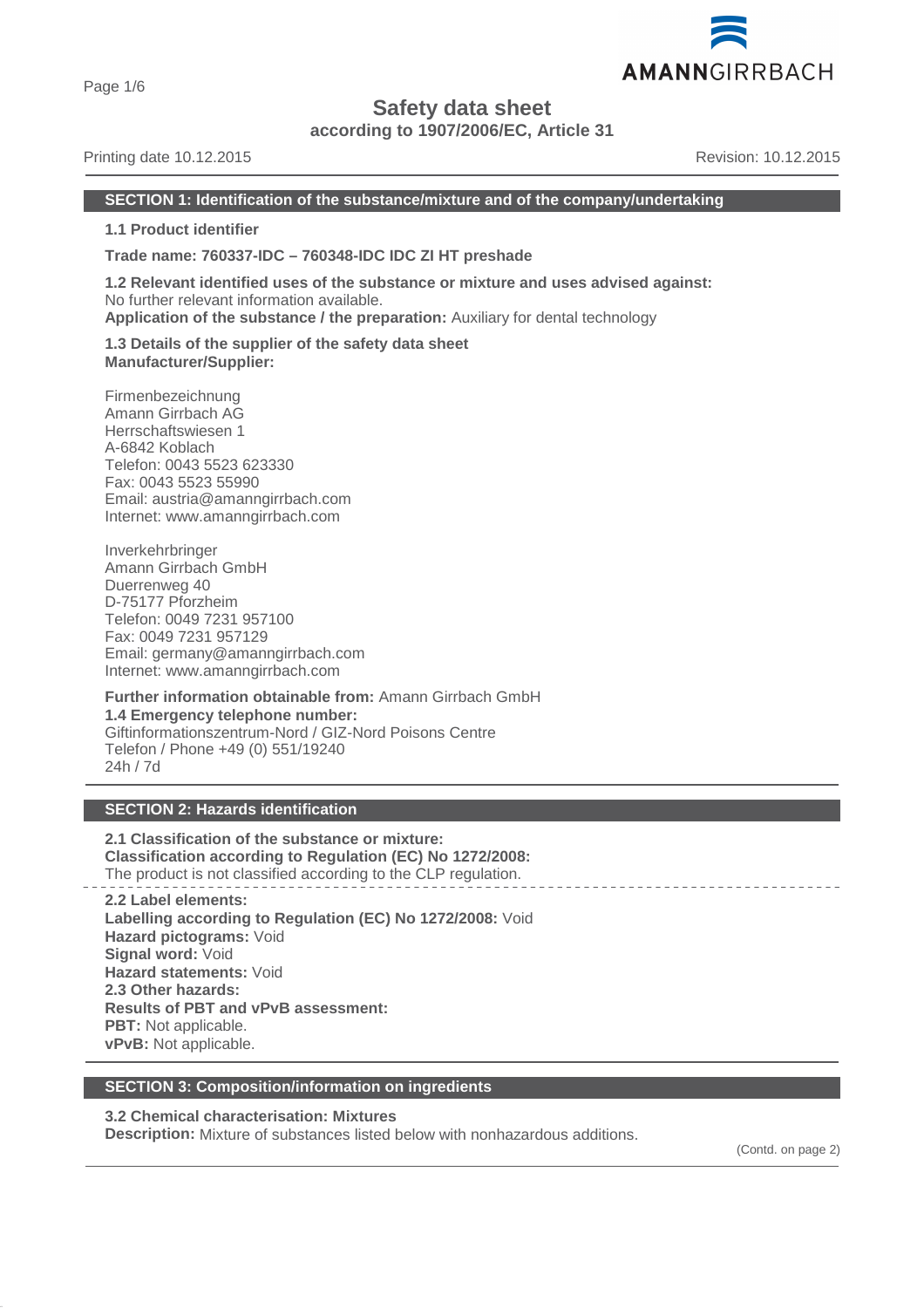

**Safety data sheet**

**according to 1907/2006/EC, Article 31**

Printing date 10.12.2015 **Revision: 10.12.2015** Revision: 10.12.2015

**Trade name: 760337-IDC – 760348-IDC IDC ZI HT preshade**

# **Dangerous components:**

CAS: 1314-23-4 zirconium dioxide

EINECS: 215-227-2 substance with a Community workplace exposure limit **Additional information:** For the wording of the listed risk phrases refer to section 16.

# **SECTION 4: First aid measures**

# **4.1 Description of first aid measures:**

**General information:**

Take affected persons out into the fresh air.

Do not leave affected persons unattended.

**After inhalation:** Supply fresh air; consult doctor in case of complaints.

**After skin contact:** Immediately wash with water and soap and rinse thoroughly.

**After eye contact:**

Rinse opened eye for several minutes under running water.

Call a doctor immediately.

**After swallowing:** Call a doctor immediately.

**4.2 Most important symptoms and effects, both acute and delayed:**

No further relevant information available.

**4.3 Indication of any immediate medical attention and special treatment needed:**

No further relevant information available.

# **SECTION 5: Firefighting measures**

**5.1 Extinguishing media:**

**Suitable extinguishing agents:**

CO2, powder or water spray. Fight larger fires with water spray or alcohol resistant foam.

**For safety reasons unsuitable extinguishing agents:** Water with full jet

# **5.2 Special hazards arising from the substance or mixture:**

Formation of toxic gases is possible during heating or in case of fire.

**5.3 Advice for firefighters:**

**Protective equipment:** Do not inhale explosion gases or combustion gases.

**Additional information:**

Collect contaminated fire fighting water separately. It must not enter the sewage system.

# **SECTION 6: Accidental release measures**

**6.1 Personal precautions, protective equipment and emergency procedures:**

Wear protective equipment. Keep unprotected persons away.

Ensure adequate ventilation

Avoid formation of dust.

Use respiratory protective device against the effects of fumes/dust/aerosol.

**6.2 Environmental precautions:** Do not allow product to reach sewage system or any water course.

**6.3 Methods and material for containment and cleaning up:**

Pick up mechanically.

Ensure adequate ventilation.

**6.4 Reference to other sections:**

See Section 7 for information on safe handling.

See Section 8 for information on personal protection equipment.

See Section 13 for disposal information.

(Contd. on page 3)

(Contd. of page 1)

50-100%

Page 2/6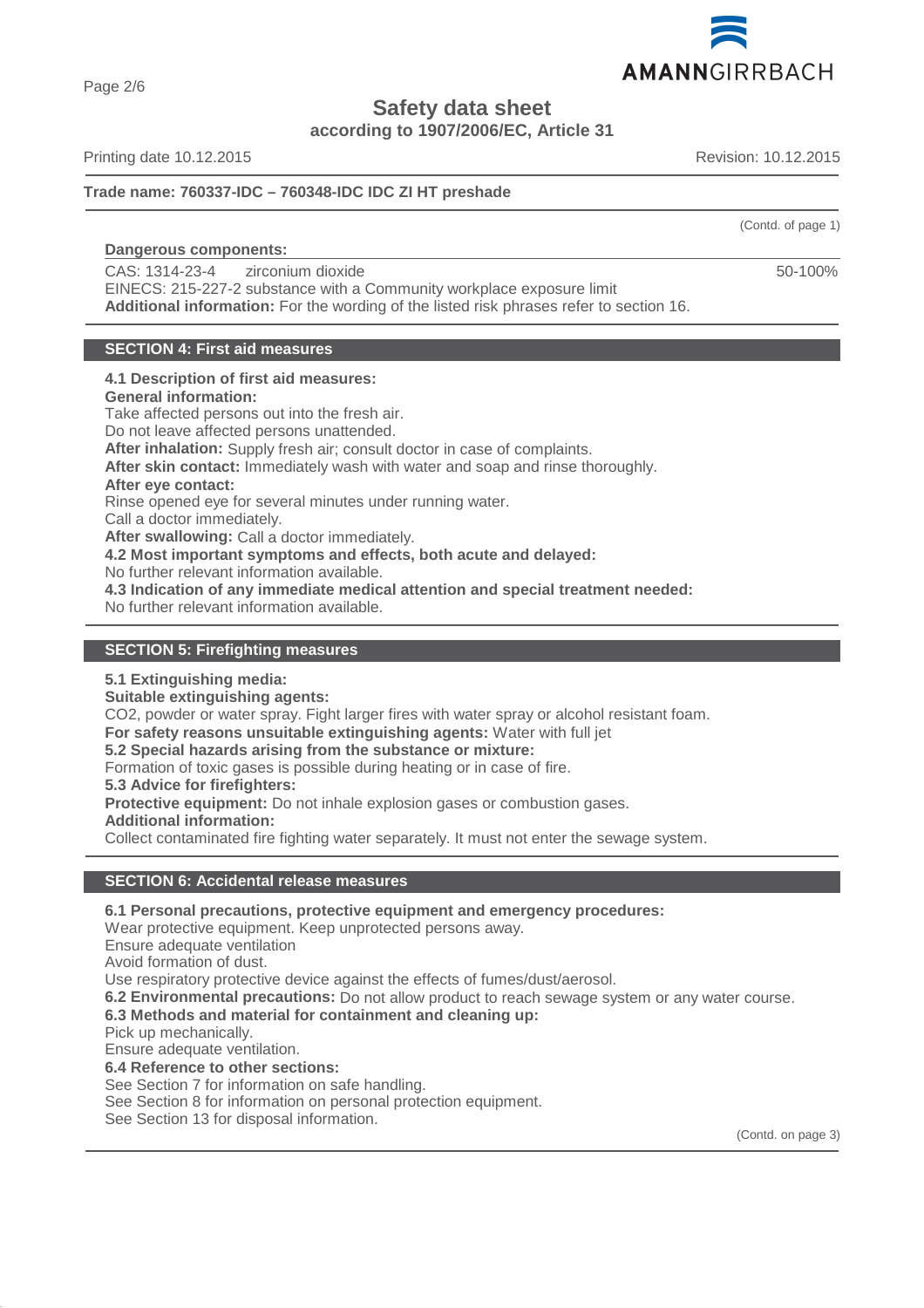

Page 3/6

# **Safety data sheet**

**according to 1907/2006/EC, Article 31**

Printing date 10.12.2015 **Revision: 10.12.2015** Revision: 10.12.2015

# **Trade name: 760337-IDC – 760348-IDC IDC ZI HT preshade**

(Contd. of page 2)

# **SECTION 7: Handling and storage**

# **7.1 Precautions for safe handling:**

Open and handle receptacle with care. Ensure good ventilation/exhaustion at the workplace. Prevent formation of dust. Provide suction extractors if dust is formed. **Information about fire - and explosion protection:** Keep ignition sources away - Do not smoke.

**7.2 Conditions for safe storage, including any incompatibilities: Storage:**

**Requirements to be met by storerooms and receptacles:** Store only in the original receptacle. **Information about storage in one common storage facility:** Store away from foodstuffs. **Further information about storage conditions:** Keep container tightly sealed. **7.3 Specific end use(s):** No further relevant information available.

# **SECTION 8: Exposure controls/personal protection**

**Additional information about design of technical facilities:** No further data; see item 7.

**8.1 Control parameters:**

**Ingredients with limit values that require monitoring at the workplace:** 

**1314-23-4 zirconium dioxide**

WEL Short-term value: 10 mg/m<sup>3</sup> Long-term value: 5 mg/m<sup>3</sup> as Zr

# **8.2 Exposure controls:**

**Personal protective equipment: General protective and hygienic measures:**

The usual precautionary measures are to be adhered to when handling chemicals.

Wash hands before breaks and at the end of work.

Keep away from foodstuffs, beverages and feed.

Do not inhale dust / smoke / mist.

Avoid contact with the eyes and skin.

# **Respiratory protection:**

Use suitable respiratory protective device in case of insufficient ventilation.

Short term filter device:

Filter P2

Filter P3

**Protection of hands:** Protective gloves

**Material of gloves:**

Nitrile rubber, NBR

The selection of the suitable gloves does not only depend on the material, but also on further marks of quality and varies from manufacturer to manufacturer. As the product is a preparation of several substances, the resistance of the glove material can not be calculated in advance and has therefore to be checked prior to the application.

# **Penetration time of glove material:**

The exact break through time has to be found out by the manufacturer of the protective gloves and has to be observed.

**Eye protection:** Tightly sealed goggles

(Contd. on page 4)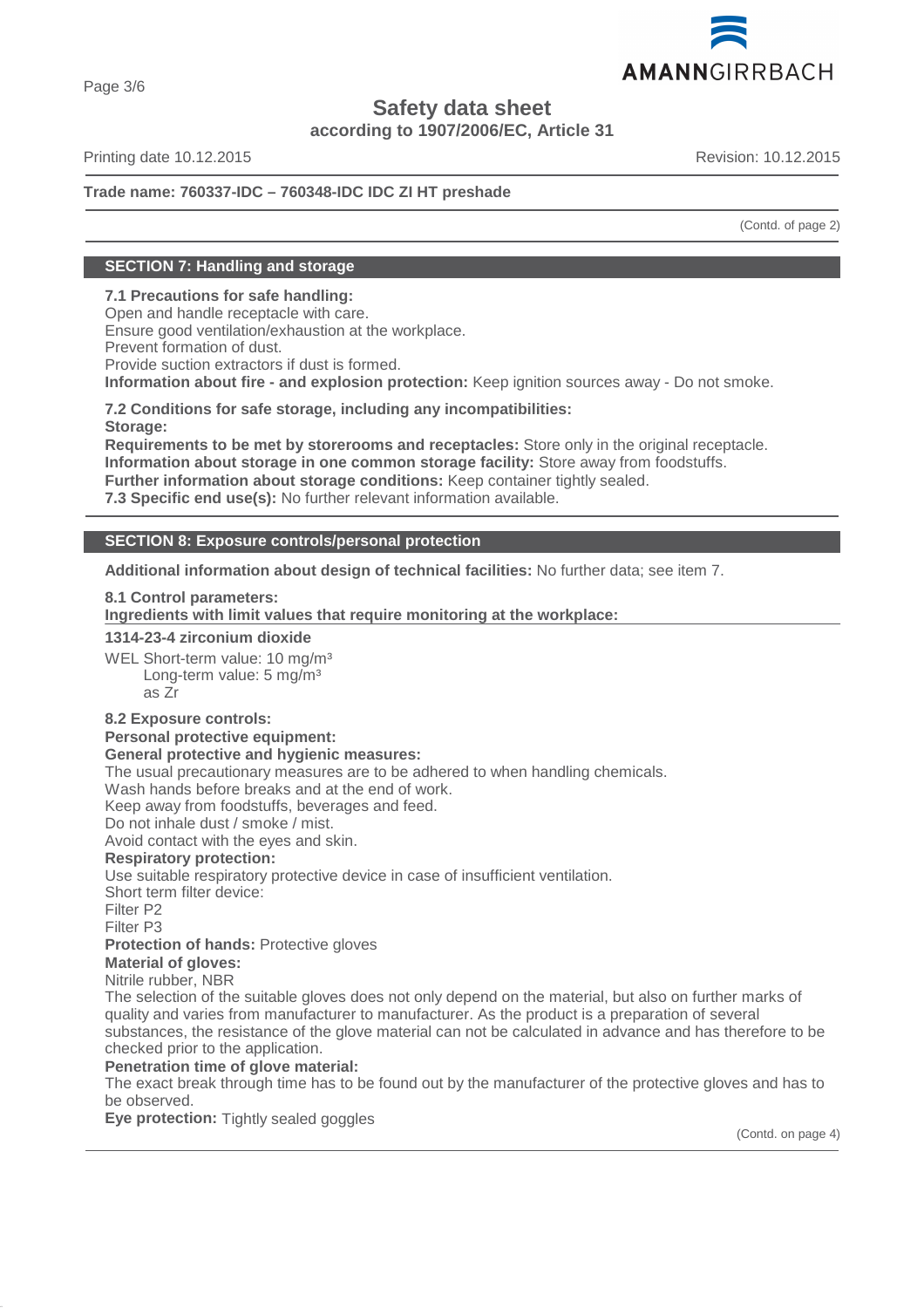

**Safety data sheet**

**according to 1907/2006/EC, Article 31**

Printing date 10.12.2015 **Revision: 10.12.2015** 

**Trade name: 760337-IDC – 760348-IDC IDC ZI HT preshade**

(Contd. of page 3)

**SECTION 9: Physical and chemical properties**

| 9.1 Information on basic physical and chemical properties:<br><b>General Information:</b><br>Appearance:<br>Form:<br>Colour:<br>Odour:<br><b>Odour threshold:</b> | Solid material<br>According to product specification<br><b>Odourless</b><br>Not determined. |
|-------------------------------------------------------------------------------------------------------------------------------------------------------------------|---------------------------------------------------------------------------------------------|
| pH-value:                                                                                                                                                         | Not applicable.                                                                             |
| <b>Change in condition:</b><br><b>Melting point/Melting range:</b><br><b>Boiling point/Boiling range:</b>                                                         | Undetermined.<br>Undetermined.                                                              |
| <b>Flash point:</b>                                                                                                                                               | Not applicable.                                                                             |
| <b>Flammability (solid, gaseous):</b>                                                                                                                             | Not applicable.                                                                             |
| Ignition temperature:                                                                                                                                             |                                                                                             |
| <b>Decomposition temperature:</b>                                                                                                                                 | Not determined.                                                                             |
| Self-igniting:                                                                                                                                                    | Product is not selfigniting.                                                                |
| Danger of explosion:                                                                                                                                              | Product does not present an explosion hazard.                                               |
| <b>Explosion limits:</b><br>Lower:<br>Upper:                                                                                                                      | Not determined.<br>Not determined.                                                          |
| Vapour pressure:                                                                                                                                                  | Not determined.                                                                             |
| <b>Density:</b><br><b>Relative density:</b><br>Vapour density:<br><b>Evaporation rate:</b>                                                                        | Not determined.<br>Not determined.<br>Not determined.<br>Not applicable.                    |
| <b>Solubility in / Miscibility with</b><br>water:                                                                                                                 | Not miscible or difficult to mix.                                                           |
| Partition coefficient (n-octanol/water): Not determined.                                                                                                          |                                                                                             |
| <b>Viscosity:</b><br>Dynamic:<br>Kinematic:<br>9.2 Other information:                                                                                             | Not applicable.<br>Not applicable.<br>No further relevant information available.            |

# **SECTION 10: Stability and reactivity**

**10.1 Reactivity:** No further relevant information available.

**10.2 Chemical stability:**

**Thermal decomposition / conditions to be avoided:**

No decomposition if used according to specifications.

**10.3 Possibility of hazardous reactions:** No dangerous reactions known.

**10.4 Conditions to avoid:** No further relevant information available.

**10.5 Incompatible materials:** No further relevant information available.

**10.6 Hazardous decomposition products:** No dangerous decomposition products known.

(Contd. on page 5)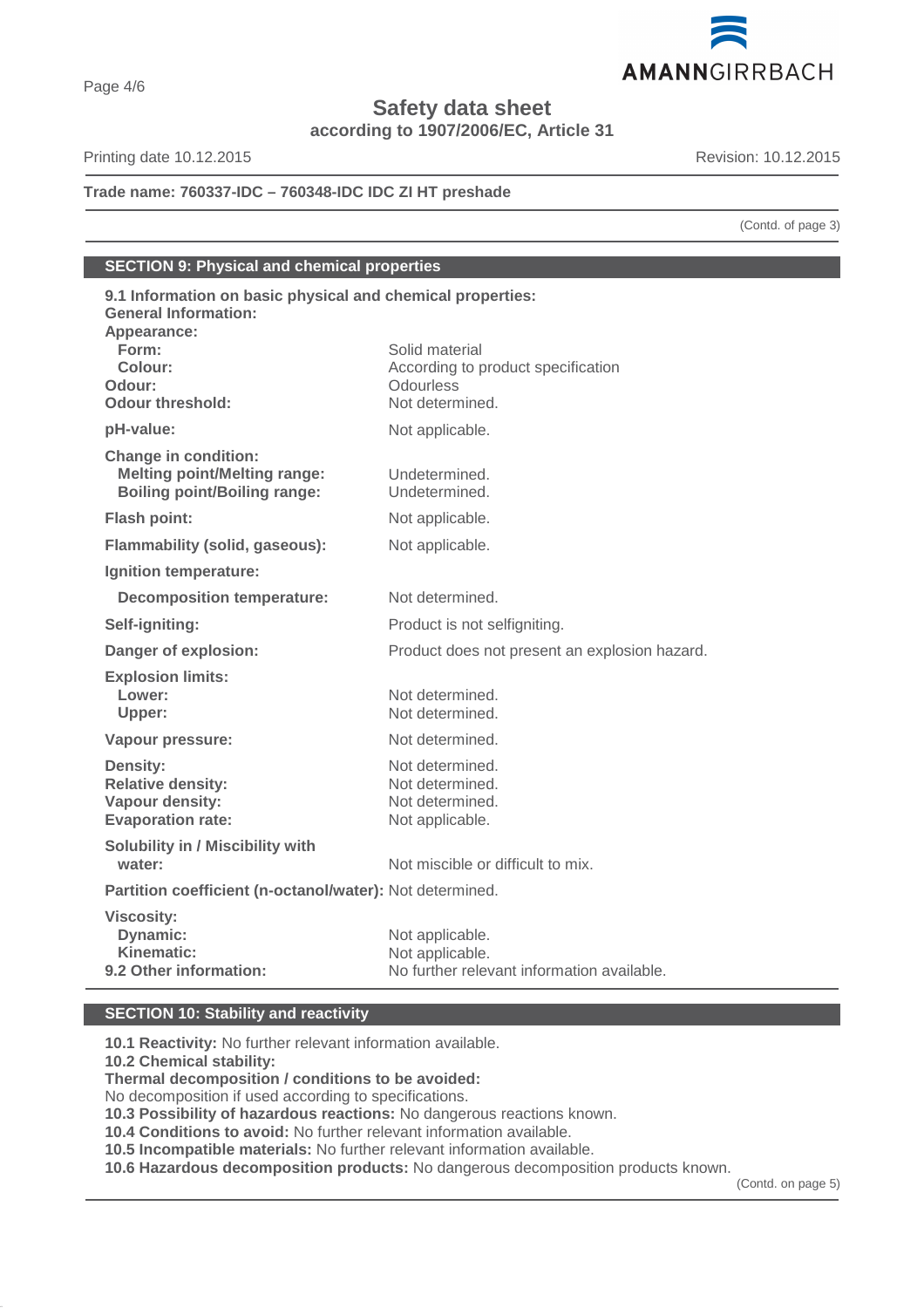

Page 5/6

# **Safety data sheet**

**according to 1907/2006/EC, Article 31**

Printing date 10.12.2015 **Revision: 10.12.2015** Revision: 10.12.2015

# **Trade name: 760337-IDC – 760348-IDC IDC ZI HT preshade**

(Contd. of page 4)

# **SECTION 11: Toxicological information**

**11.1 Information on toxicological effects:**

**Acute toxicity** Based on available data, the classification criteria are not met. **Primary irritant effect:**

**Skin corrosion/irritation** Based on available data, the classification criteria are not met.

**Serious eye damage/irritation** Based on available data, the classification criteria are not met.

**Respiratory or skin sensitisation** Based on available data, the classification criteria are not met.

**CMR effects (carcinogenity, mutagenicity and toxicity for reproduction):**

**Germ cell mutagenicity** Based on available data, the classification criteria are not met.

**Carcinogenicity** Based on available data, the classification criteria are not met.

**Reproductive toxicity** Based on available data, the classification criteria are not met.

**STOT-single exposure** Based on available data, the classification criteria are not met.

**STOT-repeated exposure** Based on available data, the classification criteria are not met.

**Aspiration hazard** Based on available data, the classification criteria are not met.

# **SECTION 12: Ecological information**

**12.1 Toxicity:**

**Aquatic toxicity:** No further relevant information available.

**12.2 Persistence and degradability:** No further relevant information available.

**12.3 Bioaccumulative potential:** No further relevant information available.

**12.4 Mobility in soil:** No further relevant information available.

# **Additional ecological information:**

**General notes:**

Water hazard class 1 (German Regulation) (Self-assessment): slightly hazardous for water Do not allow undiluted product or large quantities of it to reach ground water, water course or sewage system.

# **12.5 Results of PBT and vPvB assessment:**

**PBT:** Not applicable.

**vPvB:** Not applicable.

**12.6 Other adverse effects:** No further relevant information available.

# **SECTION 13: Disposal considerations**

# **13.1 Waste treatment methods:**

# **Recommendation:**

Must not be disposed together with household garbage. Do not allow product to reach sewage system. **European waste catalogue:**

Dispose of contents/container in accordance with local/regional/national/international regulations.

# **Uncleaned packaging:**

**Recommendation:** Disposal must be made according to official regulations.

# **SECTION 14: Transport information**

| 14.1 UN-Number:<br>ADR, ADN, IMDG, IATA<br>14.2 UN proper shipping name:<br>ADR, ADN, IMDG, IATA | Void<br>Void |
|--------------------------------------------------------------------------------------------------|--------------|
| 14.3 Transport hazard class(es):                                                                 |              |
| ADR, ADN, IMDG, IATA<br>Class:                                                                   | Void         |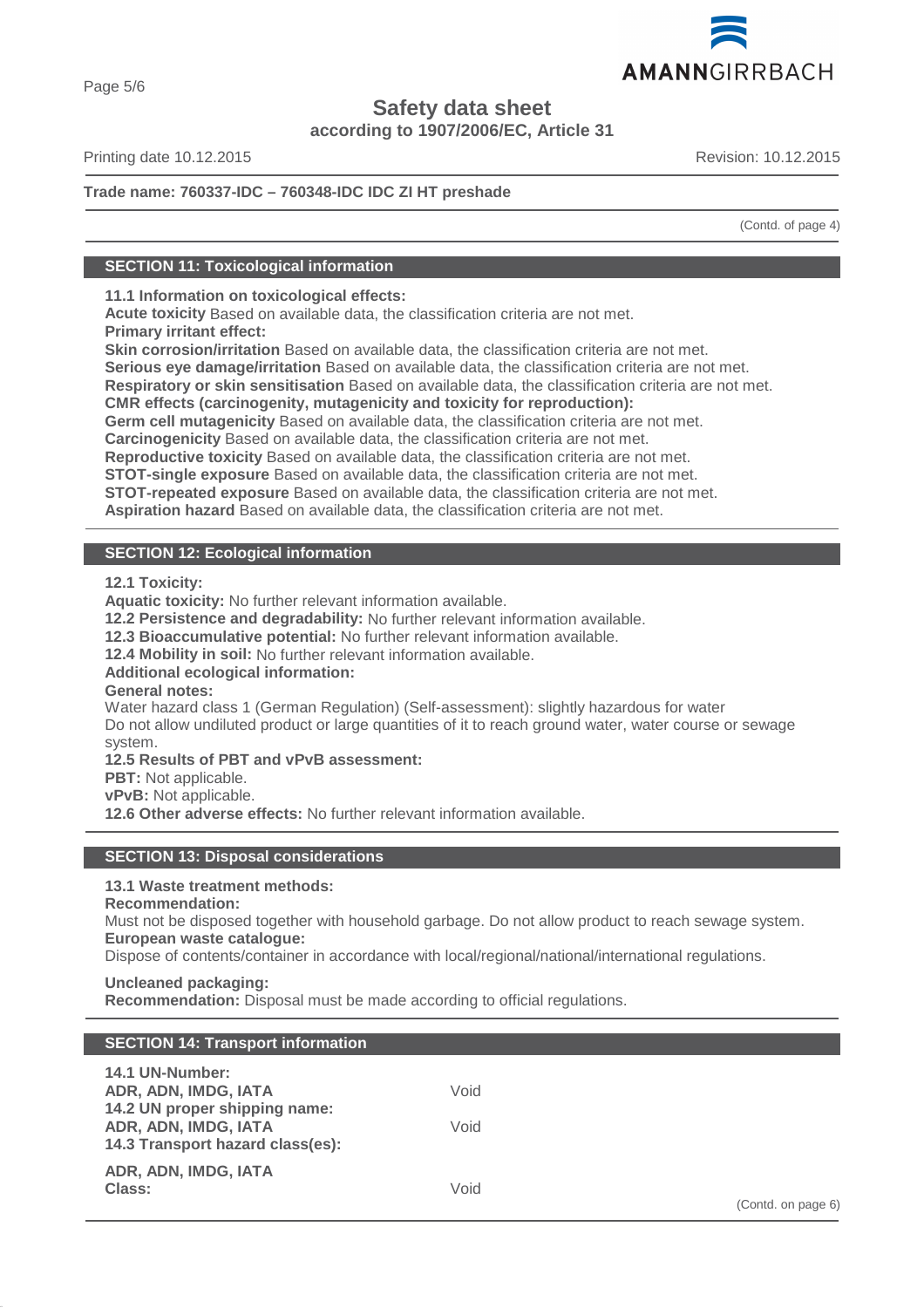AMANNGIRRBACH

# **Safety data sheet**

# **according to 1907/2006/EC, Article 31**

Printing date 10.12.2015 **Revision: 10.12.2015** Revision: 10.12.2015

(Contd. of page 5)

# **Trade name: 760337-IDC – 760348-IDC IDC ZI HT preshade**

**14.4 Packing group: ADR, IMDG, IATA** Void **14.5 Environmental hazards: Marine pollutant:** No **14.6 Special precautions for user:** Not applicable. **14.7 Transport in bulk according to Annex II of Marpol and the IBC Code** Not applicable. **UN "Model Requlation":** Void

# **SECTION 15: Regulatory information**

**15.1 Safety, health and environmental regulations/legislation specific for the substance or mixture:**

**Directive 2012/18/EU Named dangerous substances - ANNEX I** None of the ingredients is listed. **15.2 Chemical safety assessment:** A Chemical Safety Assessment has not been carried out.

# **SECTION 16: Other information**

This information is based on our present knowledge. However, this shall not constitute a guarantee for any specific product features and shall not establish a legally valid contractual relationship.

**Department issuing SDS:** ADEEGO GmbH Wildsteig 4A D-42113 Wuppertal Tel. +49 (0) 202 2575700 Fax. +49 (0) 202 2575701 Email: mail@adeego.de www.adeego.de **Contact:** Dr. Axel Deeg **Abbreviations and acronyms:** ADR: Accord européen sur le transport des marchandises dangereuses par Route (European Agreement concerning the International Carriage of Dangerous Goods by Road) IMDG: International Maritime Code for Dangerous Goods IATA: International Air Transport Association GHS: Globally Harmonised System of Classification and Labelling of Chemicals EINECS: European Inventory of Existing Commercial Chemical Substances ELINCS: European List of Notified Chemical Substances CAS: Chemical Abstracts Service (division of the American Chemical Society) PBT: Persistent, Bioaccumulative and Toxic vPvB: very Persistent and very Bioaccumulative

Page 6/6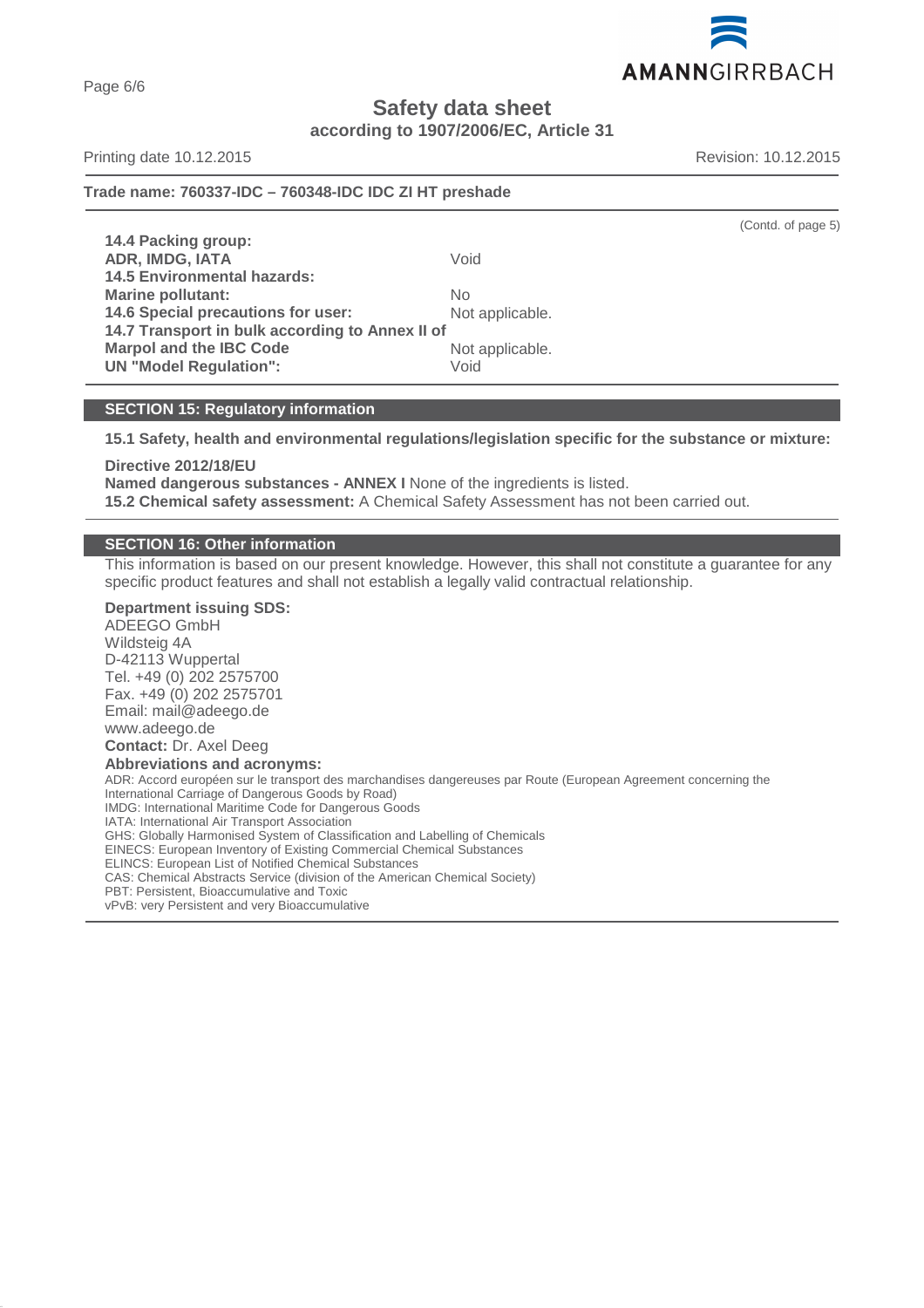Seite: 1/6

# **Sicherheitsdatenblatt**

**gemäß 1907/2006/EG, Artikel 31**

Druckdatum: 10.12.2015 überarbeitet am: 10.12.2015

# **ABSCHNITT 1: Bezeichnung des Stoffs beziehungsweise des Gemischs und des Unternehmens**

**1.1 Produktidentifikator**

**Handelsname: 760337-IDC – 760348-IDC IDC ZI HT preshade**

#### **1.2 Relevante identifizierte Verwendungen des Stoffs oder Gemischs und Verwendungen, von denen abgeraten wird:** Keine weiteren relevanten Informationen verfügbar.

**Verwendung des Stoffes / des Gemisches:** Hilfsmittel für die Dentaltechnik

**1.3 Einzelheiten zum Lieferanten, der das Sicherheitsdatenblatt bereitstellt Hersteller/Lieferant:**

Firmenbezeichnung Amann Girrbach AG Herrschaftswiesen 1 A-6842 Koblach Telefon: 0043 5523 623330 Fax: 0043 5523 55990 Email: austria@amanngirrbach.com Internet: www.amanngirrbach.com

Inverkehrbringer Amann Girrbach GmbH Duerrenweg 40 D-75177 Pforzheim Telefon: 0049 7231 957100 Fax: 0049 7231 957129 Email: germany@amanngirrbach.com Internet: www.amanngirrbach.com

**Auskunftgebender Bereich:** Amann Girrbach GmbH **1.4 Notrufnummer:** Giftinformationszentrum-Nord / GIZ-Nord Poisons Centre Telefon / Phone +49 (0) 551/19240 24h / 7d

# **ABSCHNITT 2: Mögliche Gefahren**

**2.1 Einstufung des Stoffs oder Gemischs Einstufung gemäß Verordnung (EG) Nr. 1272/2008** Das Produkt ist gemäß CLP-Verordnung nicht eingestuft.

**2.2 Kennzeichnungselemente Kennzeichnung gemäß Verordnung (EG) Nr. 1272/2008** entfällt **Gefahrenpiktogramme** entfällt **Signalwort** entfällt **Gefahrenhinweise** entfällt **2.3 Sonstige Gefahren Ergebnisse der PBT- und vPvB-Beurteilung PBT:** Nicht anwendbar. **vPvB:** Nicht anwendbar.

# **ABSCHNITT 3: Zusammensetzung/Angaben zu Bestandteilen**

**3.2 Chemische Charakterisierung: Gemische**

**Beschreibung:** Gemisch aus nachfolgend angeführten Stoffen mit ungefährlichen Beimengungen.

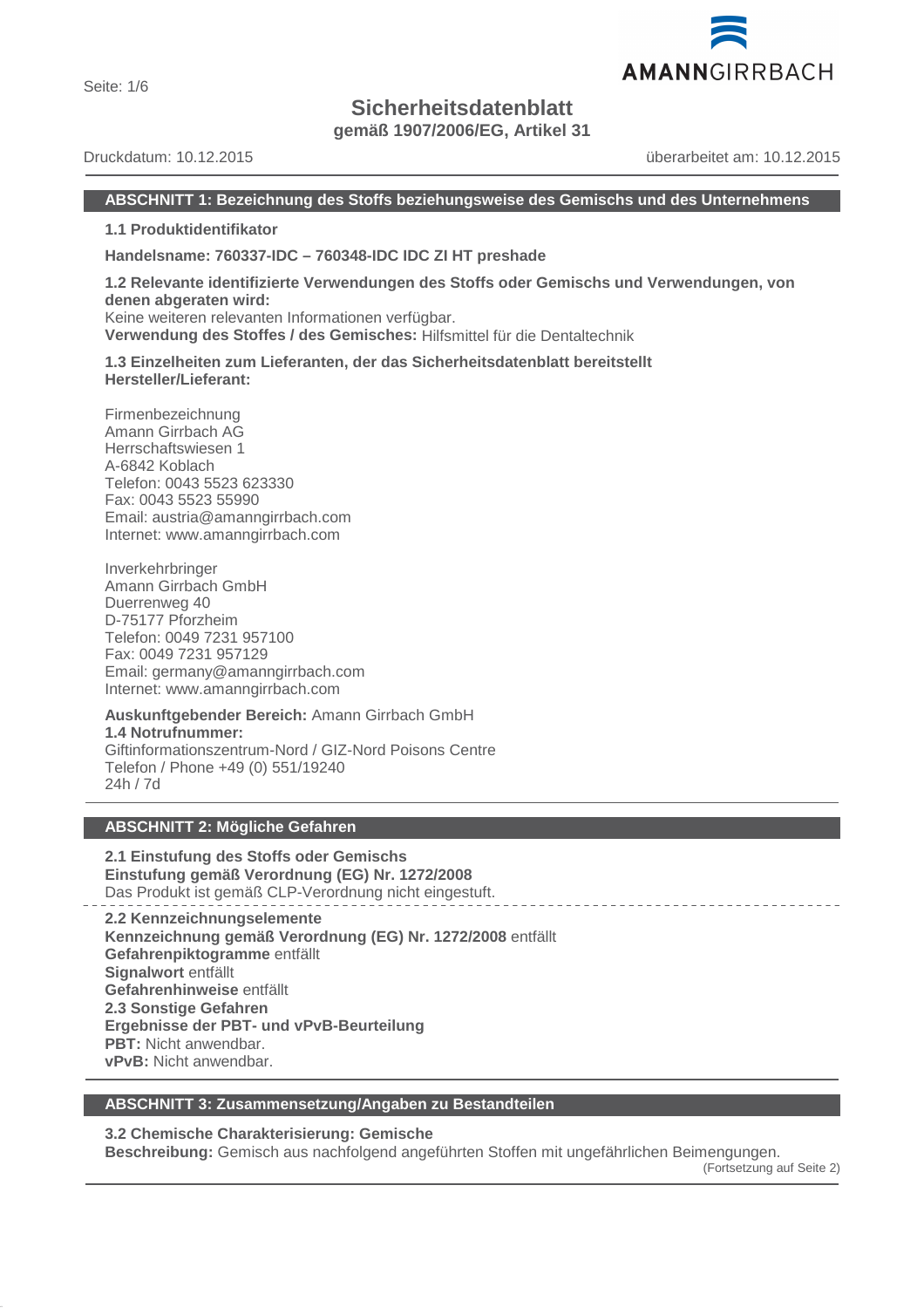

Seite: 2/6

# **Sicherheitsdatenblatt**

**gemäß 1907/2006/EG, Artikel 31**

Druckdatum: 10.12.2015 überarbeitet am: 10.12.2015

# **Handelsname: 760337-IDC – 760348-IDC IDC ZI HT preshade**

|                                                                                                                                              | (Fortsetzung von Seite 1) |
|----------------------------------------------------------------------------------------------------------------------------------------------|---------------------------|
| Gefährliche Inhaltsstoffe:                                                                                                                   |                           |
| CAS: 1314-23-4<br>Zirkonoxid<br>EINECS: 215-227-2 Stoff, für den ein gemeinschaftlicher Grenzwert für die Exposition am<br>Arbeitsplatz gilt | 50-100%                   |
| CAS: 1314-36-9 Yttriumoxid<br>EINECS: 215-233-5 Stoff, für den ein gemeinschaftlicher Grenzwert für die Exposition am<br>Arbeitsplatz gilt   | < 10%                     |
| Zusätzliche Hinweise:<br>Der Wortlaut der angeführten Gefahrenhinweise ist dem Abschnitt 16 zu entnehmen.                                    |                           |

# **ABSCHNITT 4: Erste-Hilfe-Maßnahmen**

# **4.1 Beschreibung der Erste-Hilfe-Maßnahmen**

**Allgemeine Hinweise:**

Betroffene an die frische Luft bringen.

Betroffene nicht unbeaufsichtigt lassen.

**Nach Einatmen:** Frischluftzufuhr, bei Beschwerden Arzt aufsuchen.

**Nach Hautkontakt:** Sofort mit Wasser und Seife abwaschen und gut nachspülen.

#### **Nach Augenkontakt:**

Augen bei geöffnetem Lidspalt mehrere Minuten mit fließendem Wasser spülen.

Sofort Arzt hinzuziehen.

**Nach Verschlucken:** Sofort Arzt hinzuziehen.

**4.2 Wichtigste akute und verzögert auftretende Symptome und Wirkungen:**

Keine weiteren relevanten Informationen verfügbar.

**4.3 Hinweise auf ärztliche Soforthilfe oder Spezialbehandlung:**

Keine weiteren relevanten Informationen verfügbar.

# **ABSCHNITT 5: Maßnahmen zur Brandbekämpfung**

**5.1 Löschmittel:**

**Geeignete Löschmittel:**

CO2, Löschpulver oder Wassersprühstrahl. Größeren Brand mit Wassersprühstrahl oder alkoholbeständigem Schaum bekämpfen.

**Aus Sicherheitsgründen ungeeignete Löschmittel:** Wasser im Vollstrahl

# **5.2 Besondere vom Stoff oder Gemisch ausgehende Gefahren:**

Beim Erhitzen oder im Brandfalle Bildung giftiger Gase möglich.

**5.3 Hinweise für die Brandbekämpfung:**

**Besondere Schutzausrüstung:** Explosions- und Brandgase nicht einatmen.

**Weitere Angaben:** Kontaminiertes Löschwasser getrennt sammeln, darf nicht in die Kanalisation gelangen.

# **ABSCHNITT 6: Maßnahmen bei unbeabsichtigter Freisetzung**

# **6.1 Personenbezogene Vorsichtsmaßnahmen, Schutzausrüstungen und in Notfällen anzuwendende Verfahren:**

Schutzausrüstung tragen. Ungeschützte Personen fernhalten.

Für ausreichende Lüftung sorgen.

Staubbildung vermeiden.

Bei Einwirkung von Dämpfen/Staub/Aerosol Atemschutz verwenden.

**6.2 Umweltschutzmaßnahmen:** Nicht in die Kanalisation oder in Gewässer gelangen lassen.

**6.3 Methoden und Material für Rückhaltung und Reinigung:**

Mechanisch aufnehmen.

Für ausreichende Lüftung sorgen.

**6.4 Verweis auf andere Abschnitte:**

Informationen zur sicheren Handhabung siehe Abschnitt 7.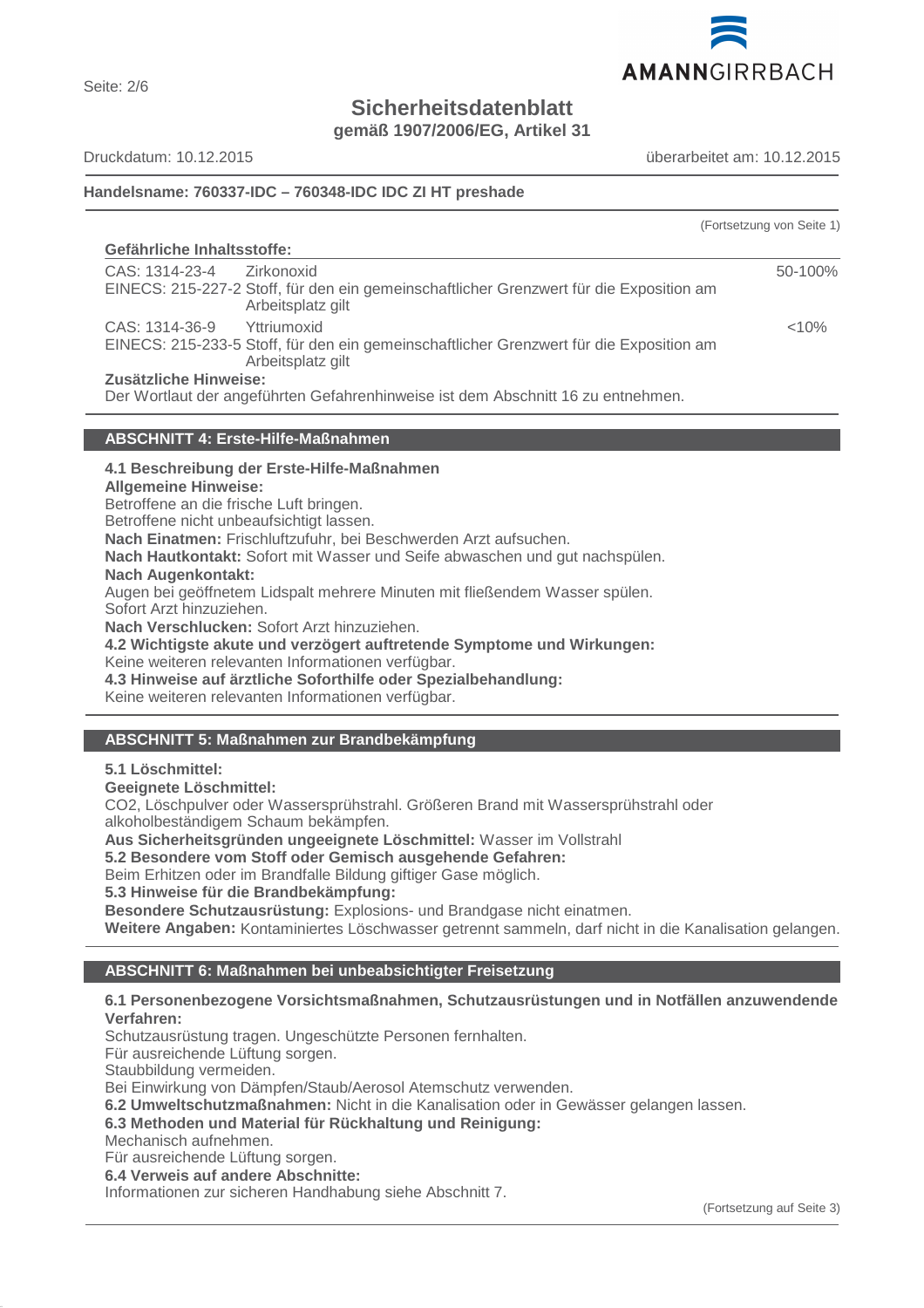

Seite: 3/6

# **Sicherheitsdatenblatt**

**gemäß 1907/2006/EG, Artikel 31**

Druckdatum: 10.12.2015 überarbeitet am: 10.12.2015

# **Handelsname: 760337-IDC – 760348-IDC IDC ZI HT preshade**

(Fortsetzung von Seite 2)

Informationen zur persönlichen Schutzausrüstung siehe Abschnitt 8. Informationen zur Entsorgung siehe Abschnitt 13.

# **ABSCHNITT 7: Handhabung und Lagerung**

**7.1 Schutzmaßnahmen zur sicheren Handhabung:**

Behälter mit Vorsicht öffnen und handhaben.

Für gute Belüftung/Absaugung am Arbeitsplatz sorgen.

Staubbildung vermeiden.

Bei Staubbildung Absaugung vorsehen.

**Hinweise zum Brand- und Explosionsschutz:** Zündquellen fernhalten - nicht rauchen.

**7.2 Bedingungen zur sicheren Lagerung unter Berücksichtigung von Unverträglichkeiten: Lagerung:**

**Anforderung an Lagerräume und Behälter:** Nur im Originalgebinde aufbewahren.

**Zusammenlagerungshinweise:** Getrennt von Lebensmitteln lagern.

**Weitere Angaben zu den Lagerbedingungen:** Behälter dicht geschlossen halten.

**7.3 Spezifische Endanwendungen:** Keine weiteren relevanten Informationen verfügbar.

# **ABSCHNITT 8: Begrenzung und Überwachung der Exposition/Persönliche Schutzausrüstungen**

**Zusätzliche Hinweise zur Gestaltung technischer Anlagen:** Keine weiteren Angaben, siehe Abschnitt 7.

# **8.1 Zu überwachende Parameter:**

Bestandteile mit arbeitsplatzbezogenen, zu überwachenden Grenzwerten:

**1314-23-4 Zirkonoxid**

AGW Langzeitwert: 1E mg/m³ 1(I);10, DFG, Sah

**1314-36-9 Yttriumoxid**

MAK vgl.Abschn.IIb

**8.2 Begrenzung und Überwachung der Exposition:**

**Persönliche Schutzausrüstung:**

**Allgemeine Schutz- und Hygienemaßnahmen:**

Die üblichen Vorsichtsmaßnahmen beim Umgang mit Chemikalien sind zu beachten.

Vor den Pausen und bei Arbeitsende Hände waschen.

Von Nahrungsmitteln, Getränken und Futtermitteln fernhalten.

Staub/Rauch/Nebel nicht einatmen.

Berührung mit den Augen und der Haut vermeiden.

**Atemschutz:**

Bei unzureichender Belüftung Atemschutz.

Kurzzeitig Filtergerät:

Filter P2

Filter P3

**Handschutz:** Schutzhandschuhe

**Handschuhmaterial:**

Nitrilkautschuk

Die Auswahl eines geeigneten Handschuhs ist nicht nur vom Material, sondern auch von weiteren Qualitätsmerkmalen abhängig und von Hersteller zu Hersteller unterschiedlich. Da das Produkt eine Zubereitung aus mehreren Stoffen darstellt, ist die Beständigkeit von Handschuhmaterialen nicht vorausberechenbar und muß deshalb vor dem Einsatz überprüft werden.

# **Durchdringungszeit des Handschuhmaterials:**

Die genaue Durchbruchzeit ist beim Schutzhandschuhhersteller zu erfahren und einzuhalten. **Augenschutz:** Dichtschließende Schutzbrille

(Fortsetzung auf Seite 4)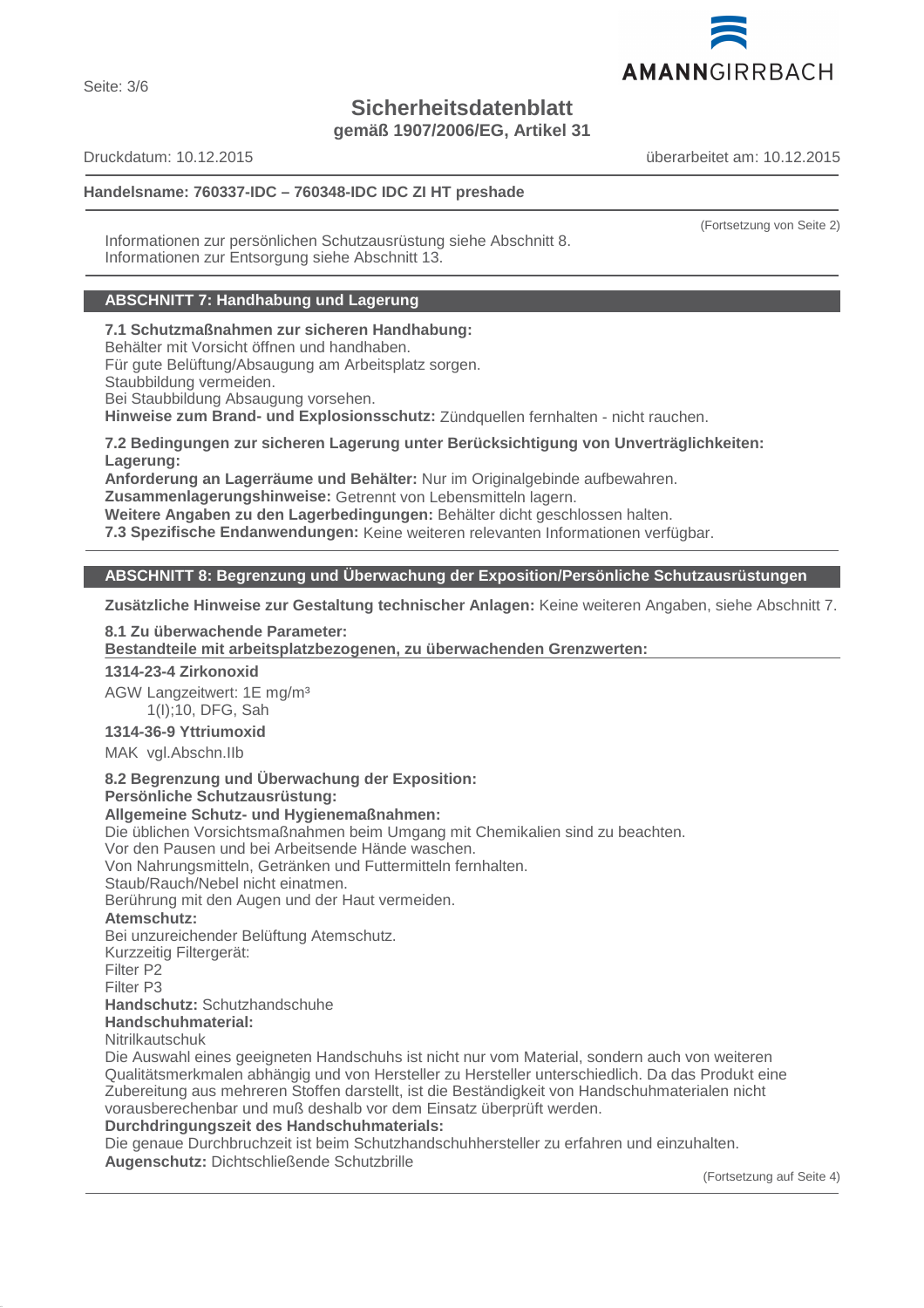# **Sicherheitsdatenblatt**

**gemäß 1907/2006/EG, Artikel 31**

Druckdatum: 10.12.2015 überarbeitet am: 10.12.2015

AMANNGIRRBACH

# **Handelsname: 760337-IDC – 760348-IDC IDC ZI HT preshade**

(Fortsetzung von Seite 3)

# **ABSCHNITT 9: Physikalische und chemische Eigenschaften**

| 9.1 Angaben zu den grundlegenden physikalischen und chemischen Eigenschaften<br><b>Allgemeine Angaben:</b> |                                                    |
|------------------------------------------------------------------------------------------------------------|----------------------------------------------------|
| Aussehen:                                                                                                  |                                                    |
| Form:                                                                                                      | <b>Fester Stoff</b>                                |
| Farbe:                                                                                                     | Gemäß Produktbezeichnung                           |
| Geruch:                                                                                                    | Geruchlos                                          |
| Geruchsschwelle:                                                                                           | Nicht bestimmt.                                    |
| pH-Wert:                                                                                                   | Nicht anwendbar.                                   |
| Zustandsänderung:<br>Schmelzpunkt/Schmelzbereich:<br>Siedepunkt/Siedebereich:                              | Nicht bestimmt.<br>Nicht bestimmt.                 |
| Flammpunkt:                                                                                                | Nicht anwendbar.                                   |
| Entzündlichkeit (fest, gasförmig):                                                                         | Nicht anwendbar.                                   |
| Zündtemperatur:                                                                                            |                                                    |
| Zersetzungstemperatur:                                                                                     | Nicht bestimmt.                                    |
| Selbstentzündlichkeit:                                                                                     | Das Produkt ist nicht selbstentzündlich.           |
| <b>Explosionsgefahr:</b>                                                                                   | Das Produkt ist nicht explosionsgefährlich.        |
| <b>Explosionsgrenzen:</b>                                                                                  |                                                    |
| Untere:                                                                                                    | Nicht bestimmt.                                    |
| Obere:                                                                                                     | Nicht bestimmt.                                    |
| Dampfdruck:                                                                                                | Nicht bestimmt.                                    |
| Dichte:                                                                                                    | Nicht bestimmt.                                    |
| <b>Relative Dichte:</b>                                                                                    | Nicht bestimmt.                                    |
| Dampfdichte:                                                                                               | Nicht bestimmt.                                    |
| Verdampfungsgeschwindigkeit:                                                                               | Nicht anwendbar.                                   |
| Löslichkeit in / Mischbarkeit mit                                                                          |                                                    |
| Wasser:                                                                                                    | Nicht bzw. wenig mischbar.                         |
| Verteilungskoeffizient (n-Octanol/Wasser): Nicht bestimmt.                                                 |                                                    |
| Viskosität:                                                                                                |                                                    |
| Dynamisch:                                                                                                 | Nicht anwendbar.                                   |
| Kinematisch:                                                                                               | Nicht anwendbar.                                   |
| 9.2 Sonstige Angaben:                                                                                      | Keine weiteren relevanten Informationen verfügbar. |

#### **ABSCHNITT 10: Stabilität und Reaktivität:**

**10.1 Reaktivität:** Keine weiteren relevanten Informationen verfügbar.

**10.2 Chemische Stabilität:**

**Thermische Zersetzung / zu vermeidende Bedingungen:**

Keine Zersetzung bei bestimmungsgemäßer Verwendung.

**10.3 Möglichkeit gefährlicher Reaktionen:** Keine gefährlichen Reaktionen bekannt.

**10.4 Zu vermeidende Bedingungen:** Keine weiteren relevanten Informationen verfügbar.

**10.5 Unverträgliche Materialien:** Keine weiteren relevanten Informationen verfügbar.

**10.6 Gefährliche Zersetzungsprodukte:** Keine gefährlichen Zersetzungsprodukte bekannt.

(Fortsetzung auf Seite 5)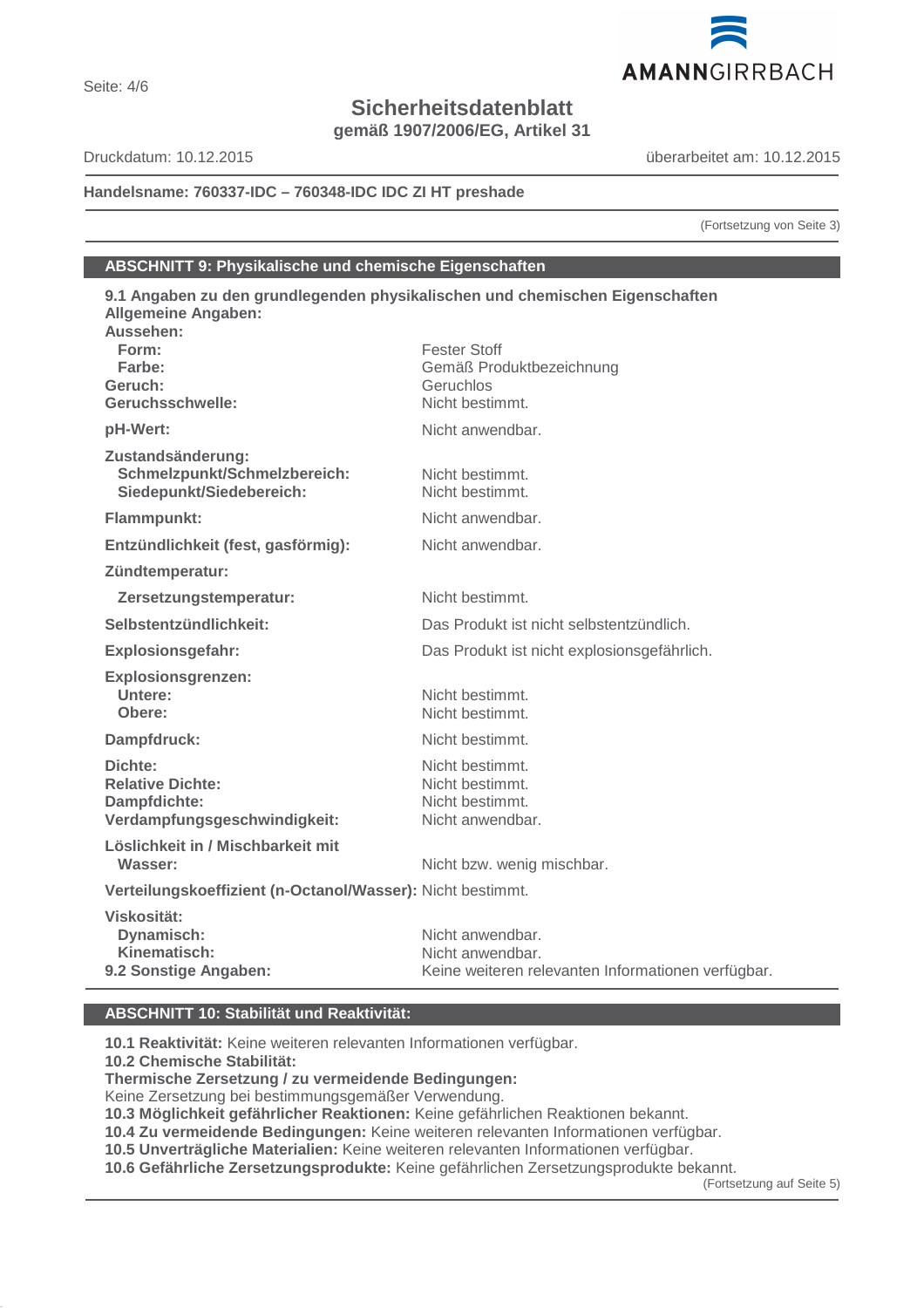# **Sicherheitsdatenblatt**

**gemäß 1907/2006/EG, Artikel 31**

Druckdatum: 10.12.2015 überarbeitet am: 10.12.2015

# **Handelsname: 760337-IDC – 760348-IDC IDC ZI HT preshade**

(Fortsetzung von Seite 4)

# **ABSCHNITT 11: Toxikologische Angaben**

**11.1 Angaben zu toxikologischen Wirkungen:**

**Akute Toxizität** Aufgrund der verfügbaren Daten sind die Einstufungskriterien nicht erfüllt. **Primäre Reizwirkung:**

**Ätz-/Reizwirkung auf die Haut** Aufgrund der verfügbaren Daten sind die Einstufungskriterien nicht erfüllt. **Schwere Augenschädigung/-reizung**

Aufgrund der verfügbaren Daten sind die Einstufungskriterien nicht erfüllt.

**Sensibilisierung der Atemwege/Haut**

Aufgrund der verfügbaren Daten sind die Einstufungskriterien nicht erfüllt.

**CMR-Wirkungen (krebserzeugende, erbgutverändernde und fortpflanzungsgefährdende Wirkung): Keimzell-Mutagenität** Aufgrund der verfügbaren Daten sind die Einstufungskriterien nicht erfüllt.

**Karzinogenität** Aufgrund der verfügbaren Daten sind die Einstufungskriterien nicht erfüllt.

**Reproduktionstoxizität** Aufgrund der verfügbaren Daten sind die Einstufungskriterien nicht erfüllt.

**Spezifische Zielorgan-Toxizität bei einmaliger Exposition**

Aufgrund der verfügbaren Daten sind die Einstufungskriterien nicht erfüllt.

**Spezifische Zielorgan-Toxizität bei wiederholter Exposition**

Aufgrund der verfügbaren Daten sind die Einstufungskriterien nicht erfüllt.

**Aspirationsgefahr** Aufgrund der verfügbaren Daten sind die Einstufungskriterien nicht erfüllt.

# **ABSCHNITT 12: Umweltbezogene Angaben**

# **12.1 Toxizität**

**Aquatische Toxizität:** Keine weiteren relevanten Informationen verfügbar.

**12.2 Persistenz und Abbaubarkeit:** Keine weiteren relevanten Informationen verfügbar.

**12.3 Bioakkumulationspotenzial:** Keine weiteren relevanten Informationen verfügbar.

**12.4 Mobilität im Boden:** Keine weiteren relevanten Informationen verfügbar.

# **Weitere ökologische Hinweise:**

**Allgemeine Hinweise:**

Wassergefährdungsklasse 1 (Selbsteinstufung): schwach wassergefährdend

Nicht unverdünnt bzw. in größeren Mengen in das Grundwasser, in Gewässer oder in die Kanalisation gelangen lassen.

**12.5 Ergebnisse der PBT- und vPvB-Beurteilung:**

**PBT:** Nicht anwendbar.

**vPvB:** Nicht anwendbar.

**12.6 Andere schädliche Wirkungen:** Keine weiteren relevanten Informationen verfügbar.

# **ABSCHNITT 13: Hinweise zur Entsorgung**

**13.1 Verfahren der Abfallbehandlung:**

**Empfehlung:**

Darf nicht zusammen mit Hausmüll entsorgt werden. Nicht in die Kanalisation gelangen lassen.

**Europäisches Abfallverzeichnis:**

Entsorgung des Inhalts / des Behälters gemäß den örtlichen / regionalen / nationalen/ internationalen Vorschriften.

**Ungereinigte Verpackungen:**

**Empfehlung:** Entsorgung gemäß den behördlichen Vorschriften.

# **ABSCHNITT 14: Angaben zum Transport**

**14.1 UN-Nummer ADR, ADN, IMDG, IATA** entfällt

(Fortsetzung auf Seite 6)

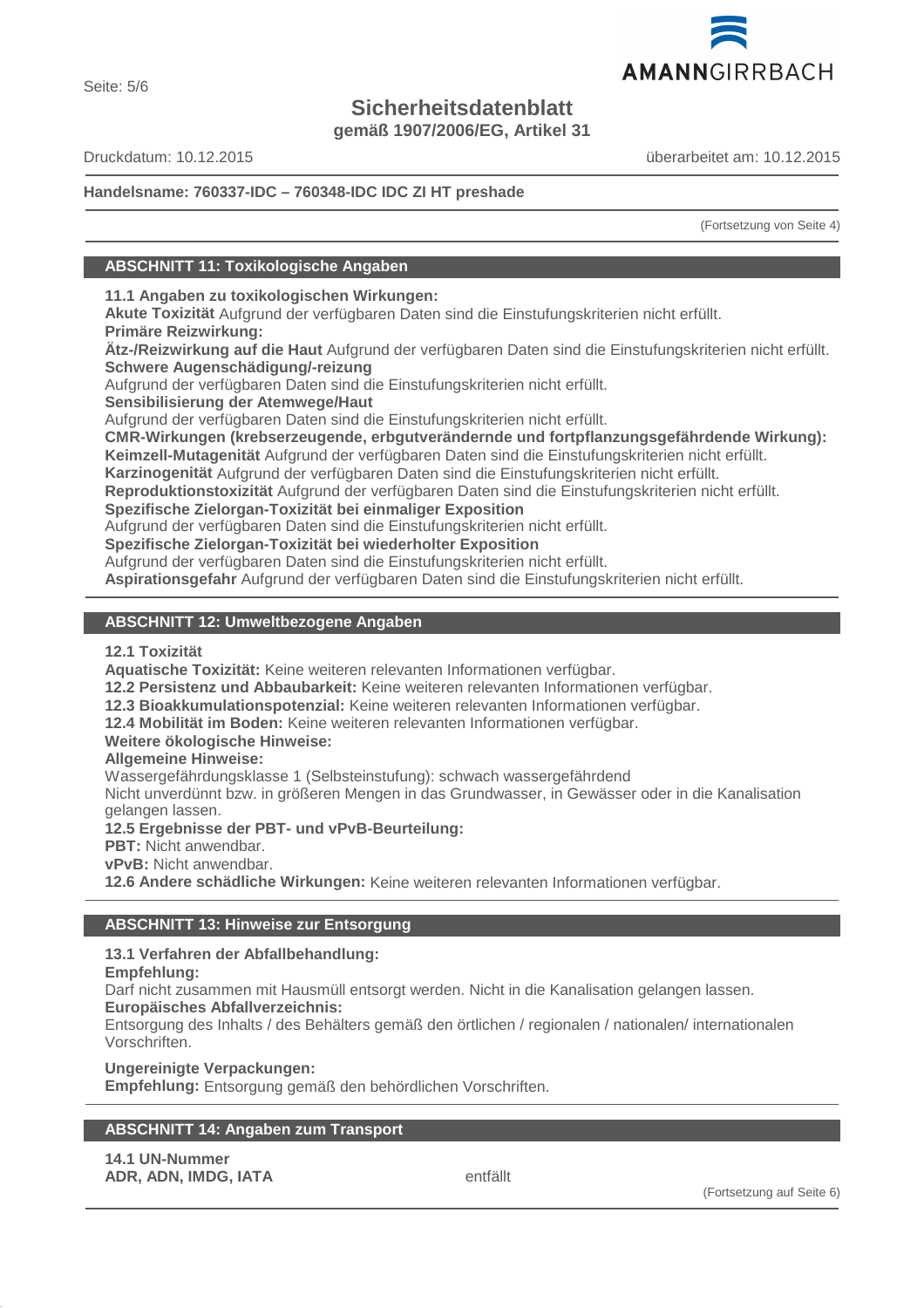AMANNGIRRBACH

**Sicherheitsdatenblatt**

**gemäß 1907/2006/EG, Artikel 31**

Seite: 6/6

Druckdatum: 10.12.2015 überarbeitet am: 10.12.2015

(Fortsetzung von Seite 5)

# **Handelsname: 760337-IDC – 760348-IDC IDC ZI HT preshade**

| 14.2 Ordnungsgemäße UN-Versandbezeichnung<br>ADR, ADN, IMDG, IATA<br>14.3 Transportgefahrenklassen | entfällt         |
|----------------------------------------------------------------------------------------------------|------------------|
| ADR, ADN, IMDG, IATA                                                                               |                  |
| <b>Klasse</b>                                                                                      | entfällt         |
| 14.4 Verpackungsgruppe                                                                             |                  |
| <b>ADR, IMDG, IATA</b>                                                                             | entfällt         |
| 14.5 Umweltgefahren:                                                                               |                  |
| <b>Marine pollutant:</b>                                                                           | <b>Nein</b>      |
| 14.6 Besondere Vorsichtsmaßnahmen für den                                                          |                  |
| Verwender                                                                                          | Nicht anwendbar. |
| 14.7 Massengutbeförderung gemäß Anhang II                                                          |                  |
| des MARPOL-Übereinkommens und gemäß IBC-                                                           |                  |
| Code                                                                                               | Nicht anwendbar. |
| <b>UN "Model Regulation":</b>                                                                      | entfällt         |

# **ABSCHNITT 15: Rechtsvorschriften**

**15.1 Vorschriften zu Sicherheit, Gesundheits- und Umweltschutz/spezifische Rechtsvorschriften für den Stoff oder das Gemisch:**

# **Nationale Vorschriften:**

**Wassergefährdungsklasse:** WGK 1 (Selbsteinstufung): schwach wassergefährdend. **15.2 Stoffsicherheitsbeurteilung:** Eine Stoffsicherheitsbeurteilung wurde nicht durchgeführt.

# **ABSCHNITT 16: Sonstige Angaben**

Die Angaben stützen sich auf den heutigen Stand unserer Kenntnisse, sie stellen jedoch keine Zusicherung von Produkteigenschaften dar und begründen kein vertragliches Rechtsverhältnis.

#### **Schulungshinweise:**

Unterweisungen über Gefahren und Schutzmaßnahmen anhand der Betriebsanweisung (TRGS 555). Die Unterweisungen müssen vor Beginn der Beschäftigung und danach mindestens einmal jährlich erfolgen.

# **Datenblatt ausstellender Bereich:**

ADEEGO GmbH Wildsteig 4A D-42113 Wuppertal Tel. +49 (0) 202 2575700 Fax. +49 (0) 202 2575701 Email: mail@adeego.de www.adeego.de **Ansprechpartner:** Dr. Axel Deeg **Abkürzungen und Akronyme:** ADR: Accord européen sur le transport des marchandises dangereuses par Route (European Agreement concerning the International Carriage of Dangerous Goods by Road) IMDG: International Maritime Code for Dangerous Goods IATA: International Air Transport Association GHS: Globally Harmonised System of Classification and Labelling of Chemicals EINECS: European Inventory of Existing Commercial Chemical Substances ELINCS: European List of Notified Chemical Substances CAS: Chemical Abstracts Service (division of the American Chemical Society) PBT: Persistent, Bioaccumulative and Toxic vPvB: very Persistent and very Bioaccumulative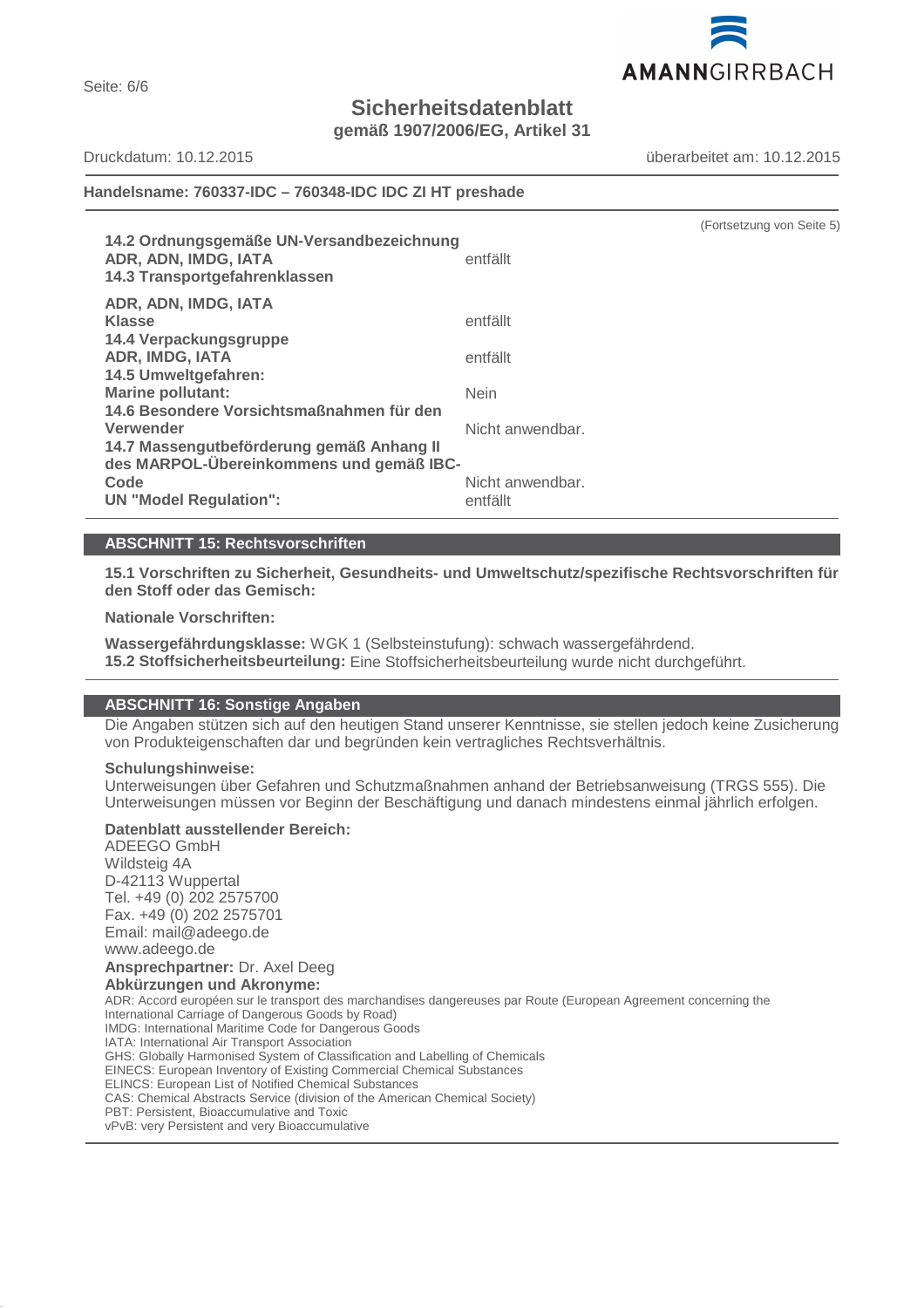# **Ficha de datos de seguridad**

**según 1907/2006/CE, Artículo 31**

# fecha de impresión 10.12.2015 Revisión: 10.12.2015

#### **SECCIÓN 1: Identificación de la sustancia o la mezcla y de la sociedad o la empresa**

**1.1 Identificador del producto**

**Nombre comercial: 760337-IDC – 760348-IDC IDC ZI HT preshade**

**1.2 Usos pertinentes identificados de la sustancia o de la mezcla y usos desaconsejados** No existen más datos relevantes disponibles.

**Utilización del producto / de la elaboración** Agente auxiliar para tecnología dental

**1.3 Datos del proveedor de la ficha de datos de seguridad Fabricante/distribuidor:**

Firmenbezeichnung Amann Girrbach AG Herrschaftswiesen 1 A-6842 Koblach Telefon: 0043 5523 623330 Fax: 0043 5523 55990 Email: austria@amanngirrbach.com Internet: www.amanngirrbach.com

Inverkehrbringer Amann Girrbach GmbH Duerrenweg 40 D-75177 Pforzheim Telefon: 0049 7231 957100 Fax: 0049 7231 957129 Email: germany@amanngirrbach.com Internet: www.amanngirrbach.com

**Área de información:** Amann Girrbach GmbH **1.4 Teléfono de emergencia:** Giftinformationszentrum-Nord / GIZ-Nord Poisons Centre Telefon / Phone +49 (0) 551/19240 24h / 7d

# **SECCIÓN 2: Identificación de los peligros**

**2.1 Clasificación de la sustancia o de la mezcla Clasificación con arreglo al Reglamento (CE) n° 1272/2008** El producto no se ha clasificado de conformidad con el reglamento CLP.

**2.2 Elementos de la etiqueta Etiquetado con arreglo al Reglamento (CE) n° 1272/2008** suprimido **Pictogramas de peligro** suprimido **Palabra de advertencia** suprimido **Indicaciónes de peligro** suprimido **2.3 Otros peligros Resultados de la valoración PBT y mPmB PBT:** No aplicable. **mPmB:** No aplicable.

# **SECCIÓN 3: Composición/información sobre los componentes**

# **3.2 Caracterización química: Mezclas**

**Descripción:**

Mezcla formada por las substancias especificadas a continuación con adiciones no peligrosas.

( se continua en página 2 )

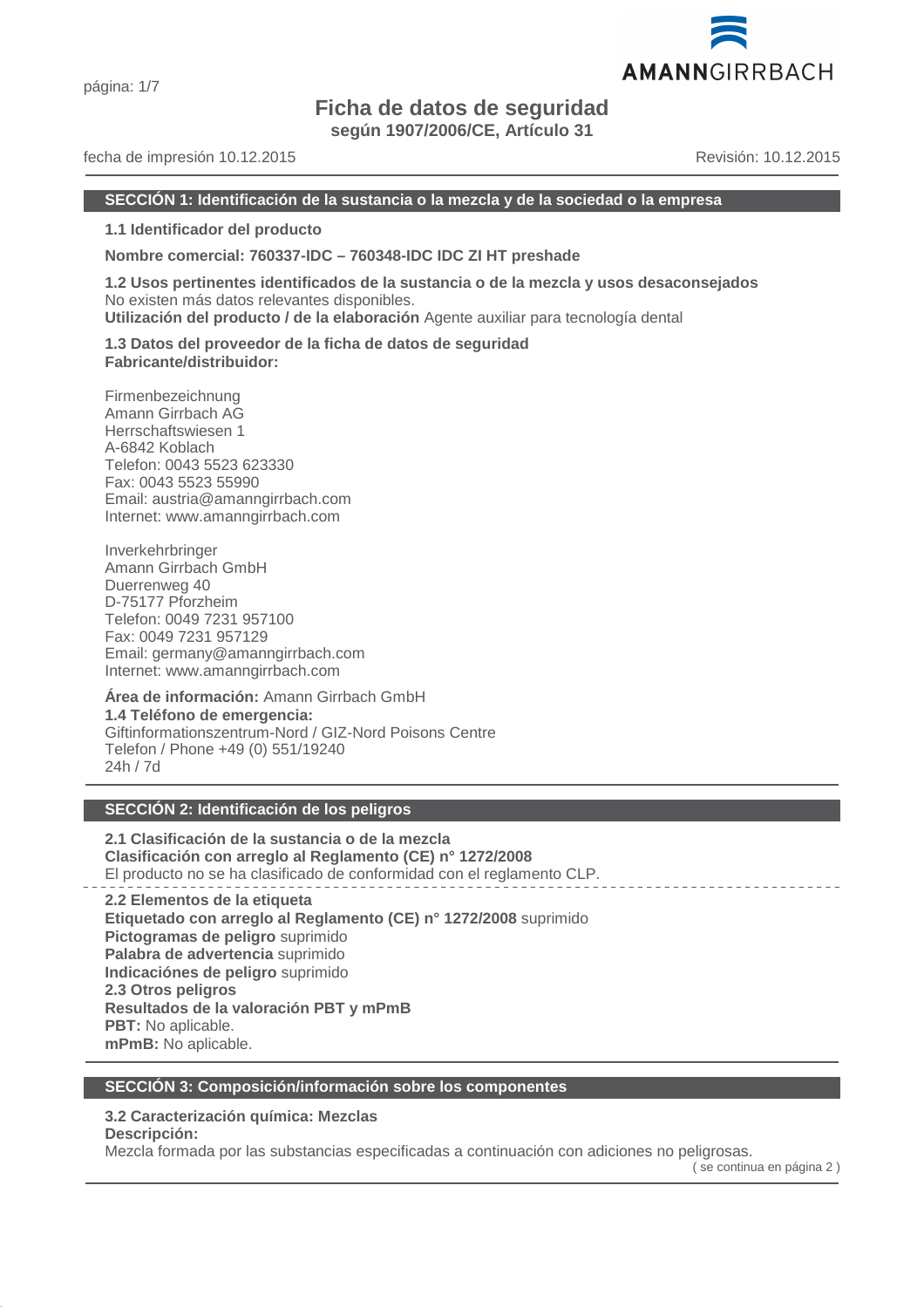

# página: 2/7

# **Ficha de datos de seguridad**

**según 1907/2006/CE, Artículo 31**

fecha de impresión 10.12.2015 Revisión: 10.12.2015

# **Nombre comercial: 760337-IDC – 760348-IDC IDC ZI HT preshade**

|                                                                                                                                                    | se continua en página 1) |
|----------------------------------------------------------------------------------------------------------------------------------------------------|--------------------------|
| <b>Componentes peligrosos:</b>                                                                                                                     |                          |
| CAS: 1314-23-4 dióxido de circonio<br>EINECS: 215-227-2 sustancia a la que se aplica un límite comunitario de exposición en el lugar<br>de trabajo | 50-100%                  |
| oxido de itrio<br>CAS: 1314-36-9<br>EINECS: 215-233-5 sustancia a la que se aplica un límite comunitario de exposición en el lugar<br>de trabajo   | < 10%                    |
| CAS: 12055-23-1 dióxido de hafnio<br>EINECS: 235-013-2 sustancia a la que se aplica un límite comunitario de exposición en el lugar<br>de trabajo  | < 10%                    |
| Indicaciones adicionales:<br>El texto de los posibles riesgos aquí indicados se puede consultar en el capítulo 16.                                 |                          |

# **SECCIÓN 4: Primeros auxilios**

**4.1 Descripción de los primeros auxilios**

**Instrucciones generales:**

Llevar las personas afectadas al aire libre.

No dejar sin observación a las personas afectadas.

**En caso de inhalación del producto:** Suministrar aire fresco. En caso de trastornos, consultar al médico. **En caso de contacto con la piel:** Lavar inmediatamente con agua y jabón y enjuagar bien.

**En caso de con los ojos:**

Limpiar los ojos abiertos durante varios minutos con agua corriente.

Recurrir a un médico inmediatamente.

**En caso de ingestión:** Avisar inmediatamente al médico.

**4.2 Principales síntomas y efectos, agudos y retardados** No existen más datos relevantes disponibles. **4.3 Indicación de toda atención médica y de los tratamientos especiales que deban dispensarse inmediatamente**

No existen más datos relevantes disponibles.

# **SECCIÓN 5: Medidas de lucha contra incendios**

**5.1 Medios de extinción**

**Sustancias extintoras apropiadas:**

CO2, polvo extintor o chorro de agua rociada. Combatir incendios mayores con chorro de agua rociada o espuma resistente al alcohol.

**Sustancias extintoras inapropiadas por razones de seguridad:** Agua a pleno chorro

**5.2 Peligros específicos derivados de la sustancia o la mezcla**

Posible formación de gases tóxicos en caso de calentamiento o incendio.

**5.3 Recomendaciones para el personal de lucha contra incendios**

**Equipo especial de protección:** No aspirar los gases provocados por el incendio o explosión.

**Indicaciones adicionales**

El agua de extinción contaminada debe recogerse por separado y no debe ser vertida al alcantarillado.

# **SECCIÓN 6: Medidas en caso de vertido accidental**

# **6.1 Precauciones personales, equipo de protección y procedimientos de emergencia**

Llevar puesto equipo de protección. Mantener alejadas las personas sin protección.

Asegurarse de que haya suficiente ventilación.

Evitar la formación de polvo.

Ante la presencia de vapores /polvo /aerosoles, utilizar protección respiratoria.

**6.2 Precauciones relativas al medio ambiente:**

No dejar que se introduzca en el alcantarillado ni que contamine las aguas.

( se continua en página 3 )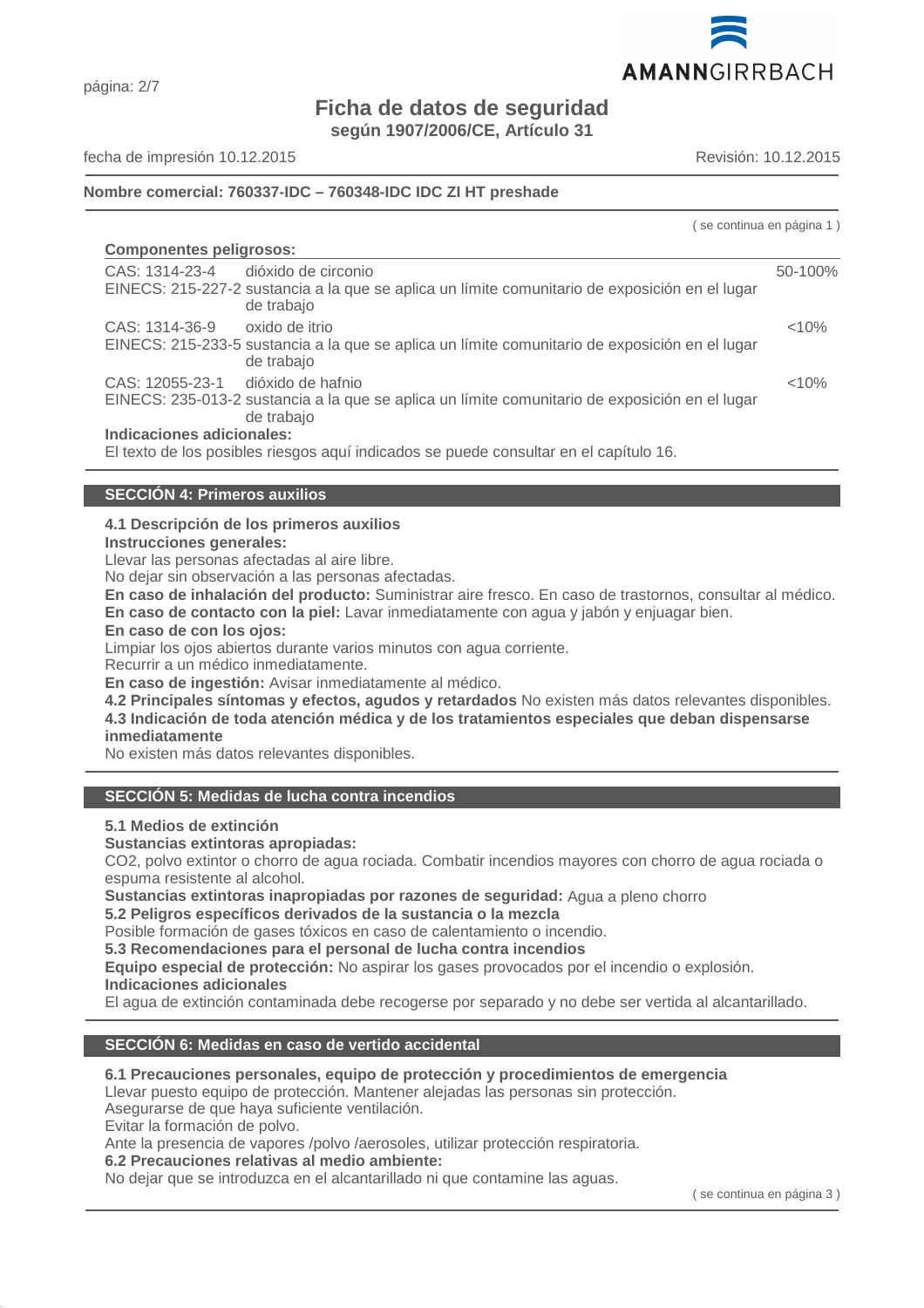página: 3/7

# **Ficha de datos de seguridad**

**según 1907/2006/CE, Artículo 31**

fecha de impresión 10.12.2015 Revisión: 10.12.2015

**Nombre comercial: 760337-IDC – 760348-IDC IDC ZI HT preshade**

( se continua en página 2 )

# **6.3 Métodos y material de contención y de limpieza:**

Recoger mecánicamente.

Asegurar suficiente ventilación.

#### **6.4 Referencia a otras secciones**

Ver capítulo 7 para mayor información sobre una manipulación segura.

Ver capítulo 8 para mayor información sobre el equipo personal de protección.

Para mayor información sobre cómo desechar el producto, ver capítulo 13.

#### **SECCIÓN 7: Manipulación y almacenamiento**

# **7.1 Precauciones para una manipulación segura**

Abrir y manejar el recipiente con cuidado.

Asegurar suficiente ventilación /aspiración en el puesto de trabajo.

Evitar la formación de polvo.

En caso de formación de polvo, prever un sistema de aspiración.

**Prevención de incendios y explosiones:** Mantener alejadas las fuentes de encendido. No fumar.

# **7.2 Condiciones de almacenamiento seguro, incluidas posibles incompatibilidades Almacenamiento:**

**Exigencias con respecto al almacén y los recipientes:** Conservar sólo en el envase original. **Normas en caso de un almacenamiento conjunto:** No almacenar junto con alimentos. **Indicaciones adicionales sobre las condiciones de almacenamiento:**

Mantener el recipiente cerrado herméticamente.

**7.3 Usos específicos finales** No existen más datos relevantes disponibles.

# **SECCIÓN 8: Controles de exposición/protección individual**

**Instrucciones adicionales para el acondicionamiento de instalaciones técnicas:** Sin datos adicionales, ver punto 7.

# **8.1 Parámetros de control**

**Componentes con valores límite admisibles que deben controlarse en el puesto de trabajo:** 

# **1314-23-4 dióxido de circonio**

LEP Valor de corta duración: 10 mg/m<sup>3</sup> Valor de larga duración: 5 mg/m³ como Zr

# **1314-36-9 oxido de itrio**

LEP Valor de larga duración: 1 mg/m<sup>3</sup> como Y

# **12055-23-1 dióxido de hafnio**

LEP Valor de larga duración: 0,5 mg/m<sup>3</sup> como Hf

# **8.2 Controles de la exposición**

**Equipo de protección individual:**

# **Medidas generales de protección e higiene:**

Se deben observar las medidas de seguridad para el manejo de productos químicos.

Lavarse las manos antes de las pausas y al final del trabajo.

Mantener alejado de alimentos, bebidas y alimentos para animales.

No respirar el polvo /humo /neblina.

Evitar el contacto con los ojos y la piel.

# **Protección respiratoria:**

Si la ventilación es insuficiente, usar protección respiratoria.

Aparato filtrador para uso breve:

Filtro P2

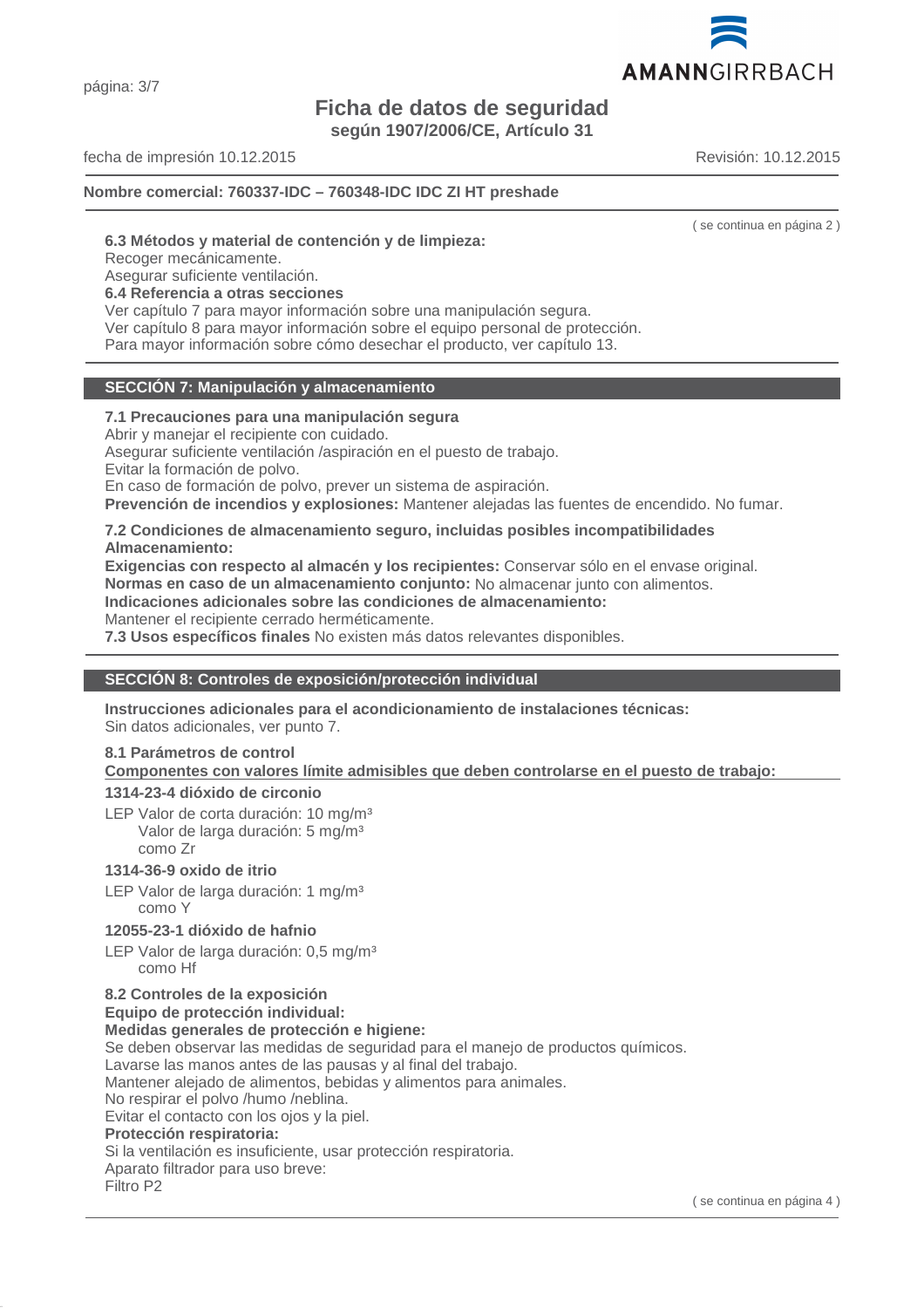página: 4/7

# **Ficha de datos de seguridad según 1907/2006/CE, Artículo 31**

fecha de impresión 10.12.2015 Revisión: 10.12.2015

**Nombre comercial: 760337-IDC – 760348-IDC IDC ZI HT preshade**

( se continua en página 3 )

Filtro P3 **Protección de manos:** Guantes de protección **Material de los guantes** Caucho nitrílico

La elección del guante adecuado no depende únicamente del material, sino también de otras características de calidad, que pueden variar de un fabricante a otro. Teniendo en cuenta que el producto está fabricado a partir de diferentes materiales, su calidad no puede ser avaluada de antemano, de modo que los guantes deberán ser controlados antes de su utilización.

**Tiempo de penetración del material de los guantes**

El tiempo de resistencia a la penetración exacto deberá ser pedido al fabricante de los guantes. Este tiempo debe ser respetado.

**Protección de ojos:** Gafas de protección herméticas

#### **SECCIÓN 9: Propiedades físicas y químicas**

**9.1 Información sobre propiedades físicas y químicas básicas Datos generales Aspecto: Forma:** Substancia sólida Color: Color: Según denominación del producto **Olor:** Inodoro **Umbral olfativo:** No determinado. **valor pH:** No aplicable. **Cambio de estado Punto de fusión /campo de fusión:** Indeterminado. **Punto de ebullición /campo de ebullición:** Indeterminado. **Punto de inflamación:** No aplicable. **Inflamabilidad (sólido, gaseiforme):** No aplicable. **Temperatura de ignición: Temperatura de descomposición:** No determinado. **Autoinflamabilidad:** El producto no es autoinflamable. Peligro de explosión: El producto no es explosivo. **Límites de explosión: Inferior:** No determinado. **Superior:** No determinado. **Presión de vapor:** No determinado. **Densidad:** Indeterminado.<br> **Densidad relativa** in the San Indeterminado.<br>
No determinado. **Densidad relativa Densidad de vapor** No determinado. **Velocidad de evaporación** No aplicable. **Solubilidad en / miscibilidad con agua:** Poco o no mezclable. **Coeficiente de reparto (n-octanol/agua):** No determinado. **Viscosidad: Dinámica:** No aplicable. Cinemática: No aplicable.

( se continua en página 5 )

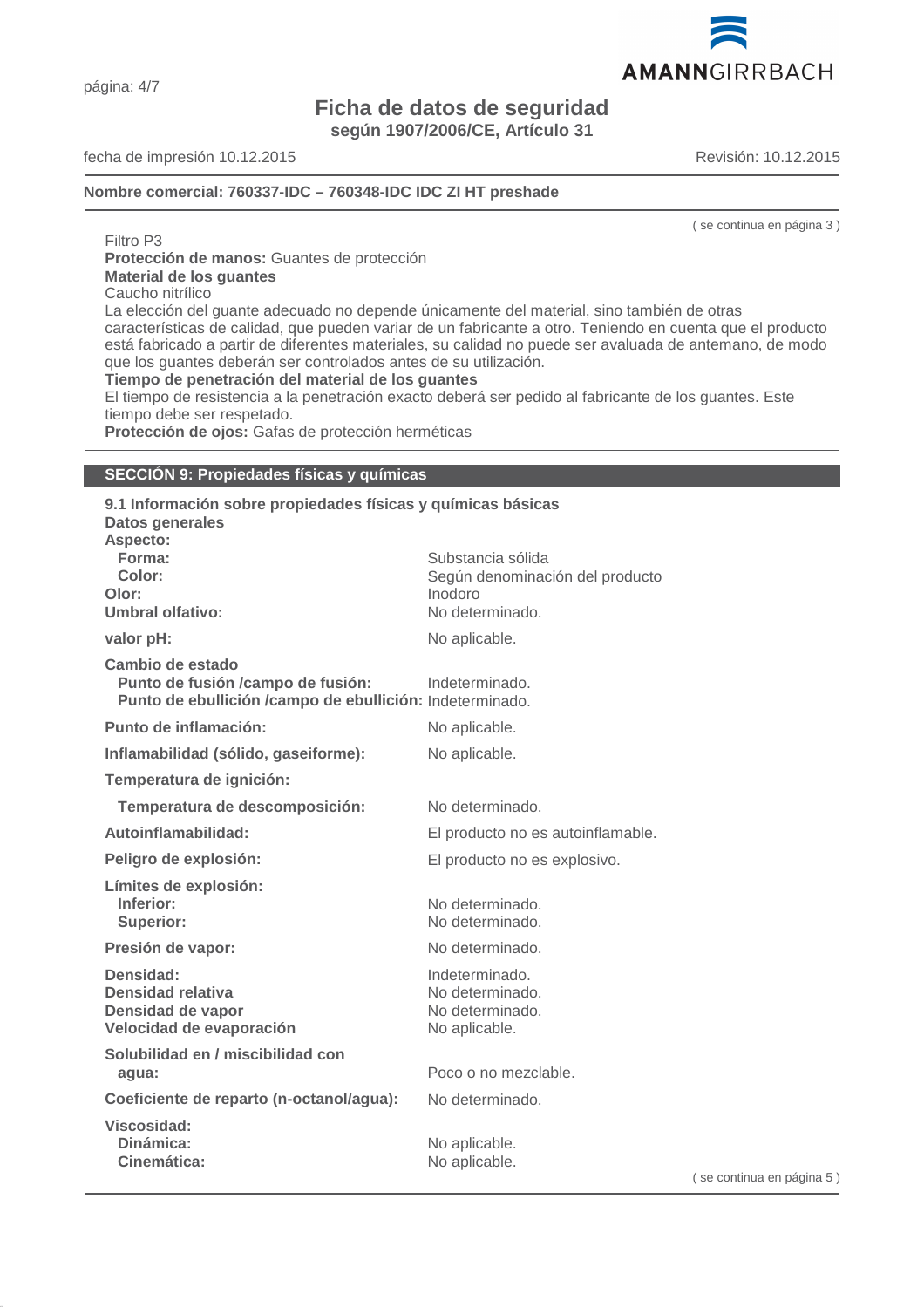# **Ficha de datos de seguridad**

**según 1907/2006/CE, Artículo 31**

fecha de impresión 10.12.2015 Revisión: 10.12.2015

# **Nombre comercial: 760337-IDC – 760348-IDC IDC ZI HT preshade**

( se continua en página 4 ) **9.2 Otros datos** No existen más datos relevantes disponibles.

# **SECCIÓN 10: Estabilidad y reactividad**

**10.1 Reactividad** No existen más datos relevantes disponibles.

**10.2 Estabilidad química**

**Descomposición térmica / condiciones que deben evitarse:**

No se descompone al emplearse adecuadamente.

**10.3 Posibilidad de reacciones peligrosas** No se conocen reacciones peligrosas.

**10.4 Condiciones que deben evitarse** No existen más datos relevantes disponibles.

**10.5 Materiales incompatibles:** No existen más datos relevantes disponibles.

**10.6 Productos de descomposición peligrosos:**

No se conocen productos de descomposición peligrosos.

#### **SECCIÓN 11: Información toxicológica**

#### **11.1 Información sobre los efectos toxicológicos**

**Toxicidad aguda** A la vista de los datos disponibles, no se cumplen los criterios de clasificación.

**Efecto estimulante primario:**

**Corrosión o irritación cutáneas**

A la vista de los datos disponibles, no se cumplen los criterios de clasificación.

**Lesiones o irritación ocular graves**

A la vista de los datos disponibles, no se cumplen los criterios de clasificación.

**Sensibilización respiratoria o cutánea**

A la vista de los datos disponibles, no se cumplen los criterios de clasificación.

#### **Efectos CMR (carcinogenicidad, mutagenicidad y toxicidad para la reproducción) Mutagenicidad en células germinales**

A la vista de los datos disponibles, no se cumplen los criterios de clasificación.

**Carcinogenicidad** A la vista de los datos disponibles, no se cumplen los criterios de clasificación.

**Toxicidad para la reproducción**

A la vista de los datos disponibles, no se cumplen los criterios de clasificación.

**Toxicidad específica en determinados órganos (STOT) – exposición única**

A la vista de los datos disponibles, no se cumplen los criterios de clasificación.

**Toxicidad específica en determinados órganos (STOT) – exposición repetida**

A la vista de los datos disponibles, no se cumplen los criterios de clasificación.

**Peligro de aspiración** A la vista de los datos disponibles, no se cumplen los criterios de clasificación.

# **SECCIÓN 12: Información ecológica**

**12.1 Toxicidad**

**Toxicidad acuática:** No existen más datos relevantes disponibles.

**12.2 Persistencia y degradabilidad** No existen más datos relevantes disponibles.

**12.3 Potencial de bioacumulación** No existen más datos relevantes disponibles.

**12.4 Movilidad en el suelo** No existen más datos relevantes disponibles.

# **Indicaciones medioambientales adicionales:**

# **Indicaciones generales:**

Nivel de riesgo para el agua 1 (autoclasificación): escasamente peligroso para el agua

En estado no diluido o no neutralizado, no dejar que se infiltre en aguas subterráneas, aguas superficiales o en alcantarillados.

**12.5 Resultados de la valoración PBT y mPmB**

**PBT:** No aplicable.

**mPmB:** No aplicable.

**12.6 Otros efectos adversos** No existen más datos relevantes disponibles.

( se continua en página 6 )

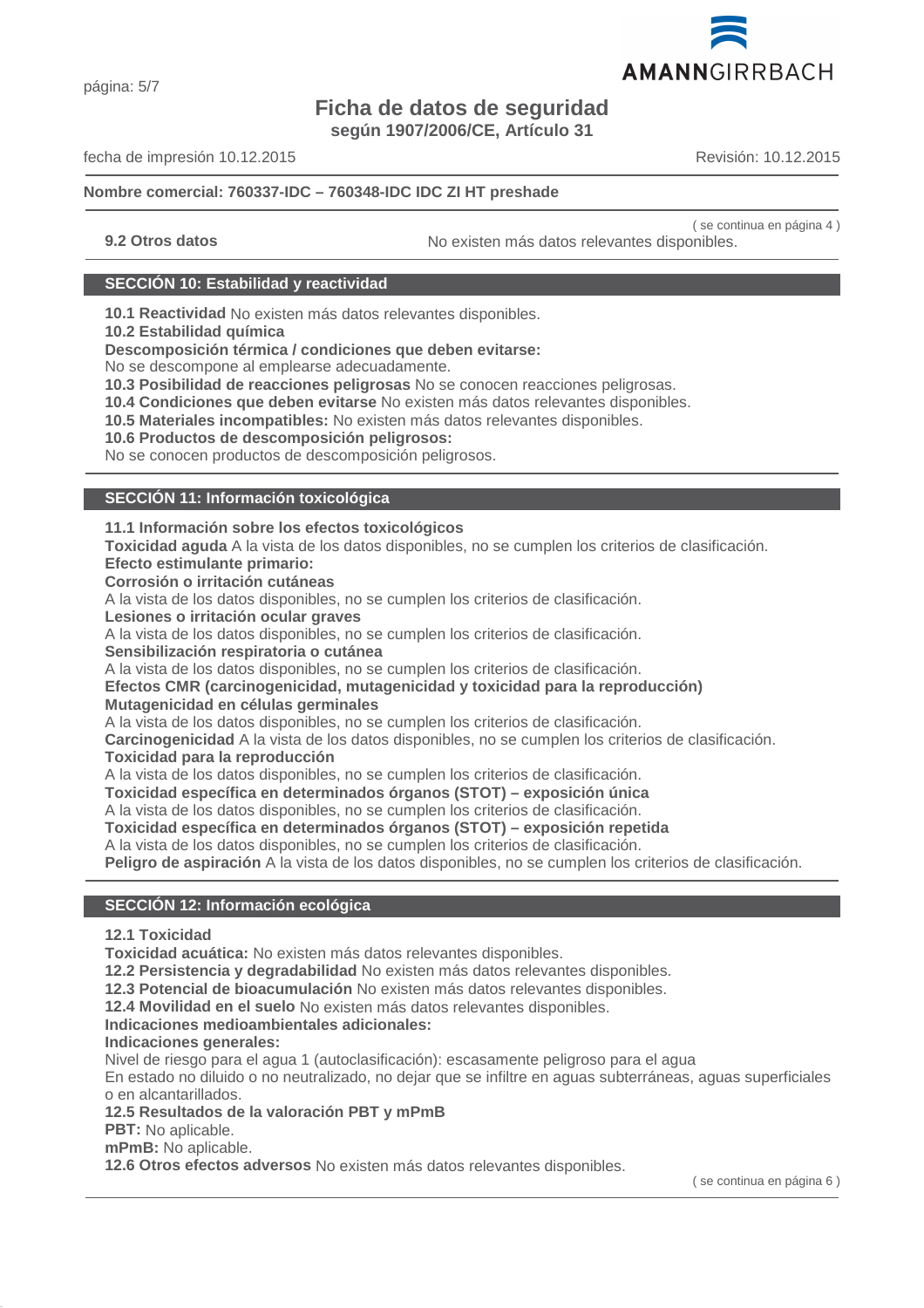# **Ficha de datos de seguridad**

**según 1907/2006/CE, Artículo 31**

fecha de impresión 10.12.2015 Revisión: 10.12.2015

# **Nombre comercial: 760337-IDC – 760348-IDC IDC ZI HT preshade**

( se continua en página 5 )

#### **SECCIÓN 13: Consideraciones relativas a la eliminación**

**13.1 Métodos para el tratamiento de residuos Recomendación:** No debe desecharse con la basura doméstica. No debe llegar al alcantarillado. **Catálogo europeo de residuos** Eliminar el contenido o el recipiente conforme a la reglamentación local/regional/nacional/internacional.

**Embalajes sin limpiar: Recomendación:** Eliminar conforme a las disposiciones oficiales.

# **SECCIÓN 14: Información relativa al transporte**

| 14.1 Número ONU<br>ADR, ADN, IMDG, IATA<br>14.2 Designación oficial de transporte de las Naciones Unidas<br>ADR, ADN, IMDG, IATA<br>14.3 Clase(s) de peligro para el transporte | suprimido<br>suprimido |
|---------------------------------------------------------------------------------------------------------------------------------------------------------------------------------|------------------------|
| ADR, ADN, IMDG, IATA<br><b>Clase</b><br>14.4 Grupo de embalaje                                                                                                                  | suprimido              |
| <b>ADR, IMDG, IATA</b>                                                                                                                                                          | suprimido              |
| 14.5 Peligros para el medio ambiente:                                                                                                                                           |                        |
| <b>Contaminante marino:</b>                                                                                                                                                     | No                     |
| 14.6 Precauciones particulares para los usuarios No aplicable.                                                                                                                  |                        |
| 14.7 Transporte a granel con arreglo al anexo II                                                                                                                                |                        |
| del Convenio MARPOL y el Código IBC                                                                                                                                             | No aplicable.          |
| "Reglamentación Modelo" de la UNECE:                                                                                                                                            | suprimido              |

# **SECCIÓN 15: Información reglamentaria**

**15.1 Reglamentación y legislación en materia de seguridad, salud y medio ambiente específicas para la sustancia o la mezcla**

#### **Directiva 2012/18/UE**

**Sustancias peligrosas nominadas - ANEXO I** ninguno de los componentes está incluido en una lista **15.2 Evaluación de la seguridad química:**

Una evaluación de la seguridad química no se ha llevado a cabo.

#### **SECCIÓN 16: Otra información**

Los datos se fundan en el estado actual de nuestros conocimientos, pero no constituyen garantía alguna de cualidades del producto y no generan ninguna relación jurídica contratual.

# **Persona de contacto:**

ADEEGO GmbH Wildsteig 4A D-42113 Wuppertal Tel. +49 (0) 202 2575700 Fax. +49 (0) 202 2575701 Email: mail@adeego.de www.adeego.de **Interlocutor:** Dr. Axel Deeg **Abreviaturas y acrónimos:** ADR: Accord européen sur le transport des marchandises dangereuses par Route (European Agreement concerning the

International Carriage of Dangerous Goods by Road) IMDG: International Maritime Code for Dangerous Goods

( se continua en página 7 )

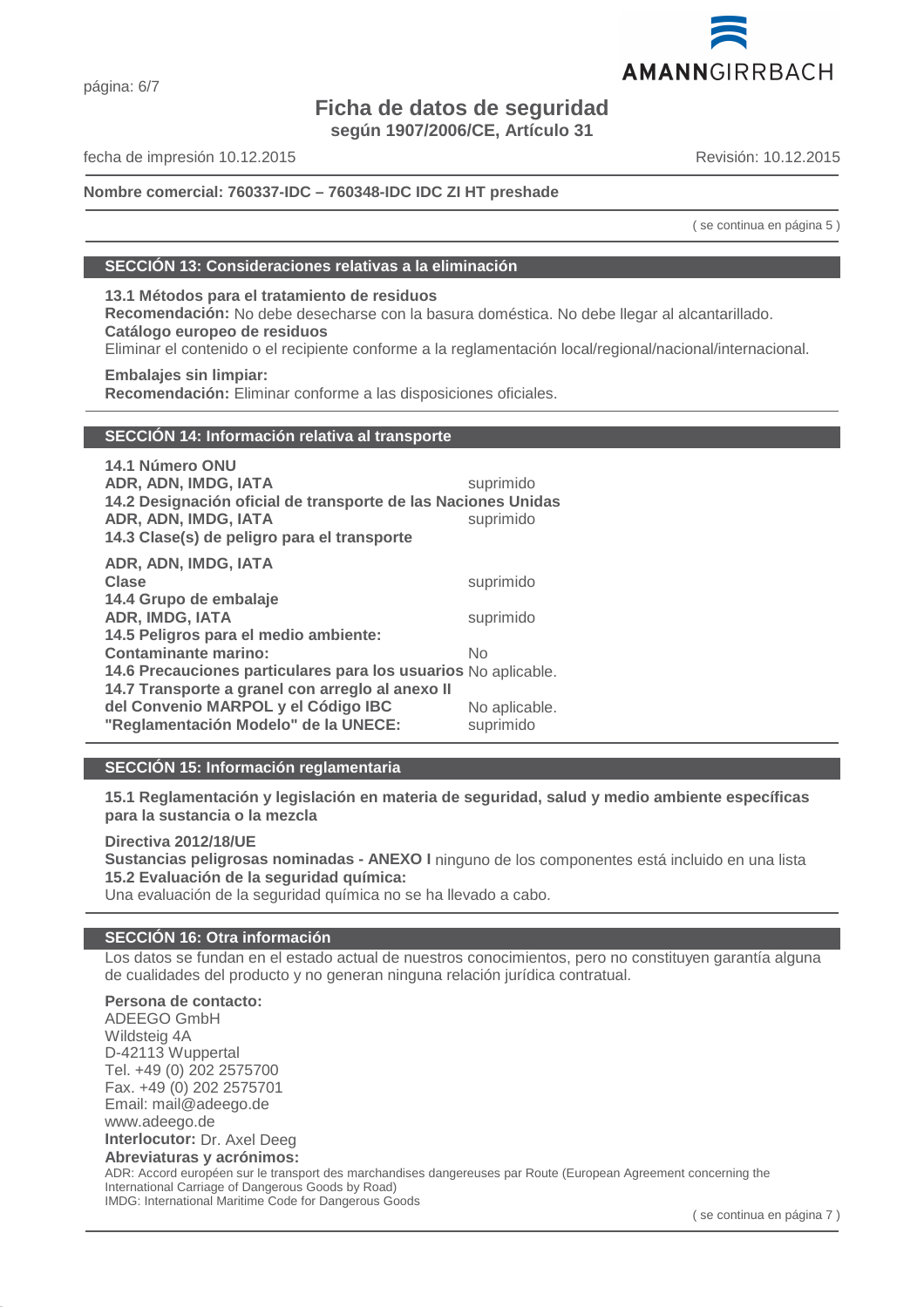AMANNGIRRBACH

# **Ficha de datos de seguridad según 1907/2006/CE, Artículo 31**

fecha de impresión 10.12.2015 **Revisión: 10.12.2015** Revisión: 10.12.2015

# **Nombre comercial: 760337-IDC – 760348-IDC IDC ZI HT preshade**

( se continua en página 6 )

IATA: International Air Transport Association

- GHS: Globally Harmonised System of Classification and Labelling of Chemicals
- EINECS: European Inventory of Existing Commercial Chemical Substances
- ELINCS: European List of Notified Chemical Substances CAS: Chemical Abstracts Service (division of the American Chemical Society)
- PBT: Persistent, Bioaccumulative and Toxic
- vPvB: very Persistent and very Bioaccumulative

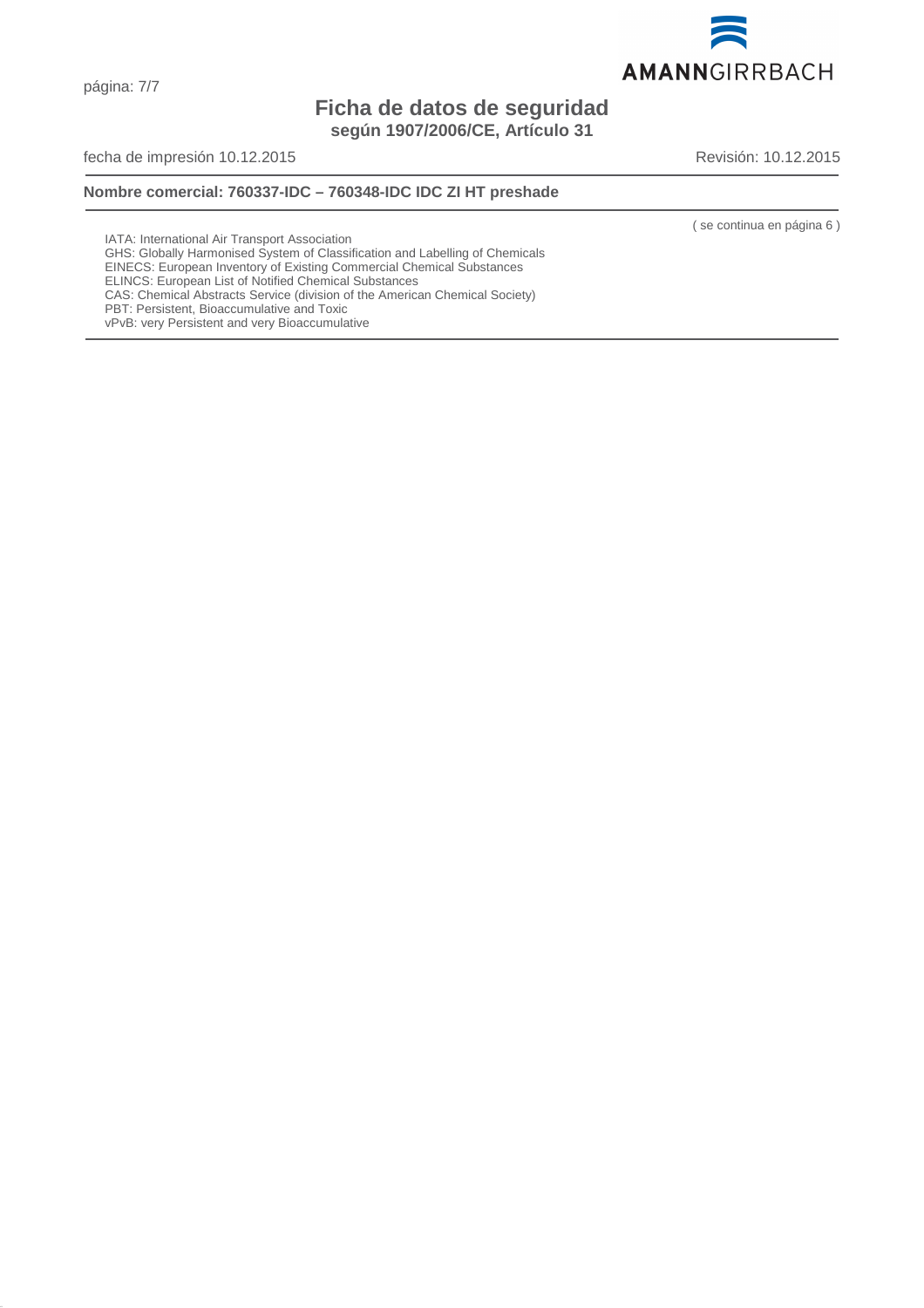# **Fiche de données de sécurité**

**selon 1907/2006/CE, Article 31**

Date d'impression : 10.12.2015 Révision: 10.12.2015

**1.1 Identificateur de produit**

**Nom du produit: 760337-IDC – 760348-IDC IDC ZI HT preshade**

**1.2 Utilisations identifiées pertinentes de la substance ou du mélange et utilisations déconseillées** Pas d'autres informations importantes disponibles.

**Emploi de la substance / de la préparation** Matériel aide pour la technique dentaire

**1.3 Renseignements concernant le fournisseur de la fiche de données de sécurité Producteur/fournisseur:**

Firmenbezeichnung Amann Girrbach AG Herrschaftswiesen 1 A-6842 Koblach Telefon: 0043 5523 623330 Fax: 0043 5523 55990 Email: austria@amanngirrbach.com Internet: www.amanngirrbach.com

Inverkehrbringer Amann Girrbach GmbH Duerrenweg 40 D-75177 Pforzheim Telefon: 0049 7231 957100 Fax: 0049 7231 957129 Email: germany@amanngirrbach.com Internet: www.amanngirrbach.com

**Service chargé des renseignements:** Amann Girrbach GmbH **1.4 Numéro d'appel d'urgence:** Giftinformationszentrum-Nord / GIZ-Nord Poisons Centre Telefon / Phone +49 (0) 551/19240 24h / 7d

# **RUBRIQUE 2: Identification des dangers**

**2.1 Classification de la substance ou du mélange Classification selon le règlement (CE) n° 1272/2008** Le produit n'est pas classifié selon le règlement CLP.

**2.2 Éléments d'étiquetage Etiquetage selon le règlement (CE) n° 1272/2008** néant **Pictogrammes de danger** néant **Mention d'avertissement** néant **Mentions de danger** néant **2.3 Autres dangers Résultats des évaluations PBT et vPvB PBT:** Non applicable. **vPvB:** Non applicable.

# **RUBRIQUE 3: Composition/informations sur les composants**

**3.2 Caractérisation chimique: Mélanges**

**Description:** Mélange des substances mentionnées à la suite avec des additifs non dangereux.

**Composants dangereux:** néant

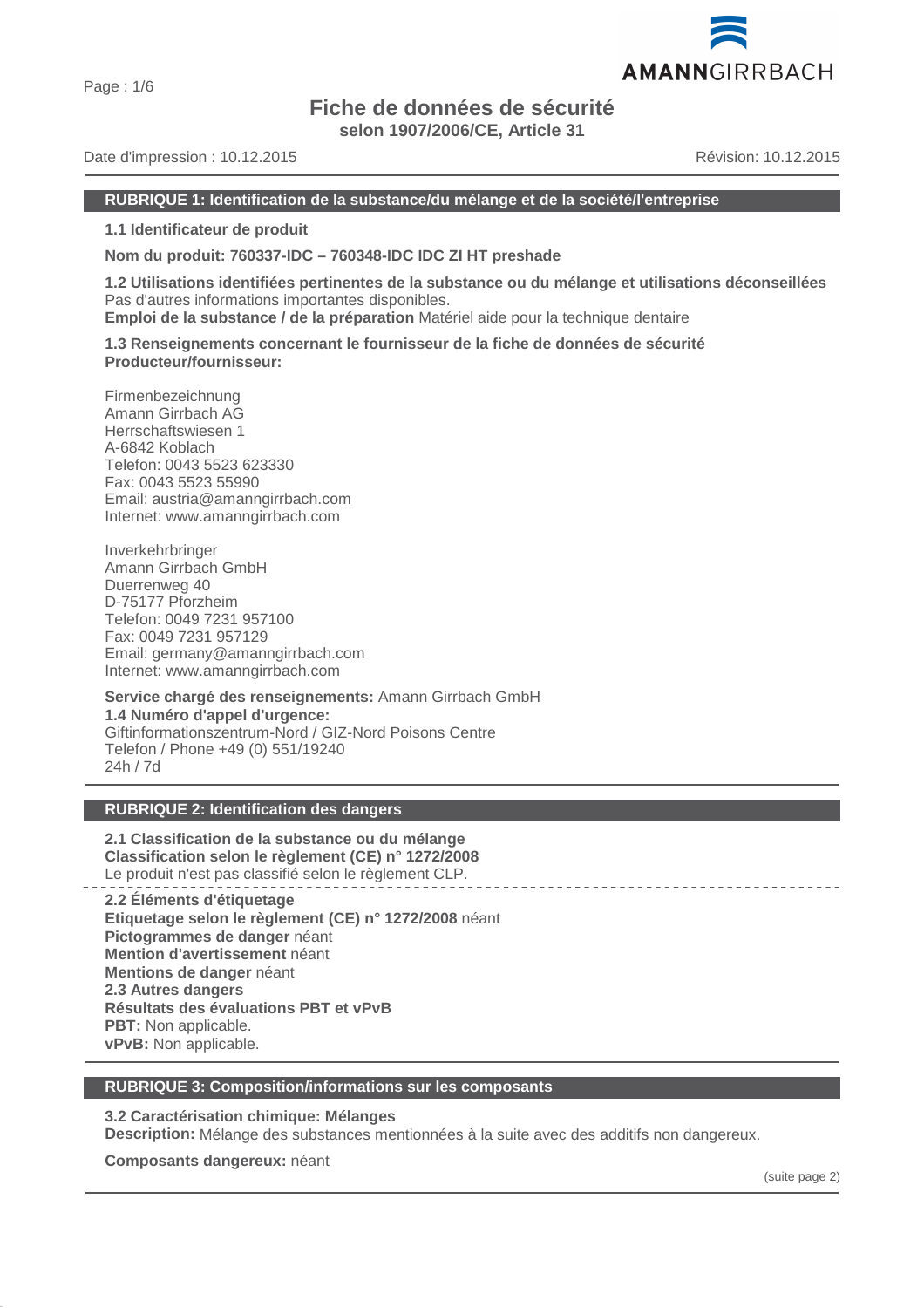# **Fiche de données de sécurité selon 1907/2006/CE, Article 31**

Date d'impression : 10.12.2015 Révision: 10.12.2015

(suite de la page 1)

**Indications complémentaires:** Pour le libellé des phrases de risque citées, se référer au chapitre 16.

#### **RUBRIQUE 4: Premiers secours**

**4.1 Description des premiers secours**

**Remarques générales:**

Amener les sujets à l'air frais.

Ne pas laisser les sujets sans surveillance.

**Après inhalation:** Donner de l'air frais, consulter un médecin en cas de troubles.

**Après contact avec la peau:** Laver immédiatement à l'eau et au savon et bien rincer.

**Après contact avec les yeux:**

Rincer les yeux, sous l'eau courante, pendant plusieurs minutes, en écartant bien les paupières.

Envoyer immédiatement chercher un médecin.

**Après ingestion:** Envoyer immédiatement chercher un médecin.

**4.2 Principaux symptômes et effets, aigus et différés**

Pas d'autres informations importantes disponibles.

**4.3 Indication des éventuels soins médicaux immédiats et traitements particuliers nécessaires** Pas d'autres informations importantes disponibles.

#### **RUBRIQUE 5: Mesures de lutte contre l'incendie**

#### **5.1 Moyens d'extinction**

**Moyens d'extinction:**

CO2, poudre d'extinction ou eau pulvérisée. Combattre les foyers importants avec de l'eau pulvérisée ou de la mousse résistant à l'alcool.

**Produits extincteurs déconseillés pour des raisons de sécurité:** Jet d'eau à grand débit

**5.2 Dangers particuliers résultant de la substance ou du mélange**

Possibilité de formation de gaz toxiques en cas d'échauffement ou d'incendie.

# **5.3 Conseils aux pompiers**

**Equipement spécial de sécurité:** Ne pas inhaler les gaz d'explosion et les gaz d'incendie. **Autres indications**

Récupérer à part l'eau d'extinction contaminée. Ne pas l'évacuer dans les canalisations.

# **RUBRIQUE 6: Mesures à prendre en cas de dispersion accidentelle**

**6.1 Précautions individuelles, équipement de protection et procédures d'urgence**

Porter un équipement de sécurité. Eloigner les personnes non protégées.

Veiller à une aération suffisante.

Eviter la formation de poussière.

Utiliser un appareil de protection respiratoire contre les effets de vapeurs/poussière/aérosol.

**6.2 Précautions pour la protection de l'environnement:**

Ne pas rejeter à l'égout, ni dans le milieu naturel.

**6.3 Méthodes et matériel de confinement et de nettoyage:**

Recueillir par moyen mécanique.

Assurer une aération suffisante.

**6.4 Référence à d'autres rubriques**

Afin d'obtenir des informations pour une manipulation sûre, consulter le chapitre 7.

Afin d'obtenir des informations sur les équipements de protection personnels, consulter le chapitre 8.

Afin d'obtenir des informations sur l'élimination, consulter le chapitre 13.

# **RUBRIQUE 7: Manipulation et stockage**

#### **7.1 Précautions à prendre pour une manipulation sans danger**

Ouvrir et manipuler les récipients avec précaution.

Veiller à une bonne ventilation/aspiration du poste de travail.

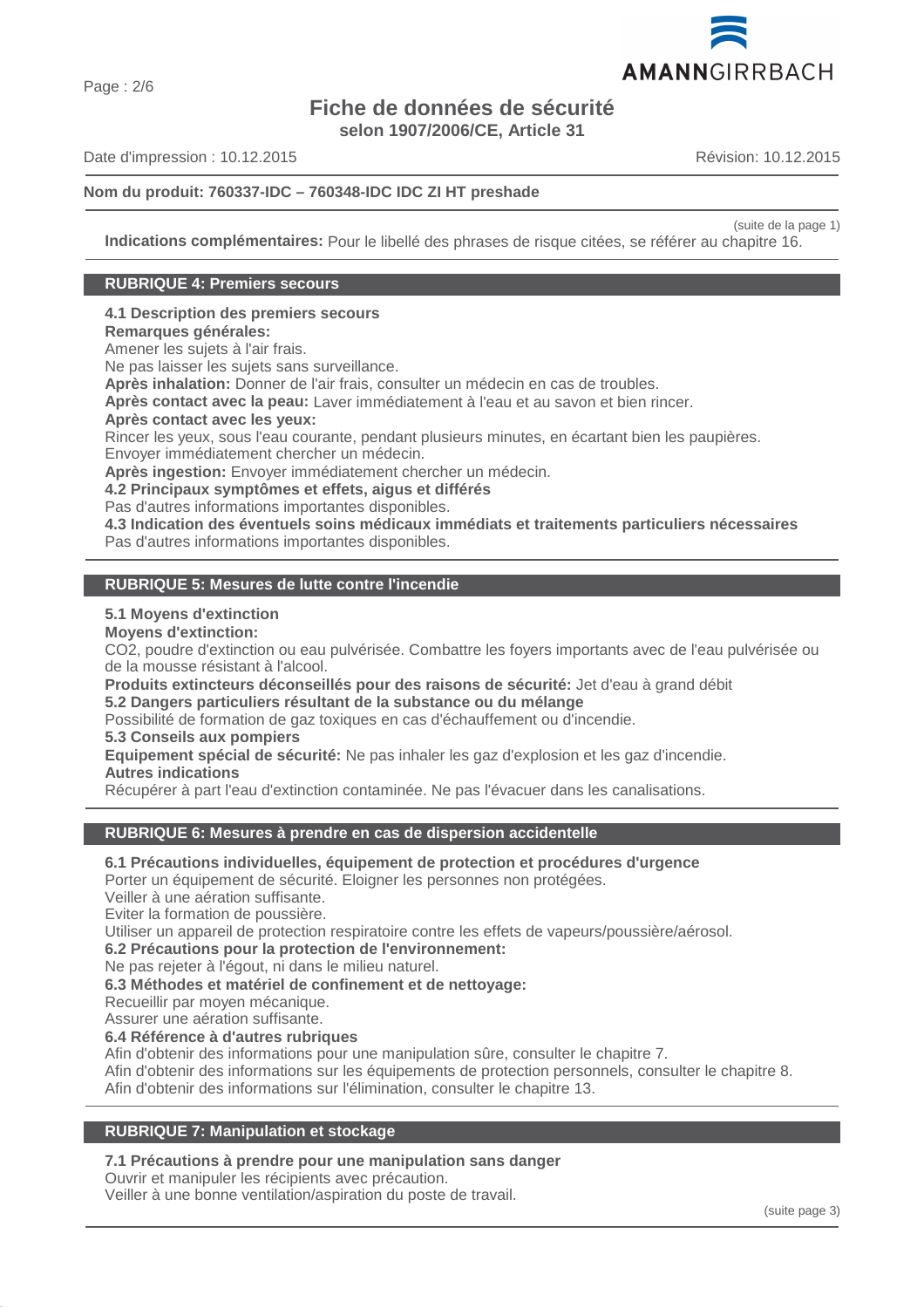Page : 3/6

# **Fiche de données de sécurité**

**selon 1907/2006/CE, Article 31**

Date d'impression : 10.12.2015 Révision: 10.12.2015

# **Nom du produit: 760337-IDC – 760348-IDC IDC ZI HT preshade**

Eviter la formation de poussière.

En cas de formation de poussière, prévoir une aspiration.

**Préventions des incendies et des explosions:** Tenir à l'abri des sources d'inflammation - ne pas fumer.

#### **7.2 Conditions d'un stockage sûr, y compris d'éventuelles incompatibilités Stockage:**

**Exigences concernant les lieux et conteneurs de stockage:** Ne conserver que dans le fût d'origine. **Indications concernant le stockage commun:** Ne pas stocker avec les aliments.

**Autres indications sur les conditions de stockage:** Tenir les emballages hermétiquement fermés.

**7.3 Utilisation(s) finale(s) particulière(s)** Pas d'autres informations importantes disponibles.

# **RUBRIQUE 8: Contrôles de l'exposition/protection individuelle**

**Indications complémentaires pour l'agencement des installations techniques:**

Sans autre indication, voir point 7.

# **8.1 Paramètres de contrôle**

**Composants présentant des valeurs-seuil à surveiller par poste de travail:**

Le produit ne contient pas en quantité significative des substances présentant des valeurs-seuil à surveiller par poste de travail.

#### **8.2 Contrôles de l'exposition**

**Equipement de protection individuel:**

#### **Mesures générales de protection et d'hygiène:**

Respecter les mesures de sécurité usuelles pour l'utilisation de produits chimiques.

Se laver les mains avant les pauses et en fin de travail.

Tenir à l'écart des produits alimentaires, des boissons et de la nourriture pour animaux.

Ne pas inhaler la poussière, la fumée, le nuage.

Eviter tout contact avec les yeux et avec la peau.

#### **Protection respiratoire:**

Utiliser un appareil de protection respiratoire si la ventilation est insuffisante.

Filtre provisoire:

Filtre P2

Filtre P3

**Protection des mains:** Gants de protection

# **Matériau des gants**

Caoutchouc nitrile

Le choix de gants appropriés dépend non seulement du matériau, mais aussi d'autres critères de qualité qui peuvent varier d'un fabricant à l'autre. Puisque le produit représente une préparation composée de plusieurs substances, la résistance des matériaux des gants ne peut pas être calculée à l'avance et doit, alors, être contrôlée avant l'utilisation.

#### **Temps de pénétration du matériau des gants**

Le temps de pénétration exact est à déterminer par le fabricant des gants de protection et à respecter. **Protection des yeux:** Lunettes de protection hermétiques

# **RUBRIQUE 9: Propriétés physiques et chimiques**

| Indications générales | 9.1 Informations sur les propriétés physiques et chimiques essentielles |
|-----------------------|-------------------------------------------------------------------------|
| Aspect:               |                                                                         |
| Forme:                | Substance solide                                                        |
| Couleur:              | Selon désignation produit                                               |
| Odeur:                | Inodore                                                                 |
| Seuil olfactif:       | Non déterminé.                                                          |
| valeur du pH:         | Non applicable.                                                         |



(suite de la page 2)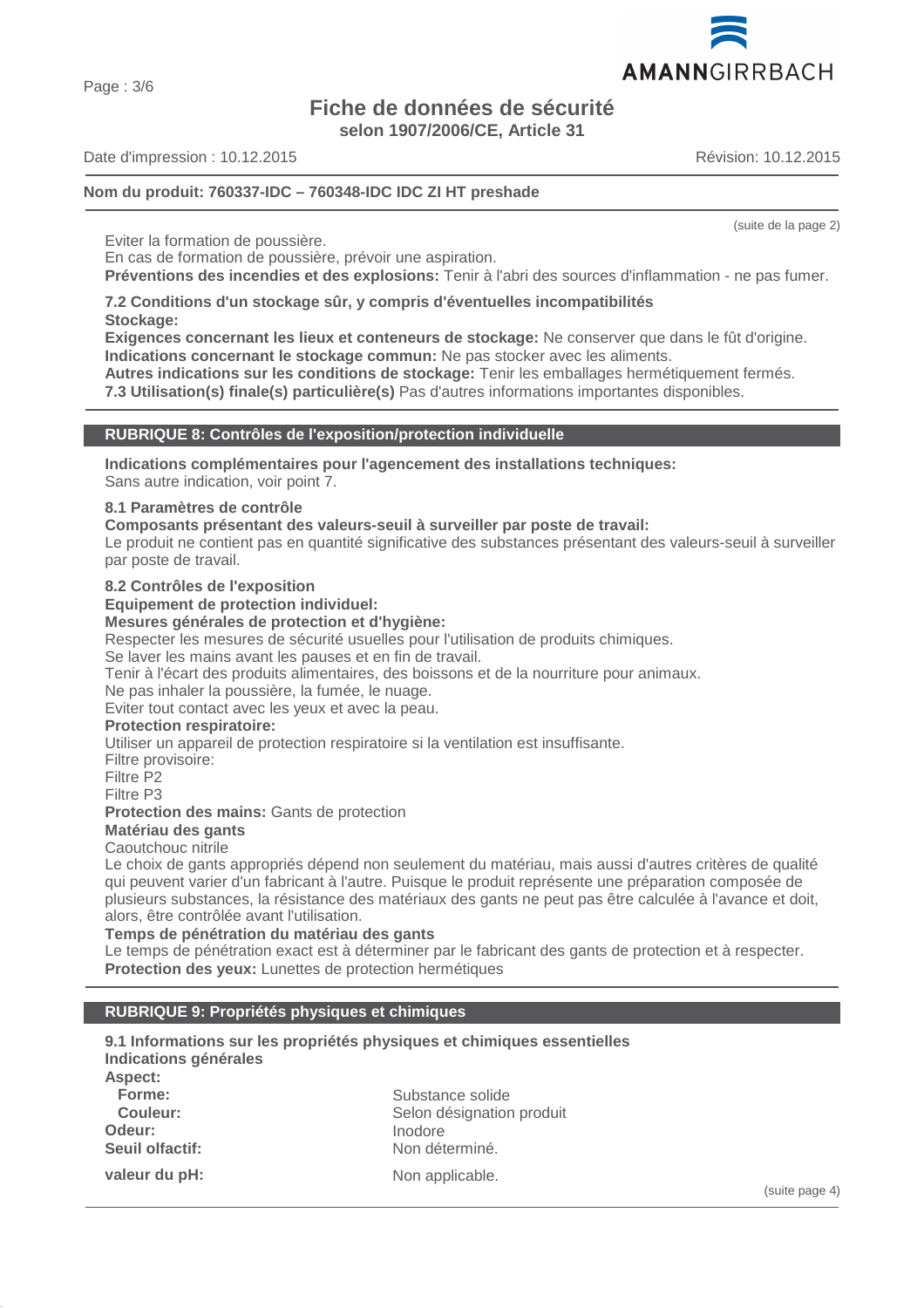# **Fiche de données de sécurité selon 1907/2006/CE, Article 31**

Date d'impression : 10.12.2015 Révision: 10.12.2015

# **Nom du produit: 760337-IDC – 760348-IDC IDC ZI HT preshade**

|                                                                             | (suite de la page 3)                                                                     |
|-----------------------------------------------------------------------------|------------------------------------------------------------------------------------------|
| <b>Changement d'état</b><br>Point de fusion:<br><b>Point d'ébullition:</b>  | Non déterminé.<br>Non déterminé.                                                         |
| Point d'éclair                                                              | Non applicable.                                                                          |
| Inflammabilité (solide, gazeux):                                            | Non applicable.                                                                          |
| Température d'inflammation:                                                 |                                                                                          |
| Température de décomposition:                                               | Non déterminé.                                                                           |
| Auto-inflammation:                                                          | Le produit ne s'enflamme pas spontanément.                                               |
| Danger d'explosion:                                                         | Le produit n'est pas explosif.                                                           |
| <b>Limites d'explosion:</b><br>Inférieure:<br>Supérieure:                   | Non déterminé.<br>Non déterminé.                                                         |
| <b>Pression de vapeur:</b>                                                  | Non déterminé.                                                                           |
| Densité:<br>Densité relative<br>Densité de vapeur.<br>Vitesse d'évaporation | Non déterminée.<br>Non déterminé.<br>Non déterminé.<br>Non applicable.                   |
| Solubilité dans/miscibilité avec<br>l'eau:                                  | Pas ou peu miscible                                                                      |
| Coefficient de partage (n-octanol/eau): Non déterminé.                      |                                                                                          |
| Viscosité:<br>Dynamique:<br>Cinématique:<br>9.2 Autres informations         | Non applicable.<br>Non applicable.<br>Pas d'autres informations importantes disponibles. |

# **RUBRIQUE 10: Stabilité et réactivité**

**10.1 Réactivité** Pas d'autres informations importantes disponibles.

**10.2 Stabilité chimique**

**Décomposition thermique/conditions à éviter:** Pas de décomposition en cas d'usage conforme.

**10.3 Possibilité de réactions dangereuses** Aucune réaction dangereuse connue.

**10.4 Conditions à éviter** Pas d'autres informations importantes disponibles.

**10.5 Matières incompatibles:** Pas d'autres informations importantes disponibles.

**10.6 Produits de décomposition dangereux:** Pas de produits de décomposition dangereux connus

#### **RUBRIQUE 11: Informations toxicologiques**

**11.1 Informations sur les effets toxicologiques**

**Toxicité aiguë** Compte tenu des données disponibles, les critères de classification ne sont pas remplis. **Effet primaire d'irritation:**

**Corrosion cutanée/irritation cutanée**

Compte tenu des données disponibles, les critères de classification ne sont pas remplis.

**Lésions oculaires graves/irritation oculaire**

Compte tenu des données disponibles, les critères de classification ne sont pas remplis.

**Sensibilisation respiratoire ou cutanée**

Compte tenu des données disponibles, les critères de classification ne sont pas remplis.

(suite page 5)

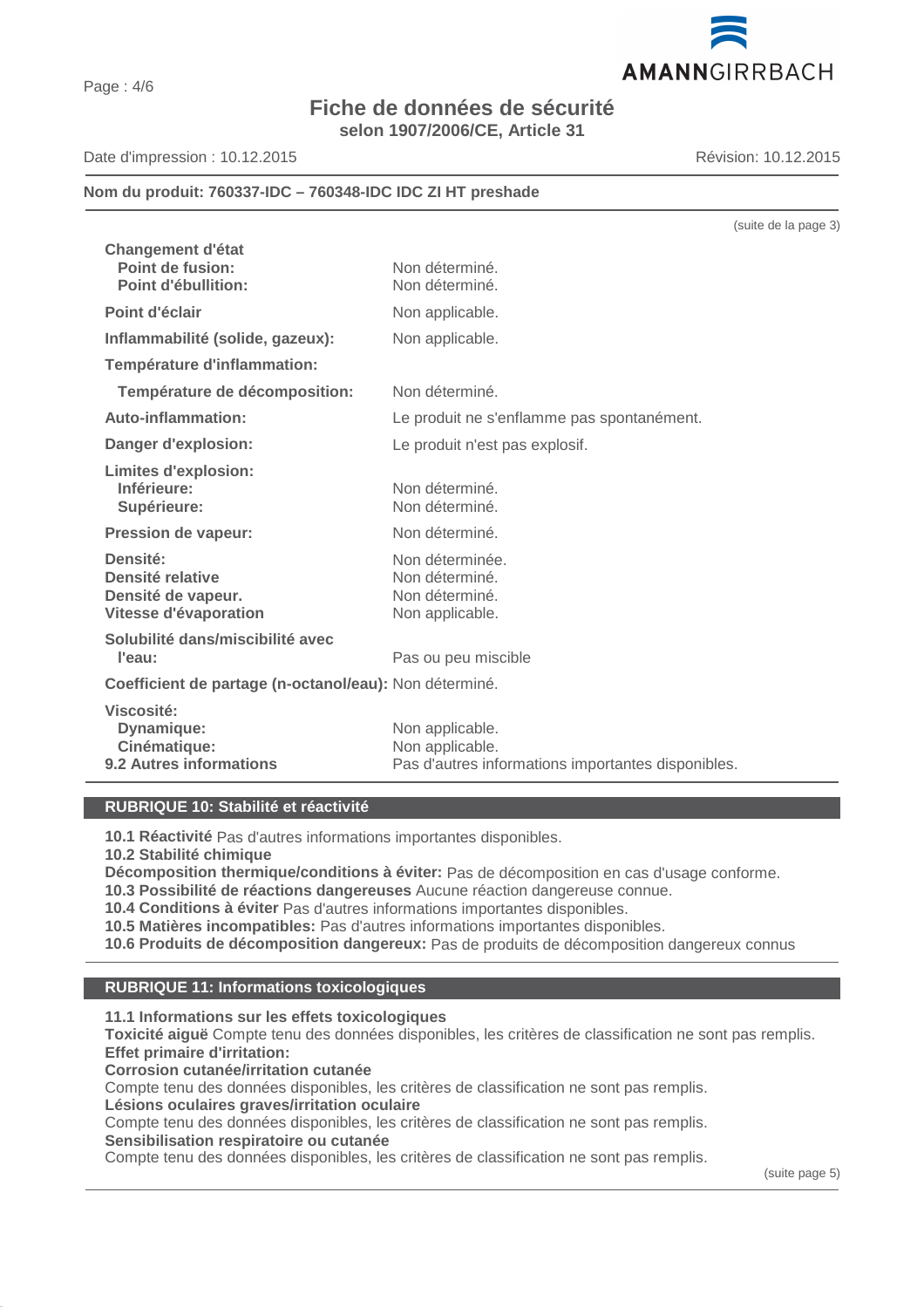Page : 5/6

# **Fiche de données de sécurité**

**selon 1907/2006/CE, Article 31**

AMANNGIRRBACH

Date d'impression : 10.12.2015 Révision: 10.12.2015

**Nom du produit: 760337-IDC – 760348-IDC IDC ZI HT preshade**

(suite de la page 4)

#### **Effets CMR (cancérogène, mutagène et toxique pour la reproduction) Mutagénicité sur les cellules germinales**

Compte tenu des données disponibles, les critères de classification ne sont pas remplis.

**Cancérogénicité** Compte tenu des données disponibles, les critères de classification ne sont pas remplis. **Toxicité pour la reproduction**

Compte tenu des données disponibles, les critères de classification ne sont pas remplis.

**Toxicité spécifique pour certains organes cibles - exposition unique**

Compte tenu des données disponibles, les critères de classification ne sont pas remplis.

# **Toxicité spécifique pour certains organes cibles - exposition répétée**

Compte tenu des données disponibles, les critères de classification ne sont pas remplis. **Danger par aspiration**

Compte tenu des données disponibles, les critères de classification ne sont pas remplis.

# **RUBRIQUE 12: Informations écologiques**

# **12.1 Toxicité**

**Toxicité aquatique:** Pas d'autres informations importantes disponibles.

**12.2 Persistance et dégradabilité** Pas d'autres informations importantes disponibles.

**12.3 Potentiel de bioaccumulation** Pas d'autres informations importantes disponibles.

**12.4 Mobilité dans le sol** Pas d'autres informations importantes disponibles.

# **Autres indications écologiques:**

# **Indications générales:**

Catégorie de pollution des eaux 1 (D) (Classification propre): peu polluant

Ne pas laisser le produit, non dilué ou en grande quantité, pénétrer la nappe phréatique, les eaux ou les canalisations.

# **12.5 Résultats des évaluations PBT et VPVB**

**PBT:** Non applicable.

**vPvB:** Non applicable.

**12.6 Autres effets néfastes** Pas d'autres informations importantes disponibles.

# **RUBRIQUE 13: Considérations relatives à l'élimination**

# **13.1 Méthodes de traitement des déchets**

**Recommandation:**

Ne doit pas être évacué avec les ordures ménagères. Ne pas laisser pénétrer dans les égouts.

# **Catalogue européen des déchets**

Éliminer le contenu/récipient conformément à la réglementation locale/régionale/nationale/internationale.

# **Emballages non nettoyés:**

**Recommandation:** Evacuation conformément aux prescriptions légales.

# **RUBRIQUE 14: Informations relatives au transport**

| 14.1 Numéro ONU                                   |       |
|---------------------------------------------------|-------|
|                                                   |       |
| ADR, ADN, IMDG, IATA                              | néant |
| 14.2 Désignation officielle de transport de l'ONU |       |
| ADR, ADN, IMDG, IATA                              | néant |
| 14.3 Classe(s) de danger pour le transport        |       |
| ADR, ADN, IMDG, IATA                              |       |
| <b>Classe</b>                                     | néant |
| 14.4 Groupe d'emballage                           |       |
| <b>ADR, IMDG, IATA</b>                            | néant |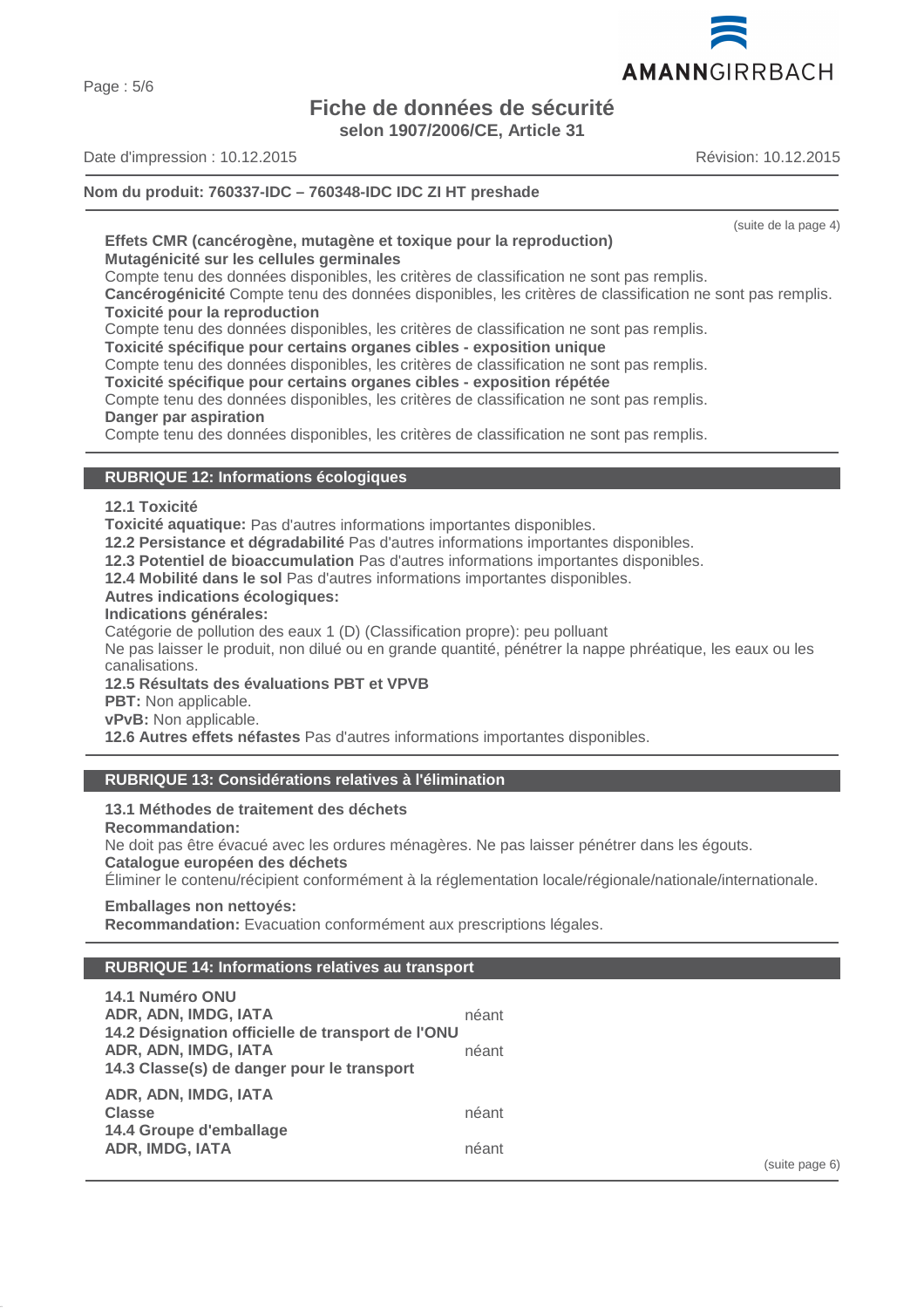Page : 6/6

# **Fiche de données de sécurité selon 1907/2006/CE, Article 31**

Date d'impression : 10.12.2015 Révision: 10.12.2015

# **Nom du produit: 760337-IDC – 760348-IDC IDC ZI HT preshade**

**14.5 Dangers pour l'environnement: Marine Pollutant:** Non **14.6 Précautions particulières à prendre par l'utilisateur** Non applicable. **14.7 Transport en vrac conformément à l'annexe II de la convention Marpol et au recueil IBC** Non applicable. **"Règlement type" de l'ONU:** néant

# **RUBRIQUE 15: Informations relatives à la réglementation**

**15.1 Réglementations/législation particulières à la substance ou au mélange en matière de sécurité, de santé et d'environnement**

**Directive 2012/18/UE**

**Substances dangereuses désignées - ANNEXE I** Aucun des composants n'est compris. **15.2 Évaluation de la sécurité chimique:** Une évaluation de la sécurité chimique n'a pas été réalisée.

# **RUBRIQUE 16: Autres informations**

Ces indications sont fondées sur l'état actuel de nos connaissances, mais ne constituent pas une garantie quant aux propriétés du produit et ne donnent pas lieu à un rapport juridique contractuel.

**Service établissant la fiche technique:** ADEEGO GmbH Wildsteig 4A D-42113 Wuppertal Tel. +49 (0) 202 2575700 Fax. +49 (0) 202 2575701 Email: mail@adeego.de www.adeego.de **Contact:** Dr. Axel Deeg **Acronymes et abréviations:** ADR: Accord européen sur le transport des marchandises dangereuses par Route IMDG: International Maritime Code for Dangerous Goods IATA: International Air Transport Association GHS: Globally Harmonised System of Classification and Labelling of Chemicals EINECS: European Inventory of Existing Commercial Chemical Substances ELINCS: European List of Notified Chemical Substances CAS: Chemical Abstracts Service (division of the American Chemical Society) PBT: Persistent, Bioaccumulative and Toxic vPvB: very Persistent and very Bioaccumulative



(suite de la page 5)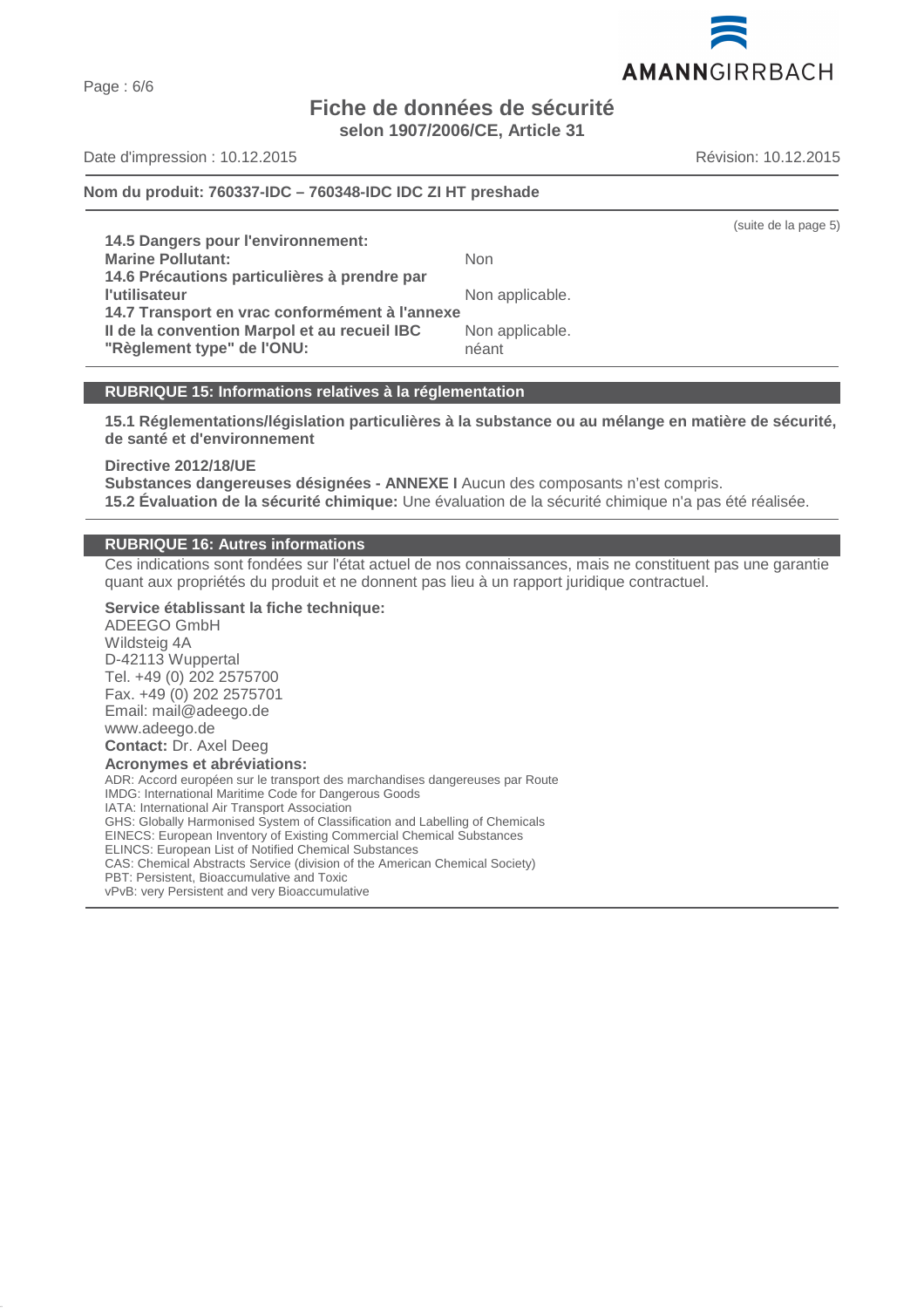

# **Scheda di dati di sicurezza**

**ai sensi del regolamento 1907/2006/CE, Articolo 31**

Stampato il: 10.12.2015 Revisione: 10.12.2015

AMANNGIRRBACH

#### **SEZIONE 1: Identificazione della sostanza o della miscela e della società/impresa**

**1.1 Identificatore del prodotto**

**Denominazione commerciale: 760337-IDC – 760348-IDC IDC ZI HT preshade**

**1.2 Usi identificati pertinenti della sostanza o della miscela e usi sconsigliati** Non sono disponibili altre informazioni.

**Utilizzazione della Sostanza / del Preparato** Ausiliario per tecnica dentale

**1.3 Informazioni sul fornitore della scheda di dati di sicurezza Produttore/fornitore:**

Firmenbezeichnung Amann Girrbach AG Herrschaftswiesen 1 A-6842 Koblach Telefon: 0043 5523 623330 Fax: 0043 5523 55990 Email: austria@amanngirrbach.com Internet: www.amanngirrbach.com

Inverkehrbringer Amann Girrbach GmbH Duerrenweg 40 D-75177 Pforzheim Telefon: 0049 7231 957100 Fax: 0049 7231 957129 Email: germany@amanngirrbach.com Internet: www.amanngirrbach.com

**Informazioni fornite da:** Amann Girrbach GmbH **1.4 Numero telefonico di emergenza:** Giftinformationszentrum-Nord / GIZ-Nord Poisons Centre Telefon / Phone +49 (0) 551/19240 24h / 7d

# **SEZIONE 2: Identificazione dei pericoli**

**2.1 Classificazione della sostanza o della miscela Classificazione secondo il regolamento (CE) n. 1272/2008** Il prodotto non è classificato conformemente al regolamento CLP.

**2.2 Elementi dell'etichetta Etichettatura secondo il regolamento (CE) n. 1272/2008** non applicabile **Pittogrammi di pericolo** non applicabile **Avvertenza** non applicabile **Indicazioni di pericolo** non applicabile **2.3 Altri pericoli Risultati della valutazione PBT e vPvB PBT:** Non applicabile. **vPvB:** Non applicabile.

#### **SEZIONE 3: Composizione/informazioni sugli ingredienti**

**3.2 Caratteristiche chimiche: Miscele**

**Descrizione:** Miscela delle seguenti sostanze con additivi non pericolosi.

**Sostanze pericolose:** non applicabile

(continua a pagina 2)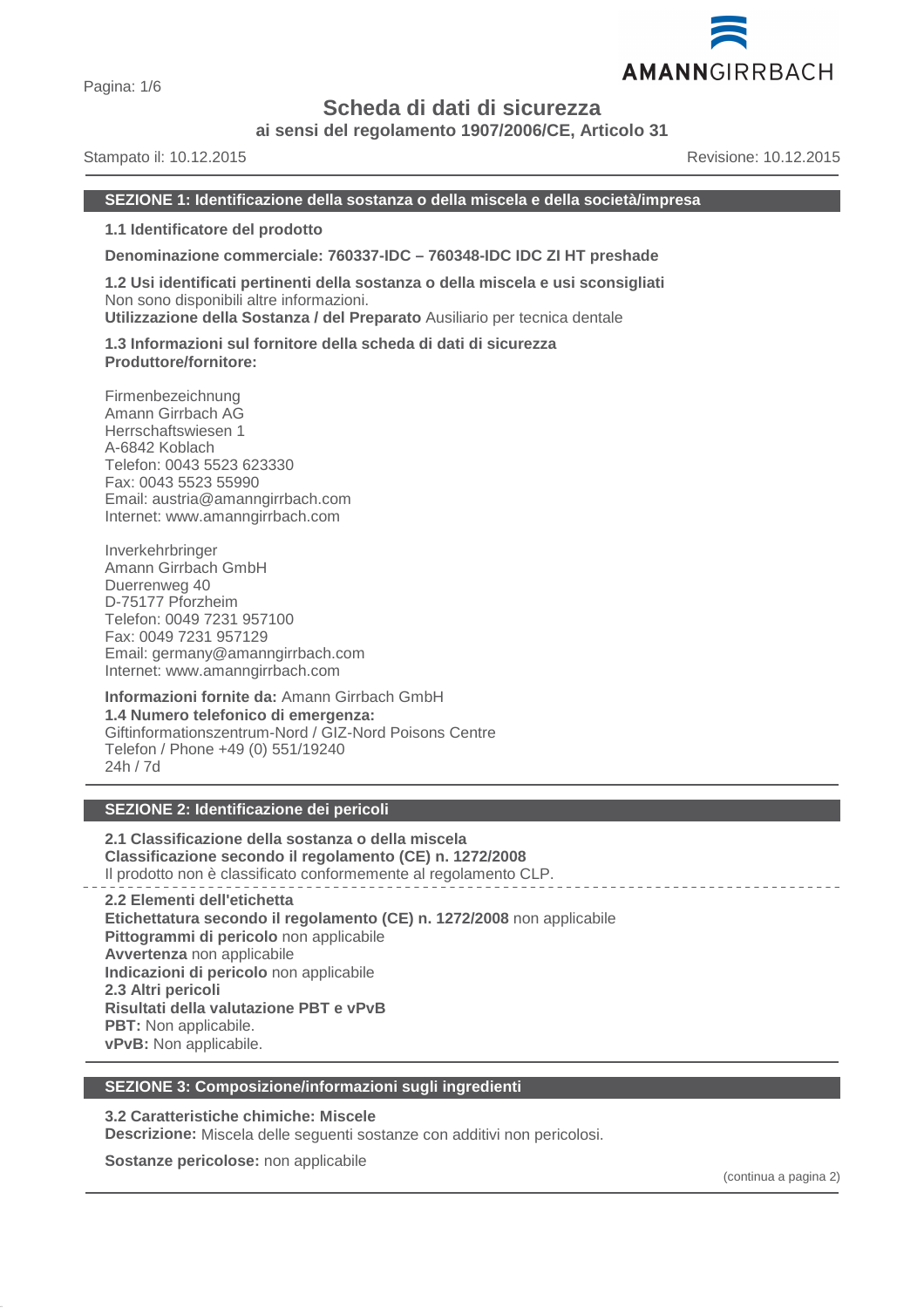

**Scheda di dati di sicurezza**

**ai sensi del regolamento 1907/2006/CE, Articolo 31**

Stampato il: 10.12.2015 Revisione: 10.12.2015

# **Denominazione commerciale: 760337-IDC – 760348-IDC IDC ZI HT preshade**

(Segue da pagina 1)

**Ulteriori indicazioni:** Il testo dell'avvertenza dei pericoli citati può essere appreso dal capitolo 16

#### **SEZIONE 4: Misure di primo soccorso**

# **4.1 Descrizione delle misure di primo soccorso**

# **Indicazioni generali:**

Portare le persone da soccorrere all'aria aperta.

Tenere sotto sorveglianza le persone da soccorrere.

**Inalazione:** Portare in zona ben areata, in caso di disturbi consultare il medico.

**Contatto con la pelle:** Lavare immediatamente con acqua e sapone sciacquando accuratamente.

# **Contatto con gli occhi:**

Lavare con acqua corrente per alcuni minuti tenendo le palpebre ben aperte.

Chiamare immediatamente il medico.

**Ingestione:** Chiamare immediatamente il medico.

**4.2 Principali sintomi ed effetti, sia acuti che ritardati** Non sono disponibili altre informazioni.

**4.3 Indicazione dell'eventuale necessità di consultare immediatamente un medico e di trattamenti speciali**

Non sono disponibili altre informazioni.

# **SEZIONE 5: Misure antincendio**

#### **5.1 Mezzi di estinzione**

**Mezzi di estinzione idonei:**

CO2, polvere o acqua nebulizzata. Estinguere gli incendi di grosse dimensioni con acqua nebulizzata o con schiuma resistente all'alcool.

**Mezzi di estinzione inadatti per motivi di sicurezza:** Getti d'acqua

**5.2 Pericoli speciali derivanti dalla sostanza o dalla miscela**

Se riscaldato o in caso di incendio il prodotto può sviluppare fumi tossici.

**5.3 Raccomandazioni per gli addetti all'estinzione degli incendi**

**Mezzi protettivi specifici:** Non inalare i gas derivanti da esplosioni e incendi.

# **Altre indicazioni**

Raccogliere l'acqua contaminata usata per lo spegnimento, non convogliarla assolutamente nel sistema fognario.

# **SEZIONE 6: Misure in caso di rilascio accidentale**

# **6.1 Precauzioni personali, dispositivi di protezione e procedure in caso di emergenza**

Indossare equipaggiamento protettivo. Allontanare le persone non equipaggiate.

Garantire una ventilazione sufficiente.

Evitare la formazione di polvere.

In caso di vapori/polvere/aerosol adottare protezioni respiratorie.

**6.2 Precauzioni ambientali:** Impedire l'entrata del prodotto nelle fognature o nei corpi d'acqua.

**6.3 Metodi e materiali per il contenimento e per la bonifica:**

Raccogliere con mezzi meccanici.

Provvedere ad una sufficiente areazione.

# **6.4 Riferimento ad altre sezioni**

Per informazioni relative ad un manipolazione sicura, vedere capitolo 7.

Per informazioni relative all'equipaggiamento protettivo ad uso personale vedere Capitolo 8.

Per informazioni relative allo smaltimento vedere Capitolo 13.

# **SEZIONE 7: Manipolazione e immagazzinamento**

# **7.1 Precauzioni per la manipolazione sicura**

Aprire e manipolare i recipienti con cautela. Accurata ventilazione/aspirazione nei luoghi di lavoro.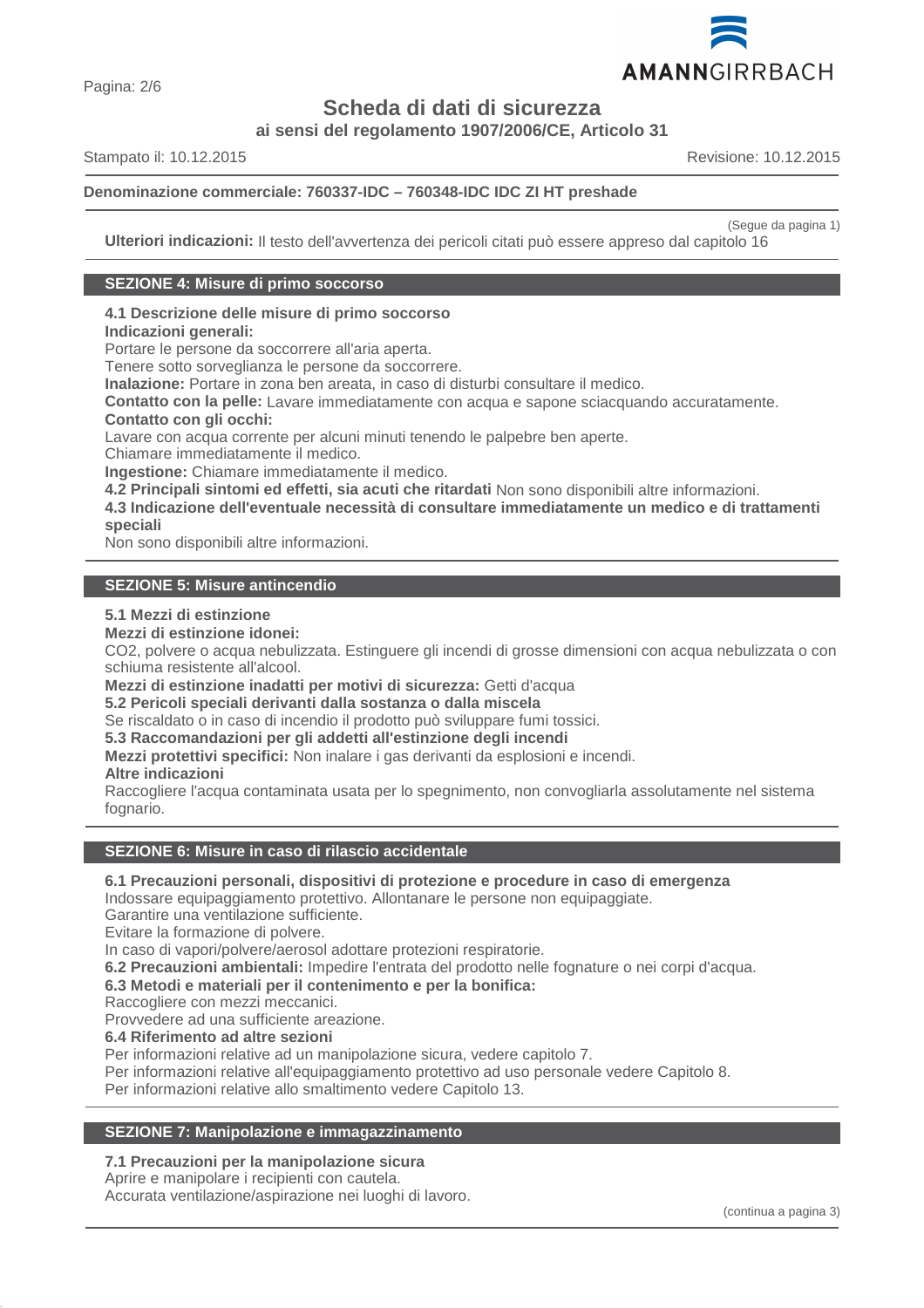AMANNGIRRBACH

(Segue da pagina 2)

Pagina: 3/6

**Scheda di dati di sicurezza**

**ai sensi del regolamento 1907/2006/CE, Articolo 31**

Stampato il: 10.12.2015 Revisione: 10.12.2015

# **Denominazione commerciale: 760337-IDC – 760348-IDC IDC ZI HT preshade**

Evitare la formazione di polvere.

In caso di formazione di polvere procedere all'aspirazione.

**Indicazioni in caso di incendio ed esplosione:** Tenere lontano da fonti di calore, non fumare.

**7.2 Condizioni per lo stoccaggio sicuro, comprese eventuali incompatibilità Stoccaggio:**

**Requisiti dei magazzini e dei recipienti:** Conservare solo nei fusti originali.

**Indicazioni sullo stoccaggio misto:** Non conservare a contatto con alimenti.

**Ulteriori indicazioni relative alle condizioni di immagazzinamento:**

Mantenere i recipienti ermeticamente chiusi.

**7.3 Usi finali particolari** Non sono disponibili altre informazioni.

# **SEZIONE 8: Controllo dell'esposizione/protezione individuale**

**Ulteriori indicazioni sulla struttura di impianti tecnici:** Nessun dato ulteriore, vedere punto 7.

# **8.1 Parametri di controllo**

**Componenti i cui valori limite devono essere tenuti sotto controllo negli ambienti di lavoro:**

Il prodotto non contiene quantità rilevanti di sostanze i cui valori limite devono essere tenuti sotto controllo negli ambienti di lavoro.

# **8.2 Controlli dell'esposizione**

**Mezzi protettivi individuali:**

#### **Norme generali protettive e di igiene del lavoro:**

Osservare le misure di sicurezza usuali nella manipolazione di sostanze chimiche.

Lavarsi le mani prima dell'intervallo o a lavoro terminato.

Tenere lontano da cibo, bevande e foraggi.

Non inalare polvere/fumo/nebbia.

Evitare il contatto con gli occhi e la pelle.

# **Maschera protettiva:**

In ambienti non sufficientemente ventilati utilizzare la maschera protettiva.

Apparecchio di filtraggio temporaneo:

Filtro P2

Filtro P3

**Guanti protettivi:** Guanti protettivi

**Materiale dei guanti**

# Gomma nitrilica

La scelta dei guanti adatti non dipende soltanto dal materiale bensí anche da altre caratteristiche di qualità variabili da un produttore a un altro. Poiché il prodotto rappresenta una formulazione di più sostanze, la stabilità dei materiali dei guanti non è calcolabile in anticipo e deve essere testata prima dell'impiego

# **Tempo di permeazione del materiale dei guanti**

Richiedere dal fornitore dei guanti il tempo di passaggio preciso il quale deve essere rispettato. **Occhiali protettivi:** Occhiali protettivi a tenuta

# **SEZIONE 9: Proprietà fisiche e chimiche**

| Indicazioni generali | 9.1 Informazioni sulle proprietà fisiche e chimiche fondamentali |
|----------------------|------------------------------------------------------------------|
| Aspetto:             |                                                                  |
| Forma:               | Sostanza solida                                                  |
| Colore:              | In conformità con la denominazione del prodotto                  |
| Odore:               | Inodore                                                          |
| Soglia olfattiva:    | Non definito.                                                    |
| valori di pH:        | Non applicabile.                                                 |
|                      | (continua a                                                      |

(a a pagina 4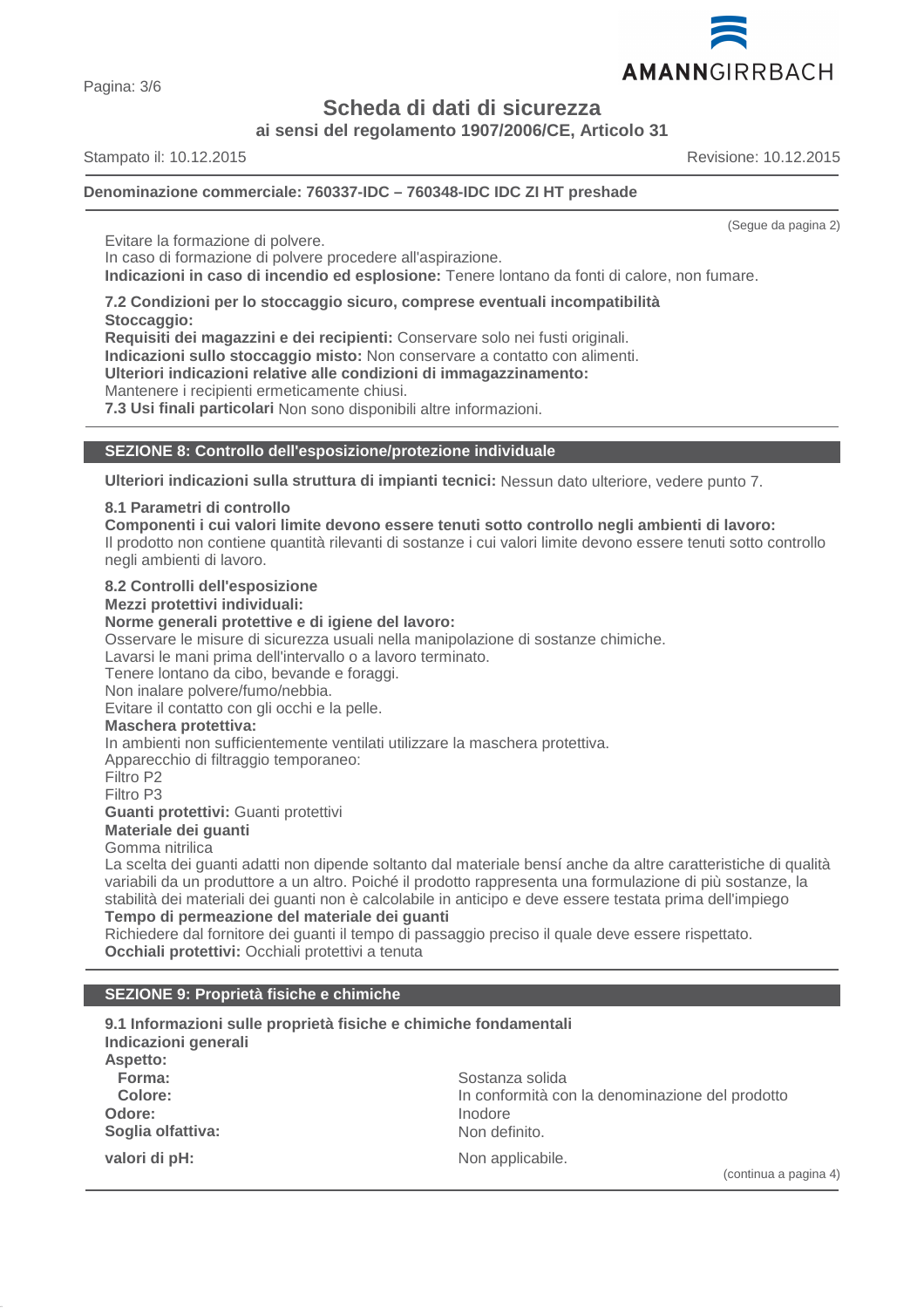

# AMANNGIRRBACH

Pagina: 4/6

**Scheda di dati di sicurezza**

**ai sensi del regolamento 1907/2006/CE, Articolo 31**

# Stampato il: 10.12.2015 Revisione: 10.12.2015

# **Denominazione commerciale: 760337-IDC – 760348-IDC IDC ZI HT preshade**

| Cambiamento di stato<br>Temperatura di fusione/ambito di fusione:<br>Temperatura di ebollizione/ambito di<br>ebollizione: | Non definito.<br>Non definito.                                      |
|---------------------------------------------------------------------------------------------------------------------------|---------------------------------------------------------------------|
| Punto di infiammabilità:                                                                                                  | Non applicabile.                                                    |
| Infiammabilità (solido, gassoso):                                                                                         | Non applicabile.                                                    |
| Temperatura di accensione:                                                                                                |                                                                     |
| Temperatura di decomposizione:                                                                                            | Non definito.                                                       |
| Autoaccensione:                                                                                                           | Prodotto non autoinfiammabile.                                      |
| Pericolo di esplosione:                                                                                                   | Prodotto non esplosivo.                                             |
| Limiti di infiammabilità:<br>Inferiore:<br><b>Superiore:</b>                                                              | Non definito.<br>Non definito.                                      |
| Tensione di vapore:                                                                                                       | Non definito.                                                       |
| Densità:<br>Densità relativa<br>Densità del vapore<br>Velocità di evaporazione                                            | Non definito.<br>Non definito.<br>Non definito.<br>Non applicabile. |
| Solubilità in/Miscibilità con<br>acqua:                                                                                   | Poco e/o non miscibile.                                             |
| Coefficiente di distribuzione (n-Octanol/acqua): Non definito.                                                            |                                                                     |
| Viscosità:<br>Dinamica:<br>Cinematica:                                                                                    | Non applicabile.<br>Non applicabile.                                |

**9.2 Altre informazioni** Non sono disponibili altre informazioni.

# **SEZIONE 10: Stabilità e reattività**

**10.1 Reattività** Non sono disponibili altre informazioni.

**10.2 Stabilità chimica**

# **Decomposizione termica/ condizioni da evitare:**

Il prodotto non si decompone se utilizzato secondo le norme.

**10.3 Possibilità di reazioni pericolose** Non sono note reazioni pericolose.

**10.4 Condizioni da evitare** Non sono disponibili altre informazioni.

**10.5 Materiali incompatibili:** Non sono disponibili altre informazioni.

**10.6 Prodotti di decomposizione pericolosi:** Non sono noti prodotti di decomposizione pericolosi.

# **SEZIONE 11: Informazioni tossicologiche**

**11.1 Informazioni sugli effetti tossicologici**

**Tossicità acuta** Basandosi sui dati disponibili i criteri di classificazione non sono soddisfatti. **Irritabilità primaria:**

**Corrosione/irritazione cutanea**

Basandosi sui dati disponibili i criteri di classificazione non sono soddisfatti.

**Lesioni oculari gravi/irritazioni oculari gravi**

Basandosi sui dati disponibili i criteri di classificazione non sono soddisfatti.

**Sensibilizzazione respiratoria o cutanea**

Basandosi sui dati disponibili i criteri di classificazione non sono soddisfatti.

(Segue da pagina 3)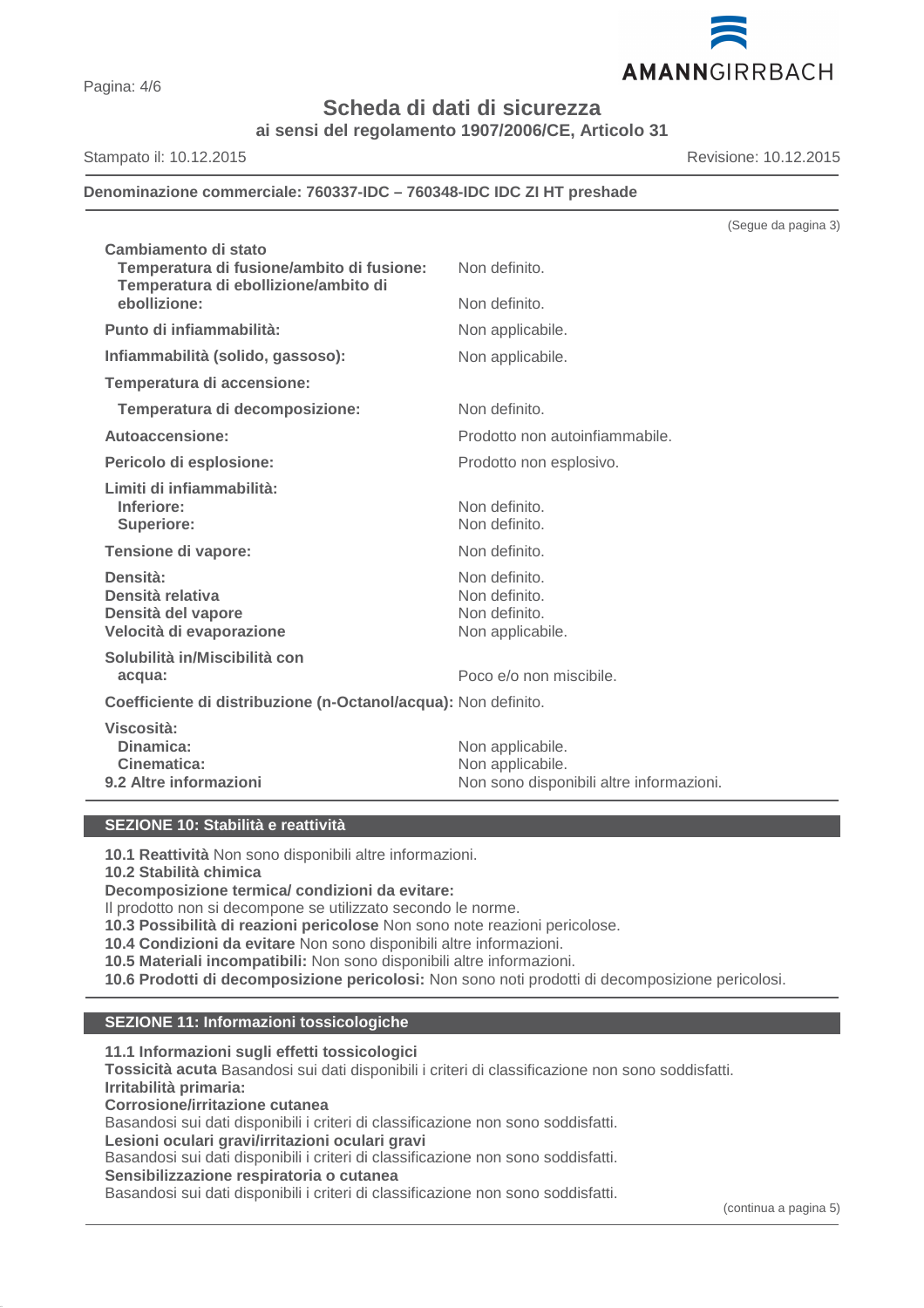

Pagina: 5/6

# **Scheda di dati di sicurezza**

**ai sensi del regolamento 1907/2006/CE, Articolo 31**

Stampato il: 10.12.2015 Revisione: 10.12.2015

**Denominazione commerciale: 760337-IDC – 760348-IDC IDC ZI HT preshade**

(Segue da pagina 4)

#### **Effetti CMR (cancerogenicità, mutagenicità e tossicità per la riproduzione) Mutagenicità delle cellule germinali**

Basandosi sui dati disponibili i criteri di classificazione non sono soddisfatti.

**Cancerogenicità** Basandosi sui dati disponibili i criteri di classificazione non sono soddisfatti.

**Tossicità per la riproduzione** Basandosi sui dati disponibili i criteri di classificazione non sono soddisfatti.

**Tossicità specifica per organi bersaglio (STOT) - esposizione singola**

Basandosi sui dati disponibili i criteri di classificazione non sono soddisfatti.

**Tossicità specifica per organi bersaglio (STOT) - esposizione ripetuta**

Basandosi sui dati disponibili i criteri di classificazione non sono soddisfatti.

**Pericolo in caso di aspirazione**

Basandosi sui dati disponibili i criteri di classificazione non sono soddisfatti.

# **SEZIONE 12: Informazioni ecologiche**

**12.1 Tossicità**

**Tossicità acquatica:** Non sono disponibili altre informazioni.

**12.2 Persistenza e degradabilità** Non sono disponibili altre informazioni.

**12.3 Potenziale di bioaccumulo** Non sono disponibili altre informazioni.

**12.4 Mobilità nel suolo** Non sono disponibili altre informazioni.

**Ulteriori indicazioni in materia ambientale:**

**Ulteriori indicazioni:**

Pericolosità per le acque classe 1 (D) (Autoclassificazione): poco pericoloso

Non immettere nelle acque freatiche, nei corsi d'acqua o nelle fognature non diluito o in grandi quantità.

**12.5 Risultati della valutazione PBT e vPvB**

**PBT:** Non applicabile.

**vPvB:** Non applicabile.

**12.6 Altri effetti avversi** Non sono disponibili altre informazioni.

# **SEZIONE 13: Considerazioni sullo smaltimento**

**13.1 Metodi di trattamento dei rifiuti**

**Consigli:** Non smaltire il prodotto insieme ai rifiuti domestici Non immettere nelle fognature. **Catalogo europeo dei rifiuti**

Smaltire il prodotto/recipiente in conformità con le disposizioni locali / regionali / nazionali / internazionali.

**Imballaggi non puliti:**

**Consigli:** Smaltimento in conformità con le disposizioni amministrative.

# **SEZIONE 14: Informazioni sul trasporto**

| <b>14.1 Numero ONU</b>                             |                  |
|----------------------------------------------------|------------------|
| ADR, ADN, IMDG, IATA                               | non applicabile  |
| 14.2 Nome di spedizione dell'ONU                   |                  |
| ADR, ADN, IMDG, IATA                               | non applicabile  |
| 14.3 Classi di pericolo connesso al trasporto      |                  |
| ADR, ADN, IMDG, IATA                               |                  |
| <b>Classe</b>                                      | non applicabile  |
| 14.4 Gruppo di imballaggio                         |                  |
| <b>ADR, IMDG, IATA</b>                             | non applicabile  |
| 14.5 Pericoli per l'ambiente:                      |                  |
| <b>Marine pollutant:</b>                           | <b>No</b>        |
| 14.6 Precauzioni speciali per gli utilizzatori     | Non applicabile. |
| 14.7 Trasporto di rinfuse secondo l'allegato II di |                  |
| <b>MARPOL ed il codice IBC</b>                     | Non applicabile. |
|                                                    |                  |

(continua a pagina 6)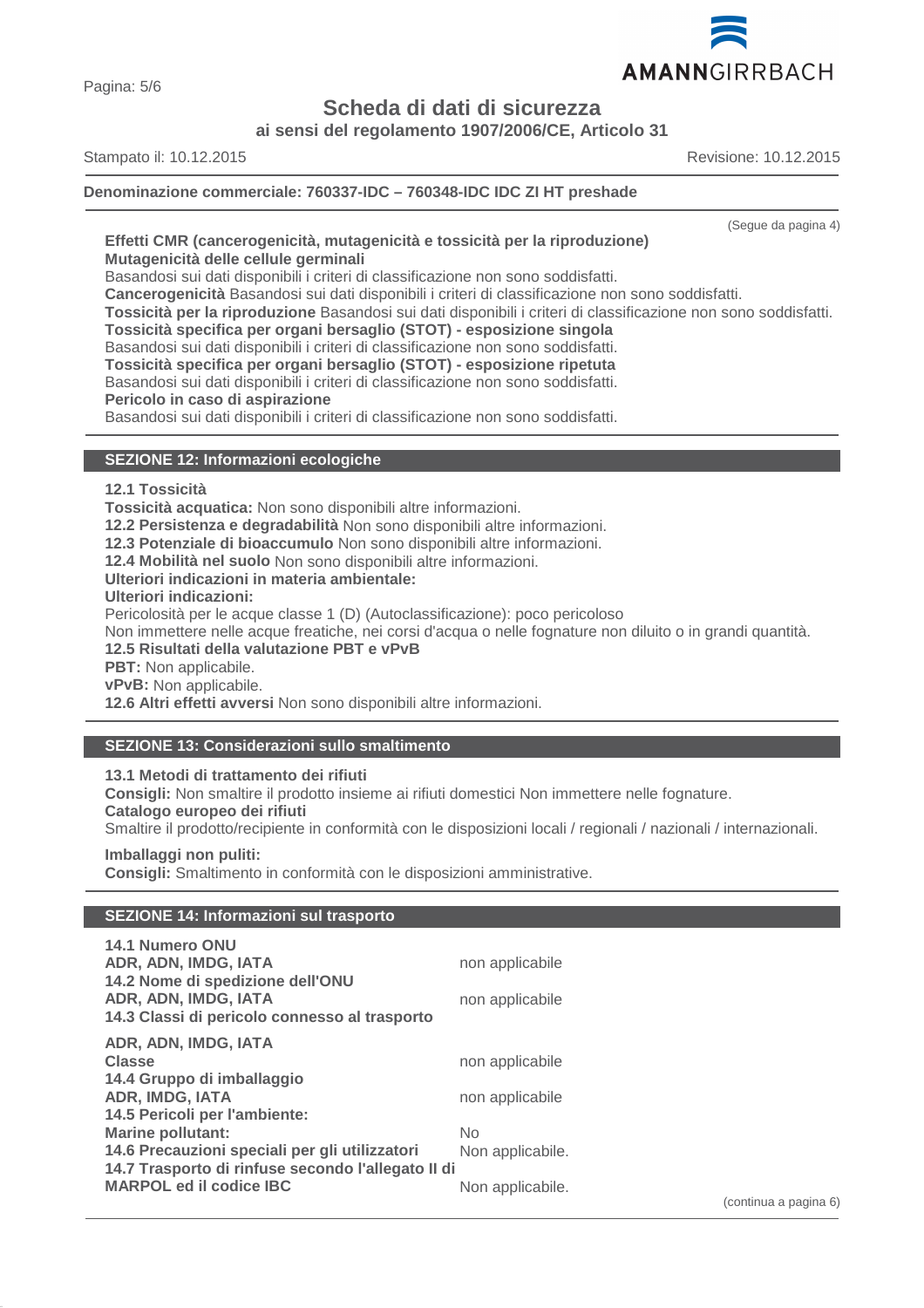

Pagina: 6/6

# **Scheda di dati di sicurezza**

**ai sensi del regolamento 1907/2006/CE, Articolo 31**

Stampato il: 10.12.2015 Revisione: 10.12.2015

(Segue da pagina 5)

# **Denominazione commerciale: 760337-IDC – 760348-IDC IDC ZI HT preshade**

**UN "Model Regulation":** non applicabile

# **SEZIONE 15: Informazioni sulla regolamentazione**

**15.1 Disposizioni legislative e regolamentari su salute, sicurezza e ambiente specifiche per la sostanza o la miscela**

**Direttiva 2012/18/UE**

**Sostanze pericolose specificate - ALLEGATO I** Nessuno dei componenti è contenuto. **15.2 Valutazione della sicurezza chimica:** Una valutazione della sicurezza chimica non è stata effettuata.

# **SEZIONE 16: Altre informazioni**

I dati sono riportati sulla base delle nostre conoscenze attuali, non rappresentano tuttavia alcuna garanzia delle caratteristiche del prodotto e non motivano alcun rapporto giuridico contrattuale.

# **Scheda rilasciata da:**

ADEEGO GmbH Wildsteig 4A D-42113 Wuppertal Tel. +49 (0) 202 2575700 Fax. +49 (0) 202 2575701 Email: mail@adeego.de www.adeego.de

**Interlocutore:** Dr. Axel Deeg

**Abbreviazioni e acronimi:** ADR: Accord européen sur le transport des marchandises dangereuses par Route (European Agreement concerning the International Carriage of Dangerous Goods by Road) IMDG: International Maritime Code for Dangerous Goods IATA: International Air Transport Association GHS: Globally Harmonised System of Classification and Labelling of Chemicals EINECS: European Inventory of Existing Commercial Chemical Substances ELINCS: European List of Notified Chemical Substances CAS: Chemical Abstracts Service (division of the American Chemical Society) PBT: Persistent, Bioaccumulative and Toxic vPvB: very Persistent and very Bioaccumulative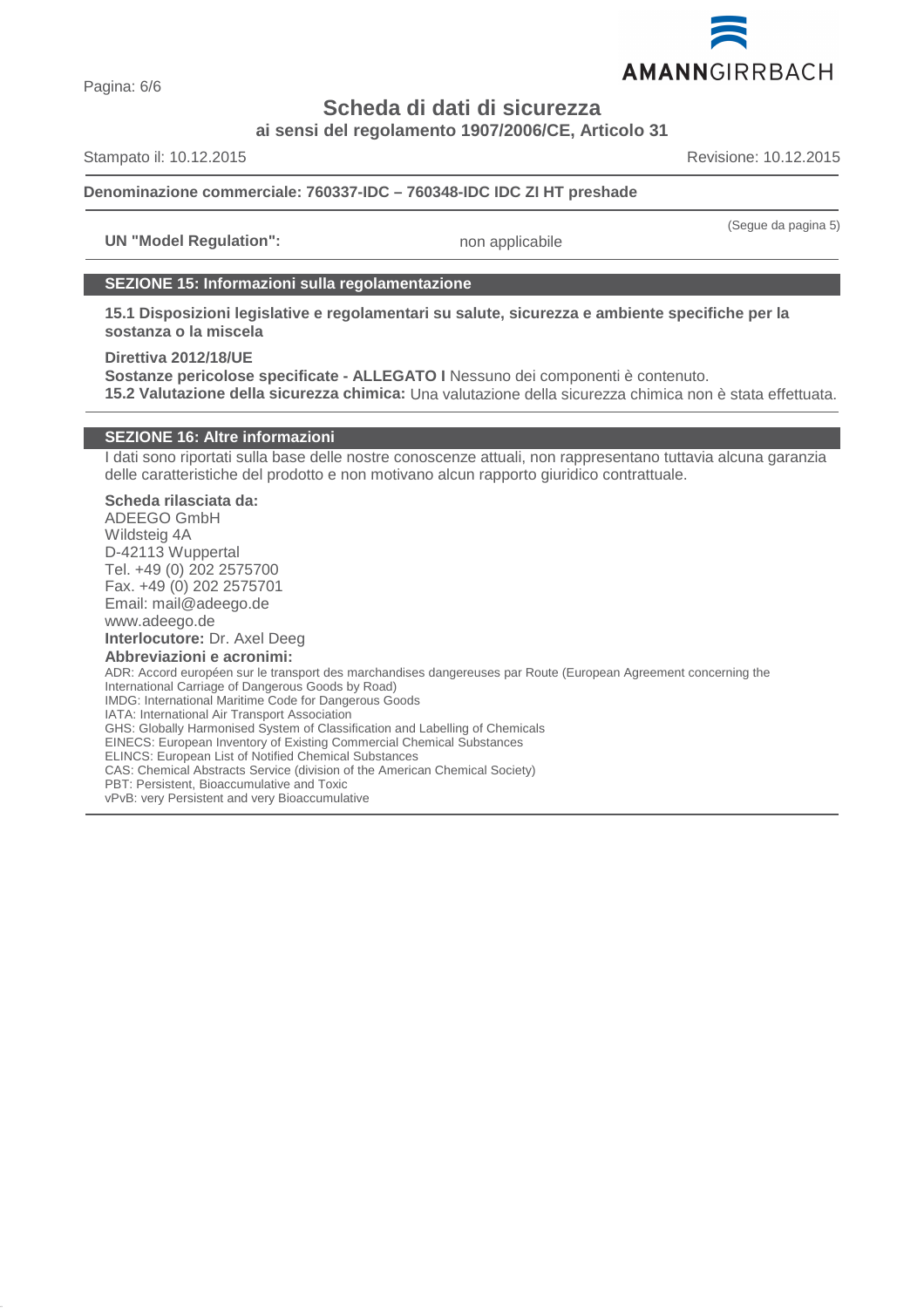

# **Karta charakterystyki**

**zgodnie z 1907/2006/WE, Artykuł 31**

Data druku: 10.12.2015 Aktualizacja: 10.12.2015

# **SEKCJA 1: Identyfikacja substancji/mieszaniny i identyfikacja spółki/przedsiębiorstwa**

**1.1 Identyfikator produktu**

**Nazwa handlowa: 760337-IDC – 760348-IDC IDC ZI HT preshade**

**1.2 Istotne zidentyfikowane zastosowania substancji lub mieszaniny oraz zastosowania odradzane** Brak dostępnych dalszych istotnych danych **Zastosowanie substancji / preparatu** Środek pomocniczy do techniki dentystycznej

**1.3 Dane dotyczące dostawcy karty charakterystyki Producent/Dostawca:**

Firmenbezeichnung Amann Girrbach AG Herrschaftswiesen 1 A-6842 Koblach Telefon: 0043 5523 623330 Fax: 0043 5523 55990 Email: austria@amanngirrbach.com Internet: www.amanngirrbach.com

Inverkehrbringer Amann Girrbach GmbH Duerrenweg 40 D-75177 Pforzheim Telefon: 0049 7231 957100 Fax: 0049 7231 957129 Email: germany@amanngirrbach.com Internet: www.amanngirrbach.com

**Komórka udzielająca informacji:** Amann Girrbach GmbH **1.4 Numer telefonu alarmowego:** Giftinformationszentrum-Nord / GIZ-Nord Poisons Centre Telefon / Phone +49 (0) 551/19240 24h / 7d

# **SEKCJA 2: Identyfikacja zagrożeń**

**2.1 Klasyfikacja substancji lub mieszaniny Klasyfikacja zgodnie z rozporządzeniem (WE) nr 1272/2008** Produkt nie jest klasyfikowany zgodnie z przepisami CLP.

**2.2 Elementy oznakowania Oznakowanie zgodnie z rozporządzeniem (WE) nr 1272/2008** brak **Piktogramy określające rodzaj zagrożenia** brak **Hasło ostrzegawcze** brak **Zwroty wskazujące rodzaj zagrożenia** brak **2.3 Inne zagrożenia Wyniki oceny właściwości PBT i vPvB PBT:** Nie nadający się do zastosowania. **vPvB:** Nie nadający się do zastosowania.

# **SEKCJA 3: Skład/informacja o składnikach**

# **3.2 Charakterystyka chemiczna: Mieszaniny**

**Opis:** Mieszanka z niżej wymienionych składników z bezpiecznymi domieszkami.

(ciąg dalszy na stronie 2)

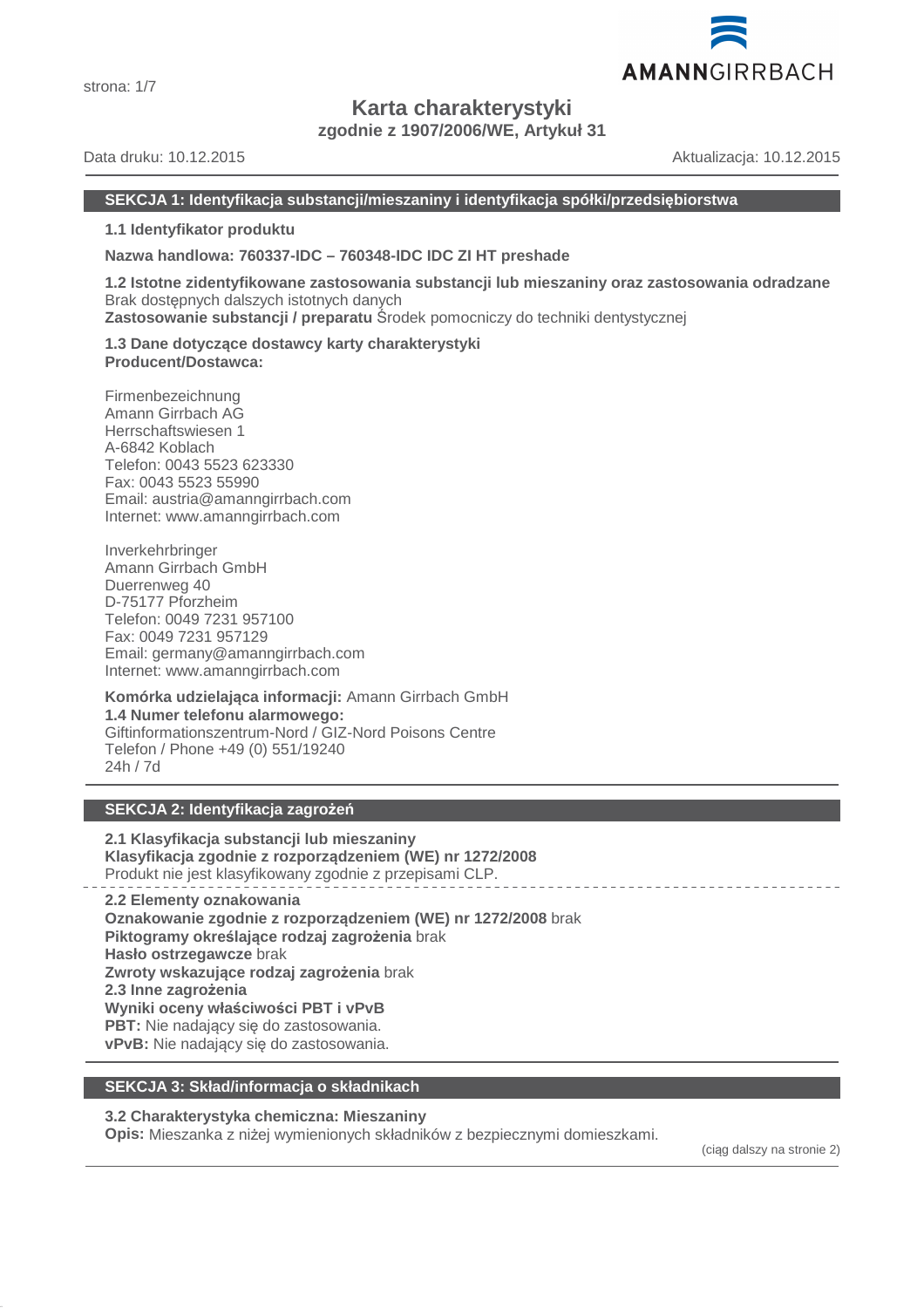

**Karta charakterystyki zgodnie z 1907/2006/WE, Artykuł 31**

Data druku: 10.12.2015 Aktualizacja: 10.12.2015

# **Nazwa handlowa: 760337-IDC – 760348-IDC IDC ZI HT preshade**

| (ciag dalszy od strony 1) |
|---------------------------|
|                           |
| 50-100%                   |
| < 10%                     |
| < 10%                     |
|                           |
|                           |

# **SEKCJA 4: Środki pierwszej pomocy**

# **4.1 Opis środków pierwszej pomocy**

**Wskazówki ogólne:**

Osoby porażone należy wynieść na świeże powietrze.

Nie pozostawiać osób porażonych bez nadzoru.

**Po wdychaniu:** Dostarczyć świeże powietrze, w razie dolegliwości wezwać lekarza.

**Po styczności ze skórą:** Natychmiast zmyć wodą i mydłem i dobrze spłukać.

**Po styczności z okiem:**

Płukać oczy z otwartą powieką przez kilka minut pod bieżącą wodą.

Natychmiast wezwać lekarza.

**Po przełknięciu:** Natychmiast sprowadzić lekarza.

**4.2 Najważniejsze ostre i opóźnione objawy oraz skutki narażenia**

Brak dostępnych dalszych istotnych danych

**4.3 Wskazania dotyczące wszelkiej natychmiastowej pomocy lekarskiej i szczególnego**

**postępowania z poszkodowanym**

Brak dostępnych dalszych istotnych danych

# **SEKCJA 5: Postępowanie w przypadku pożaru**

**5.1 Środki gaśnicze**

# **Przydatne środki gaśnicze:**

CO2, proszek gaśniczy lub strumień wody. Większy pożar zwalczać strumieniem wody lub pianą odporną na działanie alkoholu.

**Środki gaśnicze nieprzydatne ze względów bezpieczeństwa:** Woda pełnym strumieniem **5.2 Szczególne zagrożenia związane z substancją lub mieszaniną**

Przy ogrzewaniu lub w wypadku pożaru możliwe jest tworzenie się trujących gazów.

**5.3 Informacje dla straży pożarnej**

**Specjalne wyposażenie ochronne:** Nie wdychać gazów powstających podczas eksplozji i pożarów. **Inne dane** Wodę skażoną należy zbierać oddzielnie, nie może ona dostać się do kanalizacji.

# **SEKCJA 6: Postępowanie w przypadku niezamierzonego uwolnienia do środowiska**

# **6.1 Indywidualne środki ostrożności, sprzęt ochronny i procedury w sytuacjach awaryjnych**

Nosić ubranie ochronne. Osoby nie zabezpieczone przenieść w bezpieczne miejsce.

Zadbać o wystarczające wietrzenie.

Unikać kurzu.

W przypadku działania pary (pyłu) aerozolu zastosować ochronę dróg oddechowych.

**6.2 Środki ostrożności w zakresie ochrony środowiska:**

Nie dopuścić do przedostania się do kanalizacji lub zbiorników wodnych.

(ciąg dalszy na stronie 3)

# strona: 2/7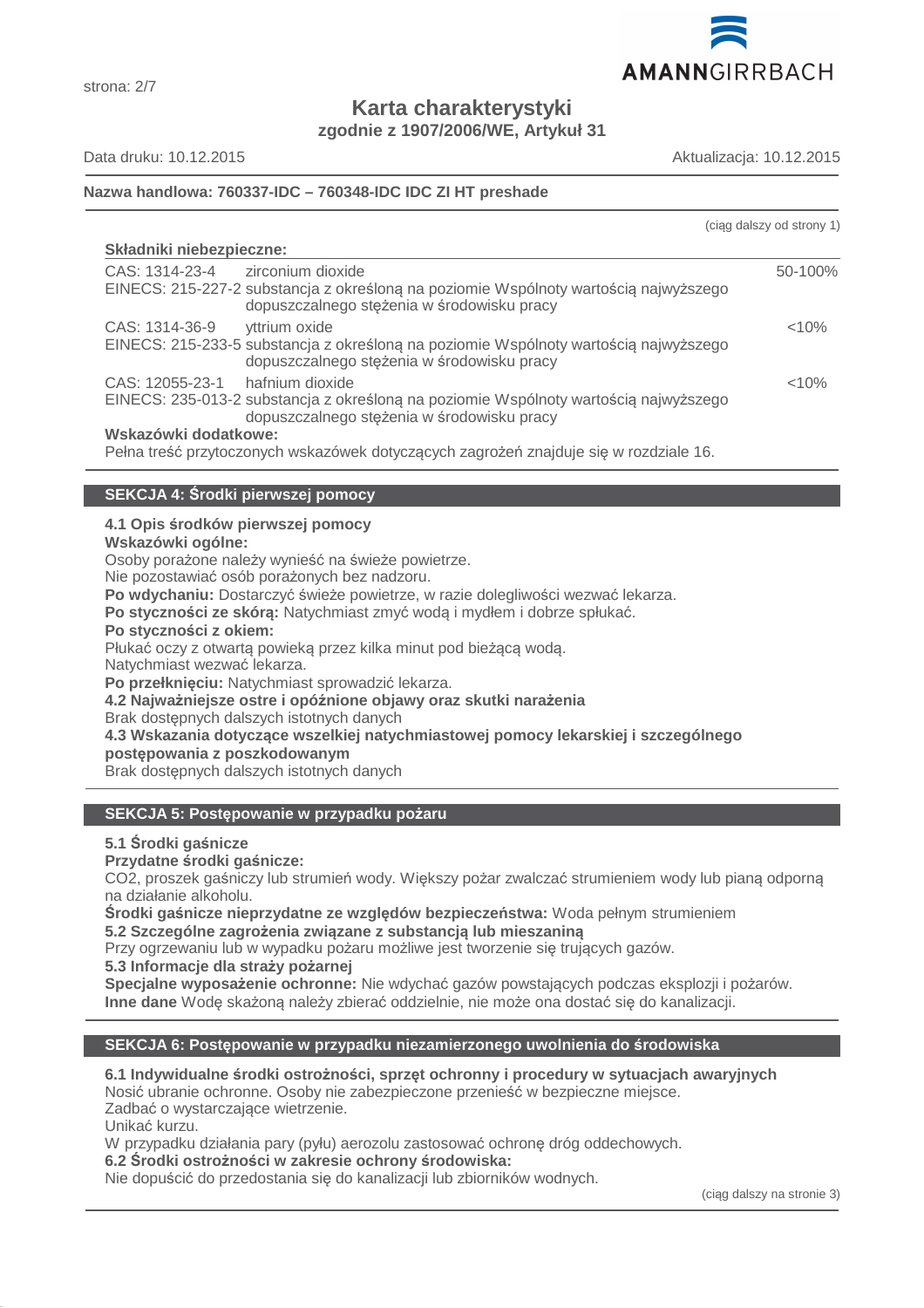

strona: 3/7

**Karta charakterystyki**

**zgodnie z 1907/2006/WE, Artykuł 31**

Data druku: 10.12.2015 Aktualizacja: 10.12.2015

# **Nazwa handlowa: 760337-IDC – 760348-IDC IDC ZI HT preshade**

(ciąg dalszy od strony 2)

**6.3 Metody i materiały zapobiegające rozprzestrzenianiu się skażenia i służące do usuwania skażenia:**

Zdjąć mechanicznie.

Zadbać o wystarczające przewietrzenie.

**6.4 Odniesienia do innych sekcji**

Informacje na temat bezpiecznej obsługi patrz rozdział 7.

Informacje na temat osobistego wyposażenia ochronnego patrz rozdział 8.

Informacje na temat utylizacji patrz rozdział 13.

# **SEKCJA 7: Postępowanie z substancjami i mieszaninami oraz ich magazynowanie**

**7.1 Środki ostrożności dotyczące bezpiecznego postępowania**

Zbiorniki otwierać i obchodzić się z nimi ostrożnie. Zadbać o dobry nawiew /odsysanie w miejscu pracy.

Unikać zapylania

W przypadku zapylenia przewidzieć odsysanie.

**Wskazówki dla ochrony przeciwpożarowej i przeciwwybuchowej:**

Źródła zapłonu trzymać z daleka - nie palić tytoniu.

**7.2 Warunki bezpiecznego magazynowania, w tym informacje dotyczące wszelkich wzajemnych niezgodności**

**Składowanie:**

**Wymagania w stosunku do pomieszczeń składowych i zbiorników:**

Przechowywać tylko w oryginalnych beczkach.

**Wskazówki odnośnie wspólnego składowania:** Nie składować w styczności ze środkami spożywczymi. **Dalsze wskazówki odnośnie warunków składowania:** Zbiornik trzymać szczelnie zamknięty.

**7.3 Szczególne zastosowanie(-a) końcowe** Brak dostępnych dalszych istotnych danych

# **SEKCJA 8: Kontrola narażenia/środki ochrony indywidualnej**

**Dodatkowe wskazówki dla wykonania urządzeń technicznych:** Brak dalszych danych, patrz punkt 7.

**8.1 Parametry dotyczące kontroli**

**Składniki wraz z kontrolowanymi warto ściami granicznymi zale żnymi od miejsca pracy:** 

# **1314-23-4 zirconium dioxide**

NDS NDSCh: 10 mg/m<sup>3</sup> NDS:  $5 \text{ mg/m}^3$ w przeliczeniu na Zr

# **1314-36-9 yttrium oxide**

NDS NDS: 1 mg/m<sup>3</sup> w przeliczeniu na Y

# **12055-23-1 hafnium dioxide**

NDS NDS: 0,5 mg/m<sup>3</sup> w przeliczeniu na Hf

#### **8.2 Kontrola narażenia Osobiste wyposażenie ochronne:**

**Ogólne środki ochrony i higieny:**

Należy przestrzegać zwyczajne środki ostrożności przy obchodzeniu się z chemikaliami. Myć ręce przed przerwą i przed końcem pracy.

Trzymać z dala od środków spożywczych napojów i pasz.

Nie wdychać pyłu/ dymu/ mgły.

Unikać styczności z oczami i skórą.

# **Ochrona dróg oddechowych:**

Przy niewystarczającej wentylacji ochrona dróg oddechowych.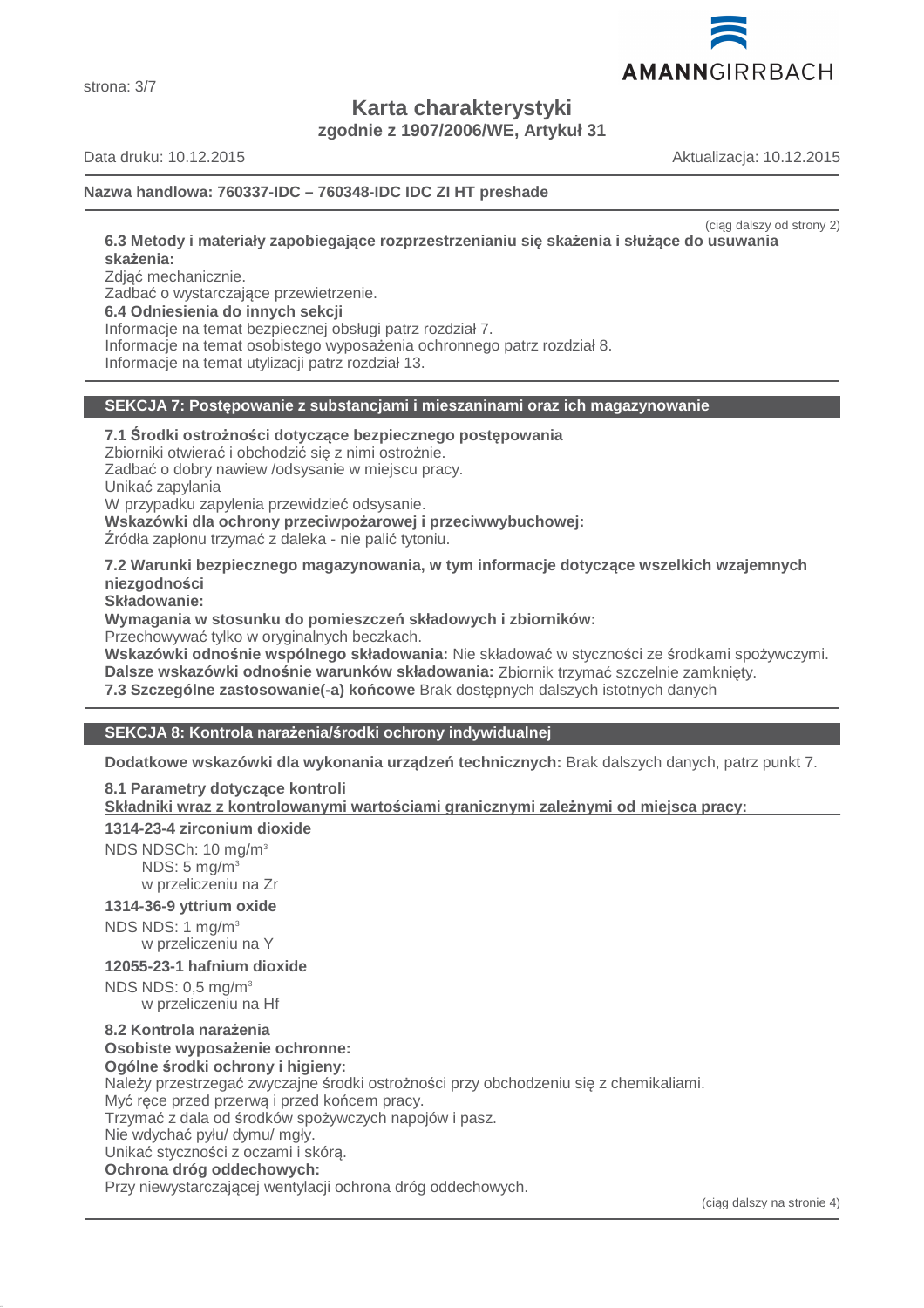strona: 4/7

# **Karta charakterystyki zgodnie z 1907/2006/WE, Artykuł 31**

Data druku: 10.12.2015 Aktualizacja: 10.12.2015

AMANNGIRRBACH

# **Nazwa handlowa: 760337-IDC – 760348-IDC IDC ZI HT preshade**

(ciąg dalszy od strony 3)

Urządzenie filtrujące na krótki czas: Filtr P2 Filtr P3 **Ochrona rąk:** Rękawice ochronne **Materiał, z którego wykonane są rękawice**

Kauczuk nitrylowy

Wybór odpowiednich rękawic nie zależy tylko od materiału, lecz także od innych cech jakościowych i zmienia się od producenta do producenta. Ponieważ produkt jest preparatem składającym się z kilku substancji, to odporności materiałów, z których wykonano rękawice nie można wcześniej wyliczyć i dlatego też musi być ona sprawdzona przed zastosowaniem.

#### **Czas penetracji dla materiału, z którego wykonane są rękawice**

Od producenta rękawic należy uzyskać informację na temat dokładnego czasu przebicia i go przestrzegać. **Ochrona oczu:** Okulary ochronne szczelnie zamknięte

# **SEKCJA 9: Właściwości fizyczne i chemiczne**

# **9.1 Informacje na temat podstawowych właściwości fizycznych i chemicznych Ogólne dane**

| Wygląd:<br>Forma:<br>Kolor:<br>Zapach:                                                             | Stały materiał<br>Zgodnie z nazwą produktu<br>Bez zapachu                                  |
|----------------------------------------------------------------------------------------------------|--------------------------------------------------------------------------------------------|
| Próg zapachu:                                                                                      | Nieokreślone.                                                                              |
| Wartość pH:                                                                                        | Nie nadający się do zastosowania.                                                          |
| Zmiana stanu<br><b>Punkt topnienia/ Zakres topnienia:</b><br><b>Punkt wrzenia/ Zakres wrzenia:</b> | Nie jest określony.<br>Nie jest określony.                                                 |
| Punkt zapłonu:                                                                                     | Nie nadający się do zastosowania.                                                          |
| Łatwopalność (stała gazowa):                                                                       | Nie nadający się do zastosowania.                                                          |
| Temperatura palenia się:                                                                           |                                                                                            |
| Temperatura rozkładu:                                                                              | Nieokreślone.                                                                              |
| Samozapłon:                                                                                        | Produkt nie jest samozapalny.                                                              |
| Niebezpieczeństwo wybuchu:                                                                         | Produkt nie jest grozi wybuchem.                                                           |
| Granice niebezpieczeństwa wybuchu:<br>Dolna:<br>Górna:                                             | Nieokreślone.<br>Nieokreślone.                                                             |
| Ciśnienie pary:                                                                                    | Nieokreślone.                                                                              |
| Gestość:<br>Gęstość względna<br>Gęstość par<br>Szybkość parowania                                  | Nie jest określony.<br>Nieokreślone.<br>Nieokreślone.<br>Nie nadający się do zastosowania. |
| Rozpuszczalność w/ mieszalność z<br>Woda:                                                          | Nie lub mało mieszalny.                                                                    |
| Współczynnik podziału (n-oktanol/woda): Nieokreślone.                                              |                                                                                            |
| Lepkość:<br>Dynamiczna:<br>Kinetyczna:                                                             | Nie nadający się do zastosowania.<br>Nie nadający się do zastosowania.                     |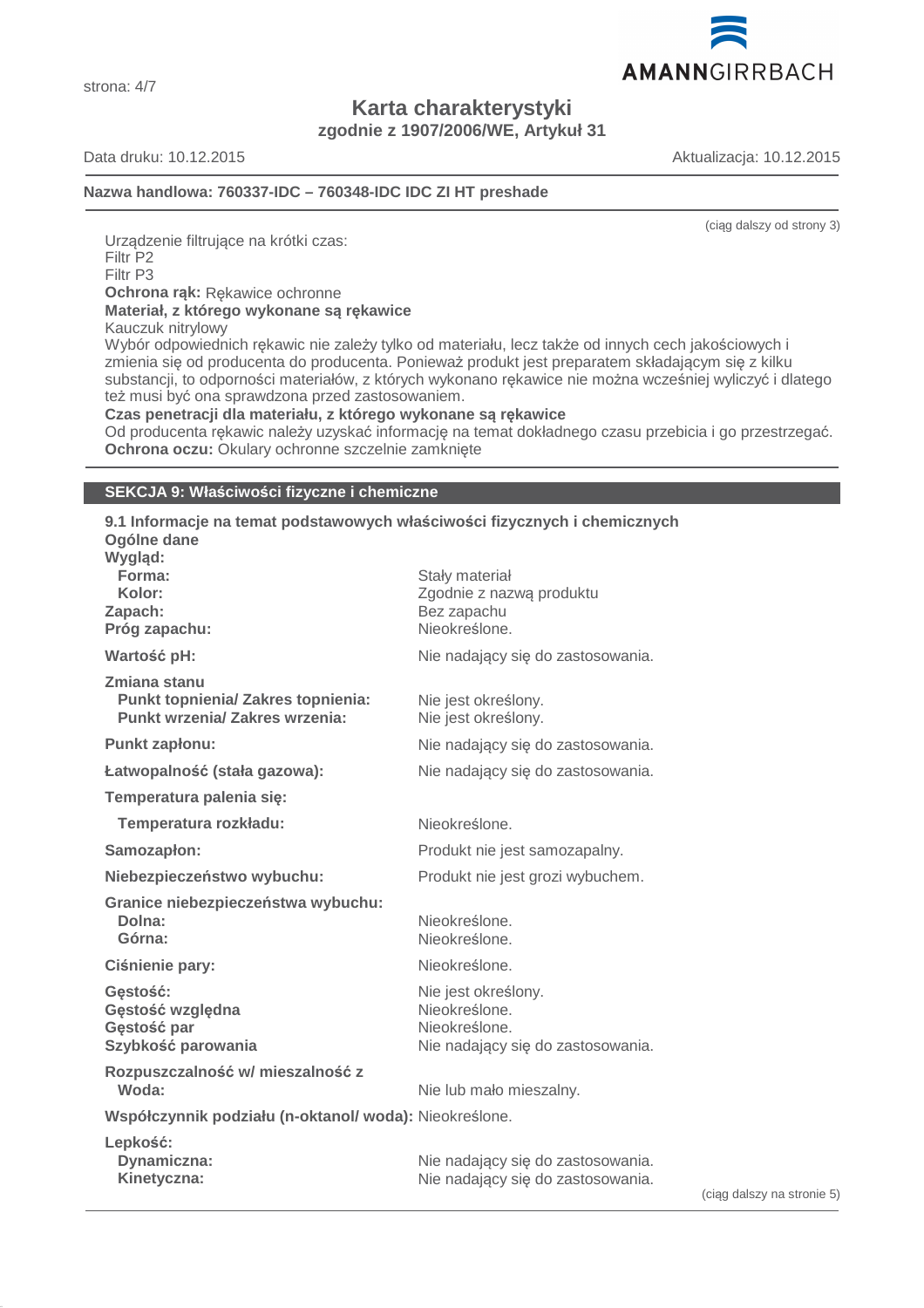

strona: 5/7

# **Karta charakterystyki**

**zgodnie z 1907/2006/WE, Artykuł 31**

Data druku: 10.12.2015 Aktualizacja: 10.12.2015

# **Nazwa handlowa: 760337-IDC – 760348-IDC IDC ZI HT preshade**

(ciąg dalszy od strony 4) **9.2 Inne informacje Brak dostępnych dalszych istotnych danych** 

# **SEKCJA 10: Stabilność i reaktywność**

**10.1 Reaktywność** Brak dostępnych dalszych istotnych danych

**10.2 Stabilność chemiczna**

**Rozkład termiczny/ warunki których należy unikać:**

Brak rozkładu przy użyciu zgodnym z przeznaczeniem.

**10.3 Możliwość występowania niebezpiecznych reakcji** Reakcje niebezpieczne nie są znane.

**10.4 Warunki, których należy unikać** Brak dostępnych dalszych istotnych danych

**10.5 Materiały niezgodne:** Brak dostępnych dalszych istotnych danych

**10.6 Niebezpieczne produkty rozkładu:** Niebezpieczne produkty rozkładu nie są znane.

# **SEKCJA 11: Informacje toksykologiczne**

**11.1 Informacje dotyczące skutków toksykologicznych**

**Toksyczność ostra** W oparciu o dostępne dane, kryteria klasyfikacji nie są spełnione.

**Pierwotne działanie drażniące: Działanie Gatunek Metoda:**

**Działanie żrące/drażniące na skórę** W oparciu o dostępne dane, kryteria klasyfikacji nie są spełnione.

**Poważne uszkodzenie oczu/działanie drażniące na oczy**

W oparciu o dostępne dane, kryteria klasyfikacji nie są spełnione.

**Działanie uczulające na drogi oddechowe lub skórę**

W oparciu o dostępne dane, kryteria klasyfikacji nie są spełnione.

**Działanie rakotwórcze, działanie mutagenne i szkodliwe działanie na rozrodczość (CMR)**

**Działanie mutagenne na komórki rozrodcze**

W oparciu o dostępne dane, kryteria klasyfikacji nie są spełnione.

**Rakotwórczość** W oparciu o dostępne dane, kryteria klasyfikacji nie są spełnione.

**Szkodliwe działanie na rozrodczość** W oparciu o dostępne dane, kryteria klasyfikacji nie są spełnione.

**Działanie toksyczne na narządy docelowe – narażenie jednorazowe**

W oparciu o dostępne dane, kryteria klasyfikacji nie są spełnione.

**Działanie toksyczne na narządy docelowe – narażenie powtarzane**

W oparciu o dostępne dane, kryteria klasyfikacji nie są spełnione.

**Zagrożenie spowodowane aspiracją** W oparciu o dostępne dane, kryteria klasyfikacji nie są spełnione.

# **SEKCJA 12: Informacje ekologiczne**

**12.1 Toksyczność**

**Toksyczność wodna:** Brak dostępnych dalszych istotnych danych

**12.2 Trwałość i zdolność do rozkładu** Brak dostępnych dalszych istotnych danych

**12.3 Zdolność do bioakumulacji** Brak dostępnych dalszych istotnych danych

**12.4 Mobilność w glebie** Brak dostępnych dalszych istotnych danych

**Dalsze wskazówki ekologiczne:**

**Wskazówki ogólne:**

Klasa szkodliwości dla wody 1 (samookreślenie): w ograniczonym stopniu szkodliwy dla wody

Nie dopuścić do przedostania się w stanie nierozcieńczonym lub w dużych ilościach do wód gruntowych, wód powierzchniowych bądź do kanalizacji.

**12.5 Wyniki oceny właściwości PBT i vPvB**

**PBT:** Nie nadający się do zastosowania.

**vPvB:** Nie nadający się do zastosowania.

**12.6 Inne szkodliwe skutki działania** Brak dostępnych dalszych istotnych danych

(ciąg dalszy na stronie 6)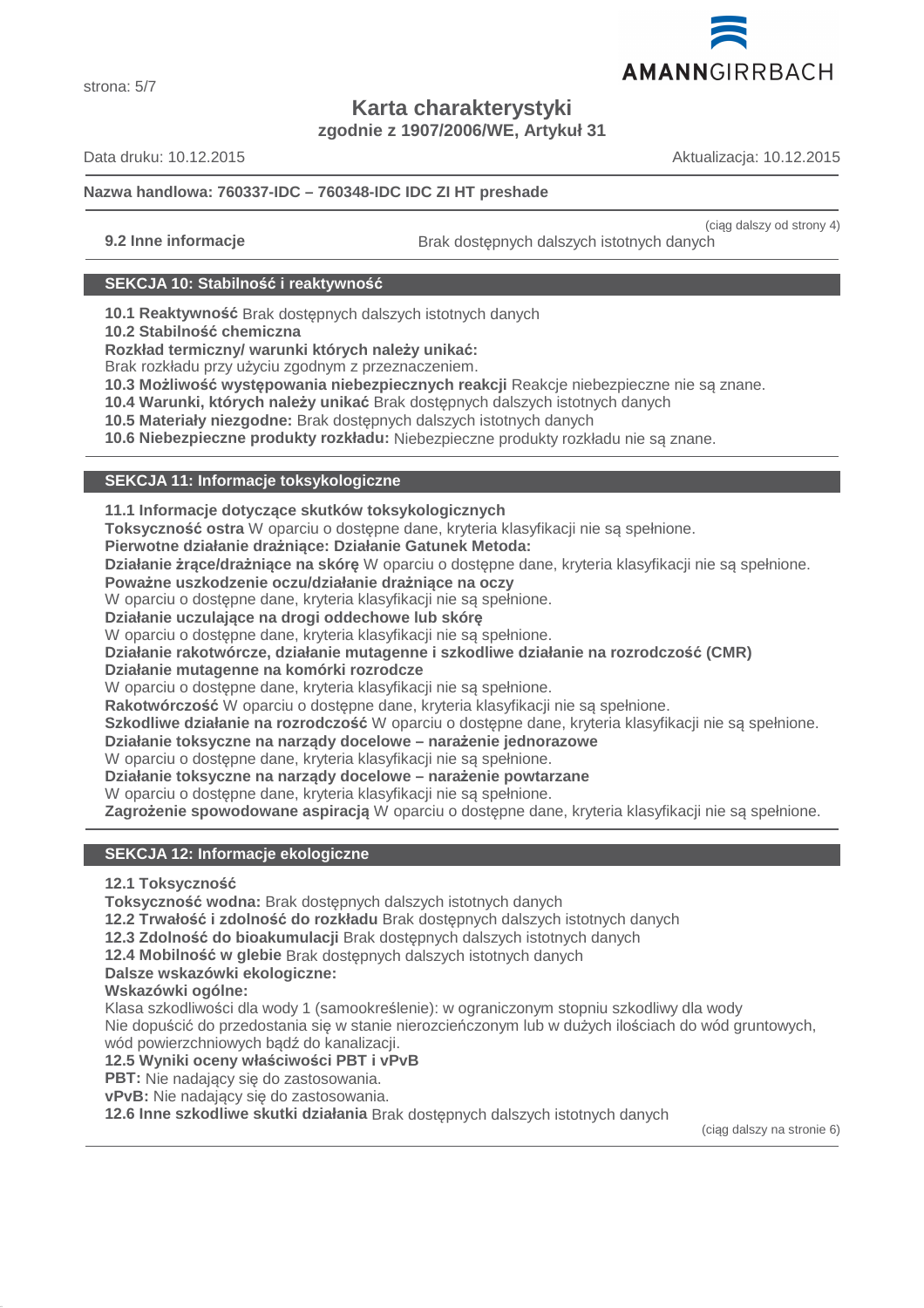

**Karta charakterystyki zgodnie z 1907/2006/WE, Artykuł 31**

strona: 6/7

Data druku: 10.12.2015 Aktualizacja: 10.12.2015

# **Nazwa handlowa: 760337-IDC – 760348-IDC IDC ZI HT preshade**

(ciąg dalszy od strony 5)

# **SEKCJA 13: Postępowanie z odpadami**

# **13.1 Metody unieszkodliwiania odpadów**

#### **Zalecenie:**

Nie może podlegać obróbce wspólnie z odpadkami domowymi. Nie dopuścić do przedostania się do kanalizacji.

#### **Europejski Katalog Odpadów**

Zawartość / pojemnik usuwać zgodnie z przepisami miejscowymi / regionalnymi / narodowymi / międzynarodowymi.

#### **Opakowania nieoczyszczone:**

**Zalecenie:** Usuwanie zgodnie z obowiązującymi przepisami.

# **SEKCJA 14: Informacje dotyczące transportu**

| brak<br>brak                                   |
|------------------------------------------------|
|                                                |
| brak                                           |
|                                                |
| brak                                           |
|                                                |
| <b>Nie</b>                                     |
|                                                |
| Nie nadający się do zastosowania.              |
| 14.7 Transport luzem zgodnie z załącznikiem II |
| Nie nadający się do zastosowania.              |
| brak                                           |
|                                                |

# **SEKCJA 15: Informacje dotyczące przepisów prawnych**

**15.1 Przepisy prawne dotyczące bezpieczeństwa, zdrowia i ochrony środowiska specyficzne dla substancji i mieszaniny**

**Rady 2012/18/UE**

**Wskazane substancje niebezpieczne - ZAŁĄCZNIK I** żaden ze składników nie znajduje się na liście **15.2 Ocena bezpieczeństwa chemicznego:**

Ocena Bezpieczeństwa Chemicznego nie została przeprowadzona.

# **SEKCJA 16: Inne informacje**

Dane opierają się na dzisiejszym stanie naszej wiedzy, nie określają jednak w sposób ostateczny właściwości produkcyjnych i nie mogą być uzasadnieniem prawomocnych umów.

**Wydział sporządzający wykaz danych:**

ADEEGO GmbH Wildsteig 4A D-42113 Wuppertal Tel. +49 (0) 202 2575700 Fax. +49 (0) 202 2575701 Email: mail@adeego.de www.adeego.de

(ciąg dalszy na stronie 7)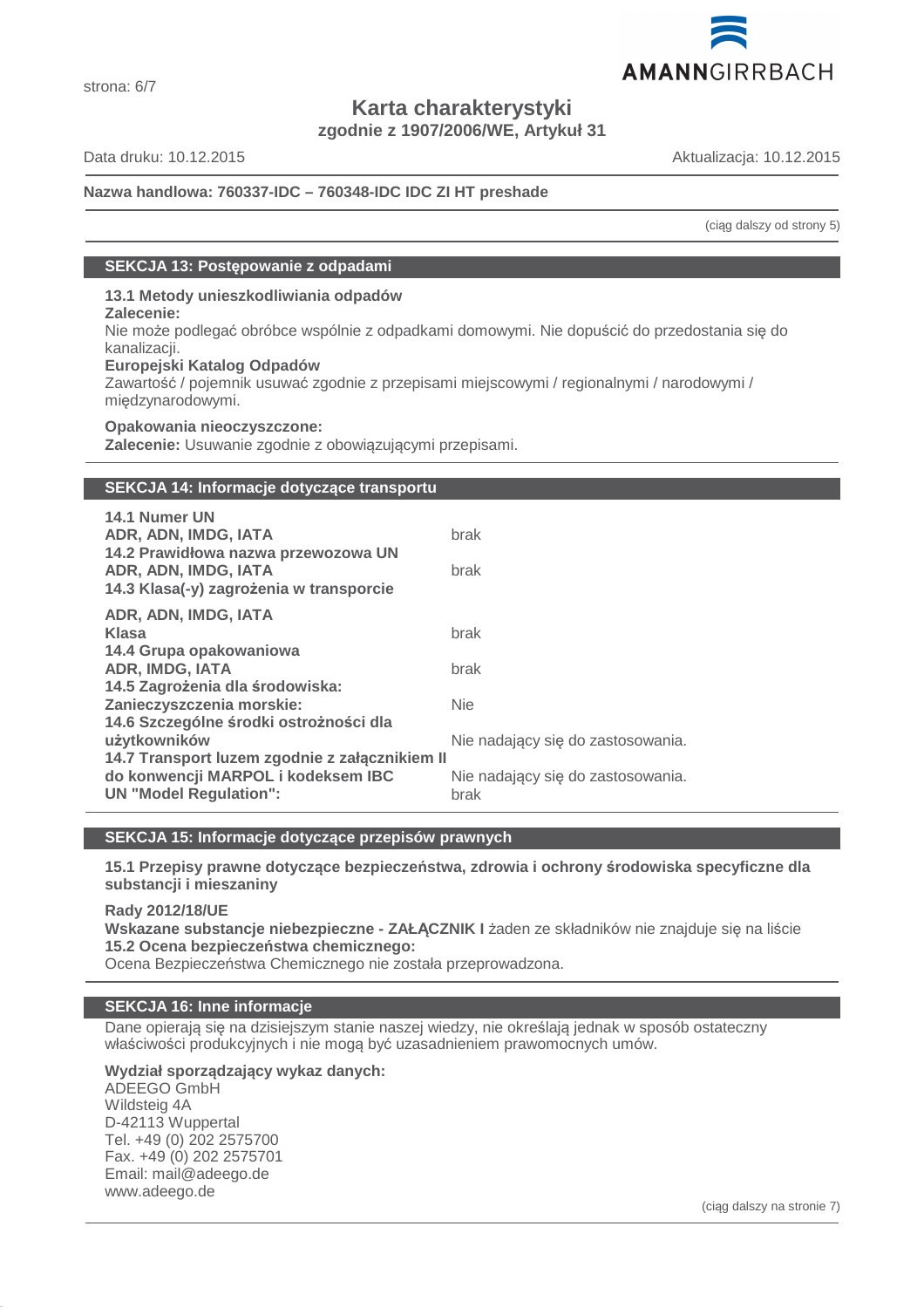

**Karta charakterystyki zgodnie z 1907/2006/WE, Artykuł 31**

strona: 7/7

Data druku: 10.12.2015 Aktualizacja: 10.12.2015

#### **Nazwa handlowa: 760337-IDC – 760348-IDC IDC ZI HT preshade**

(ciąg dalszy od strony 6)

**Partner dla kontaktów:** Dr. Axel Deeg **Skróty i akronimy:** ADR: Accord européen sur le transport des marchandises dangereuses par Route (European Agreement concerning the International Carriage of Dangerous Goods by Road) IMDG: International Maritime Code for Dangerous Goods IATA: International Air Transport Association GHS: Globally Harmonised System of Classification and Labelling of Chemicals EINECS: European Inventory of Existing Commercial Chemical Substances ELINCS: European List of Notified Chemical Substances CAS: Chemical Abstracts Service (division of the American Chemical Society) PBT: Persistent, Bioaccumulative and Toxic vPvB: very Persistent and very Bioaccumulative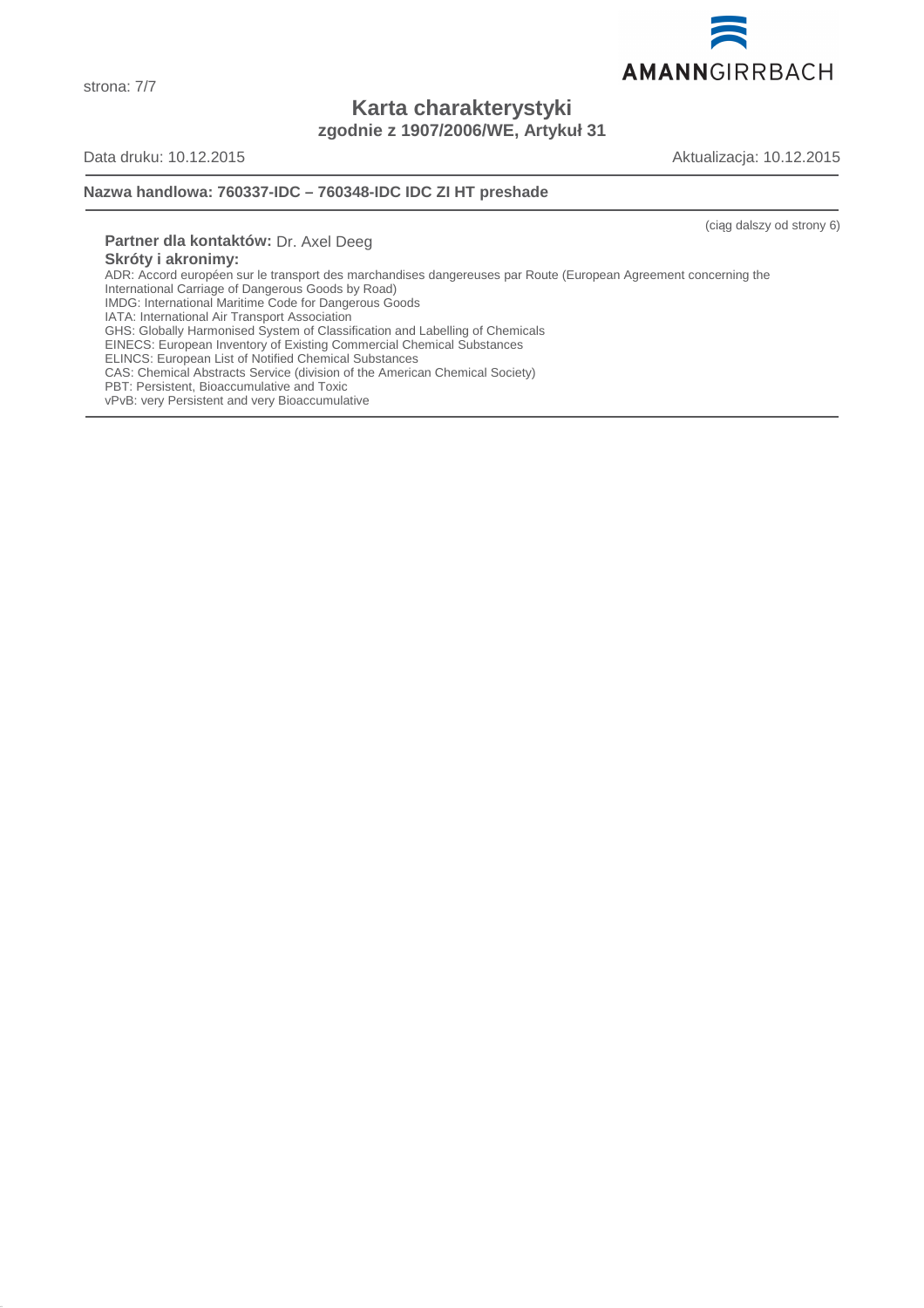

Страница: 1/7

# **Паспорт безопасности.**

**в соответствии с 1907/2006/EC, Статья 31**

Дата печати: 10.12.2015 Дата редактирования: 10.12.2015

#### **1 Наименование вещества / препарата и фирмы / предприятия**

**Идентификатор продукта**

**Торговое наименование: 760337-IDC – 760348-IDC IDC ZI HT preshade**

**Соответствующие установленные применения вещества или смеси и не рекомендуемые области использования** Отсутствует какая-либо соответствующая информация.

**Применение вещества / препарата** Вспомогательное средство для стомотологической техники

**Подробная информация поставщика паспорта безопасности Производитель / Поставщик:**

Firmenbezeichnung Amann Girrbach AG Herrschaftswiesen 1 A-6842 Koblach Telefon: 0043 5523 623330 Fax: 0043 5523 55990 Email: austria@amanngirrbach.com Internet: www.amanngirrbach.com

Inverkehrbringer Amann Girrbach GmbH Duerrenweg 40 D-75177 Pforzheim Telefon: 0049 7231 957100 Fax: 0049 7231 957129 Email: germany@amanngirrbach.com Internet: www.amanngirrbach.com

**Отдел, предоставляющий информацию:** Amann Girrbach GmbH **Номер телефона экстренной связи:** Giftinformationszentrum-Nord / GIZ-Nord Poisons Centre Telefon / Phone +49 (0) 551/19240 24h / 7d

#### **2 Возможые виды опасности**

#### **Классификация вещества или смеси**

Данный продукт не классифицируется в соответствии с Согласованной на глобальном уровне системой классификации и маркировки химических веществ (GHS).

**Элементы маркировки Элементы маркировки в соответствии с СГС** отпадает **Пиктограммы, обозначающие опасности** отпадает **Сигнальное слово** отпадает **Предупреждения об опасности** отпадает **Другие опасные факторы Результаты оценки PBT (устойчивое биоаккумулятивное токсическое вещество) и vPvB (очень устойчивое биоаккумулятивное вещество) PBT:** Неприменимо. **vPvB:** Неприменимо.

**3 Состав / Данные по составляющим компонентам**

**Химическая характеристика: Смеси**

**Описание:** Смесь из веществ, перечисленных ниже, с неопасными добавками.

(Продолжение на странице 2)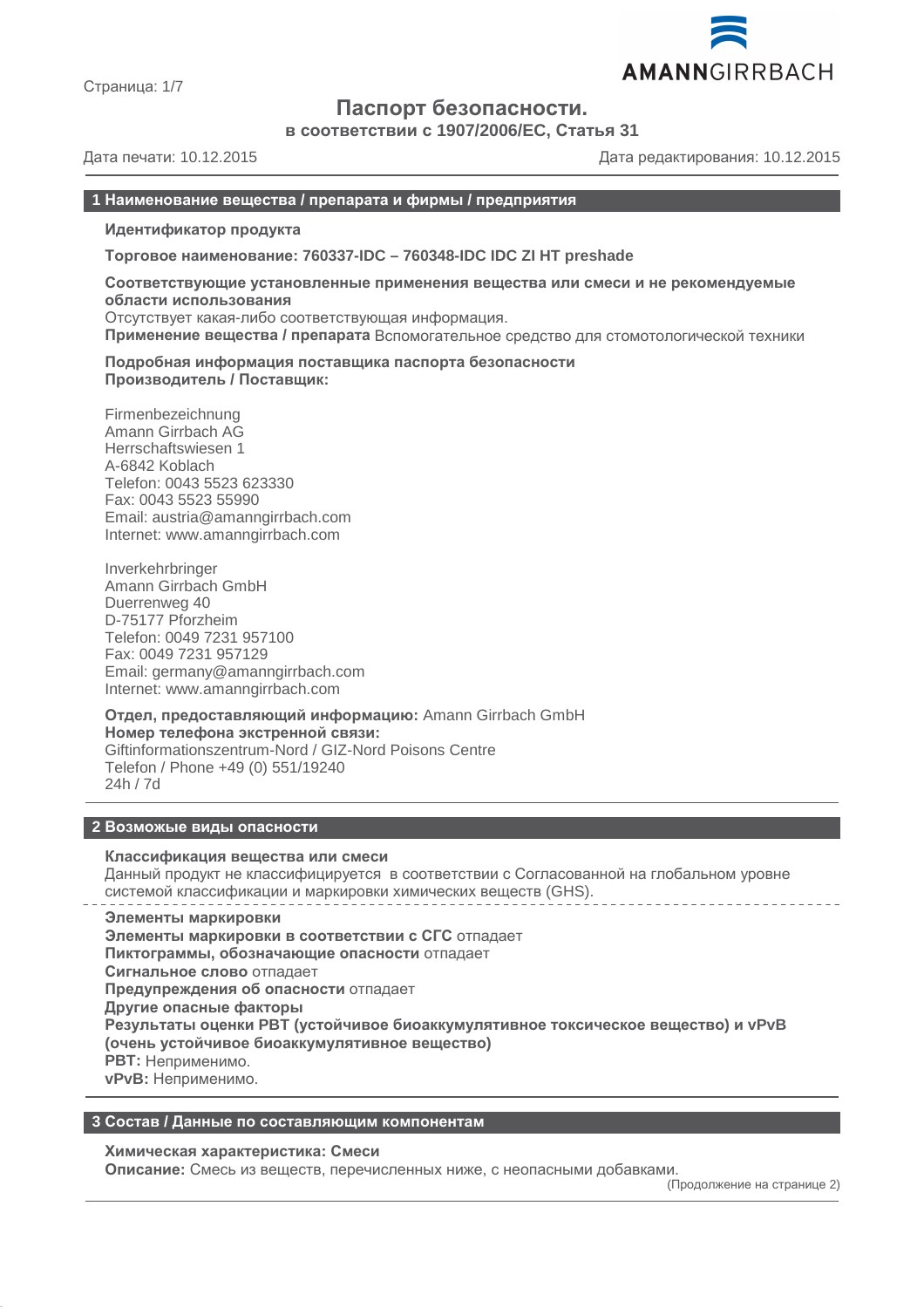

Страница: 2/7

# **Паспорт безопасности.**

**в соответствии с 1907/2006/EC, Статья 31**

Дата печати: 10.12.2015 Дата редактирования: 10.12.2015

**Торговое наименование: 760337-IDC – 760348-IDC IDC ZI HT preshade**

(Продолжение страницы 1)

#### **Содержащиеся опасные вещества :**

# 1314-23-4 zirconium dioxide 50-100%

**Дополнительные указания:** Текст приведённых указаний на факторы риска см. в Главе 16.

#### **4 Меры по оказанию первой помощи**

#### **Описание мер первой медицинской помощи**

**Общие указания:**

Разместить пострадавших на свежем воздухе.

Не оставлять пострадавших без присмотра.

**После вдыхания:** Обеспечить доступ свежего воздуха, при недомоганиях обратиться к врачу. **После контакта с кожей:** Немедленно промыть с помощью воды и мыла, хорошо сполоснуть.

#### **После контакта с глазами:**

Промыть открытый глаз под проточной водой в течение нескольких минут.

Немедленно вызвать врача.

**После проглатывания:** Немедленно вызвать врача.

#### **Указания для врача:**

**Наиболее важные симптомы и эффекты, как немедленные, так и проявляющиеся впоследствии**

Отсутствует какая-либо соответствующая информация.

**Указание на необходимость оперативной медицинской помощи и специального режима** Отсутствует какая-либо соответствующая информация.

# **5 Меры по борьбе с пожаром**

# **Средства пожаротушения**

#### **Надлежащие средства тушения:**

CO2, порошковое средство для тушения или водяная струя мелкого разбрызгивания. При борьбе с крупными пожарами следует применять водяную струю мелкого разбрызгивания или спиртоустойчивую пену.

**Средства тушения, являющиеся непригодными из соображений безопасности:**

Полноструйная вода

**Особые опасности, создаваемые веществом или смесью**

При нагревании или в случае пожара возможно образование ядовитых газов.

#### **Рекомендации для пожарных**

**Защитное оснащение:** Не вдыхать газы, выделяющиеся при взрыве или пожаре.

#### **Дополнительная информация**

Собирать заражённую воду для тушения отдельно. Недопустимо её попадание в канализационную систему.

# **6 Меры при непреднамеренном выделении (утечке)**

#### **Меры по обеспечению личной безопасности, защитное снаряжение и порядок действий в чрезвычайной ситуации**

Надеть защитное снаряжение. Держать на отдалении незащищённых людей.

Обеспечить достаточную вентиляцию.

Избегать образования пыли.

Применять устройство защиты органов дыхания от воздействия паров / пыли / аэрозоля.

**Меры по защите окружающей среды:**

Не допускать попадания продукта в канализационную систему или в водоёмы.

**Методы и материалы для локализации и очистки:**

Собрать механическим образом.

Обеспечить достаточную вентиляцию.

(Продолжение на странице 3)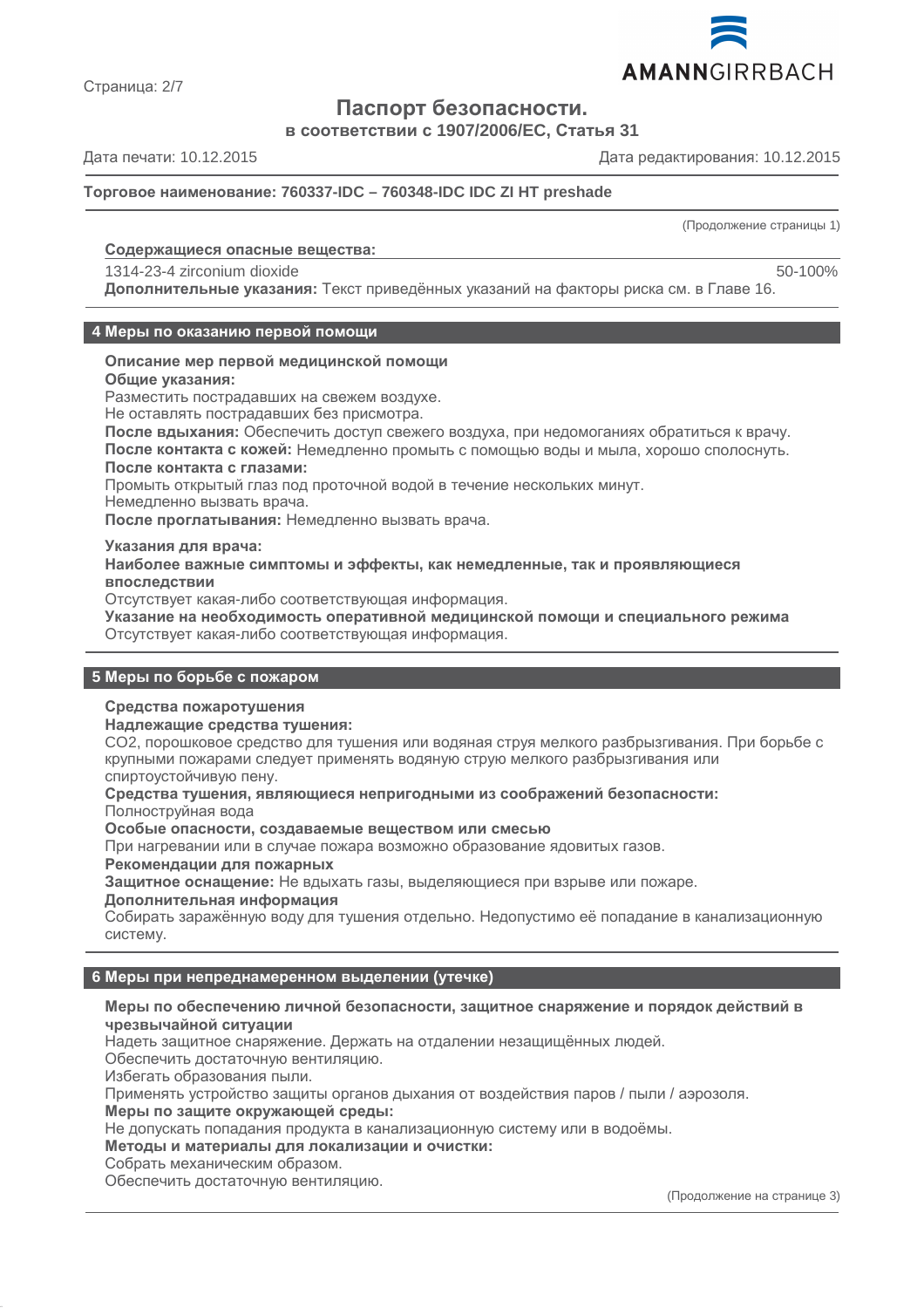

**Паспорт безопасности.**

**в соответствии с 1907/2006/EC, Статья 31**

Дата печати: 10.12.2015 Дата редактирования: 10.12.2015

# **Торговое наименование: 760337-IDC – 760348-IDC IDC ZI HT preshade**

# **Ссылки на другие разделы**

Информация по безопасному обращению - в Главе 7. Информация по индивидуальному защитному снаряжению - в Главе 8. Информация по утилизации - в Главе 13.

# **7 Обращение с веществом и его хранение**

#### **Обращение с веществом:**

# **Меры предосторожности по безопасному обращению**

Соблюдать осторожность при открывании ёмкостей и при обращении с ними.

Обеспечить хорошую вентиляцию / вытяжку на рабочем месте.

Не допускать образования пыли.

При образовании пыли обеспечить её удаление с помощью пылесоса.

**Указания по защите от пожаров и взрывов:**

Держать подальше от источников воспламенения - не курить.

**Условия безопасного хранения, включая несовместимости**

**Хранение:**

**Требования, предъявляемые к складским помещениям и таре:**

Хранить только в оригинальной таре.

**Указания по совместимости с другими веществами при хранении:**

Хранить отдельно от продуктов питания, напитков и кормов.

**Дальнейшие данные по условиям хранения:** Держать ёмкости плотно закрытыми.

**Характерное конечное применение (или применения)**

Отсутствует какая-либо соответствующая информация.

# **8 Ограничение воздействия вещества и контроль / индивидуальные средства защиты**

**Дополнительные указания по структуре технических устройств:** Никаких дополнительных данных; см. Пункт 7.

# **Параметры контроля**

**Составляющие компоненты с предельными значениями, требующие мониторинга на рабочих местах:**

**1314-23-4 zirconium dioxide**

PDK Долгосрочное значение: 6 мг/m<sup>3</sup>

аэрозоль

**Требования по охране труда и меры по обеспечению безопасности персонала Средства индивидуальной защиты:**

# **Общие меры по защите от воздействия и гигиене:**

При обращении с химикатами следует соблюдать стандартные меры предосторожности. Мыть руки перед перерывами и по окончании работы.

Держать подальше от продуктов питания, напитков и корма для животных.

Не вдыхать пыль / дым / туман.

Избегать контакта с глазами и с кожей.

# **Защита органов дыхания:**

При недостаточной вентиляции использовать устройство защиты органов дыхания. Фильтрующее устройство для кратковременного использования:

Фильтр P2.

Фильтр P3.

**Защита рук:** Защитные перчатки (рукавицы).

**Материал перчаток / рукавиц**

Нитрилкаучук

Выбор подходящих перчаток / рукавиц определяется не только материалом, но также и другими качественными особенностями, причём между различными производителями существует большая разница. Так как продукт представляет собой смесь различных веществ, то не представляется

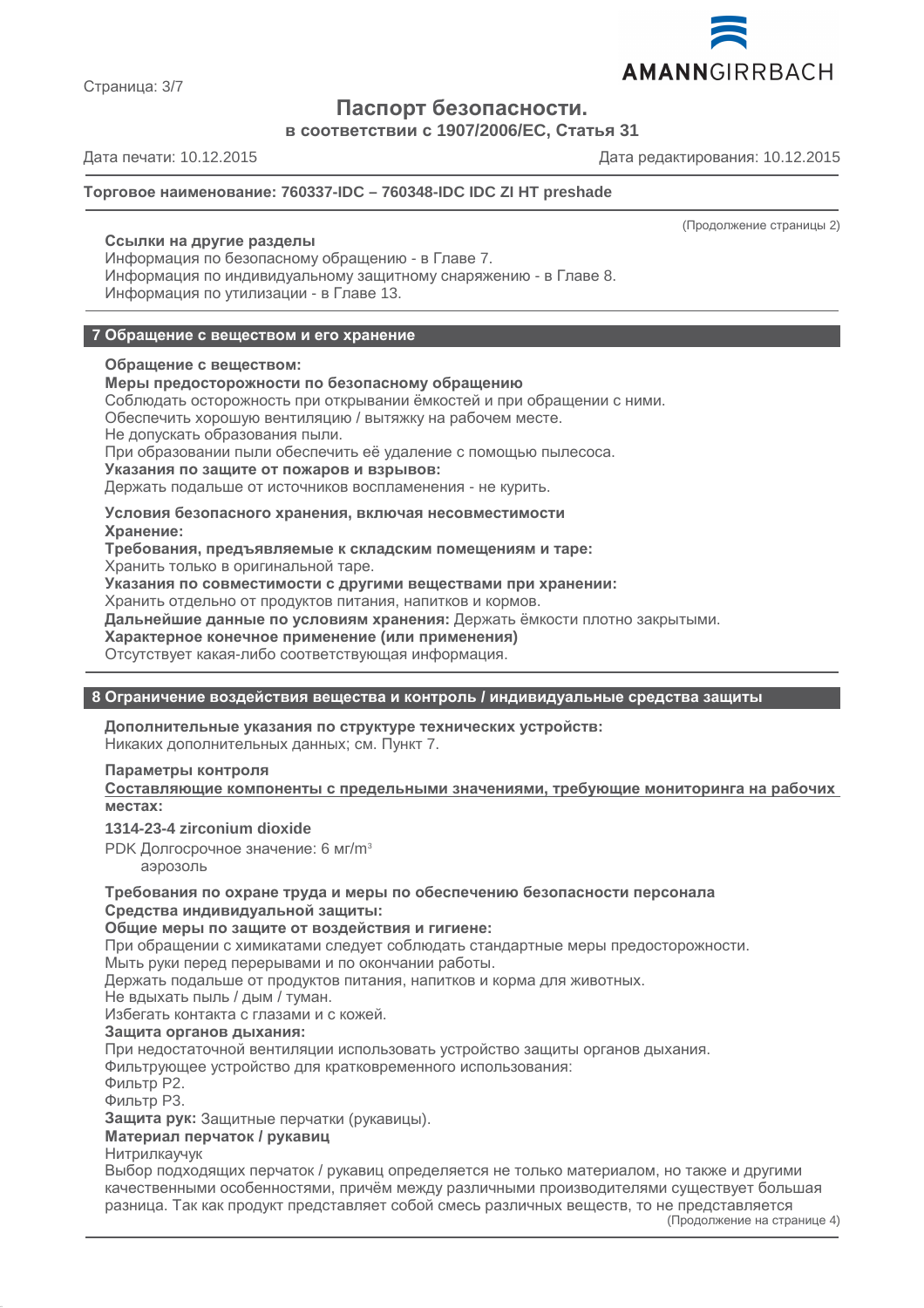

**Паспорт безопасности.**

**в соответствии с 1907/2006/EC, Статья 31**

Страница: 4/7

Дата печати: 10.12.2015 Дата редактирования: 10.12.2015

# **Торговое наименование: 760337-IDC – 760348-IDC IDC ZI HT preshade**

(Продолжение страницы 3)

никакой возможности для расчёта устойчивости материала, из которого изготовлены перчатки / рукавицы, что вызывает необходимость перепроверки на предмет пригодности перед использованием.

#### **Период проницаемости материала перчаток / рукавиц.**

Необходимо осведомиться у производителя защитных перчаток / рукавиц о точном времени прорыва и придерживаться его.

**Защита глаз:** Плотно прилегающие защитные очки

#### **9 Физические и химические свойства**

| Информация по основным физическим и химическим свойствам<br>Общая информация<br>Внешний вид:<br>Форма:<br>Цвет:<br>$3a$ nax:<br>Порог запаха: | Твёрдое вещество<br>В соответствии с характеристикой продукта<br>Без запаха<br>Не определено. |
|-----------------------------------------------------------------------------------------------------------------------------------------------|-----------------------------------------------------------------------------------------------|
| Значение рН:                                                                                                                                  | Неприменимо.                                                                                  |
| Изменение состояния<br>Точка плавления / интервал температур<br>плавления:<br>Точка кипения / интервал температур<br>кипения:                 | Не определено.                                                                                |
|                                                                                                                                               | Не определено.                                                                                |
| Температурная точка вспышки:                                                                                                                  | Неприменимо.                                                                                  |
| Воспламеняемость (твёрдое, газообразное<br>вещество):                                                                                         | Неприменимо.                                                                                  |
| Температура воспламенения:                                                                                                                    |                                                                                               |
| Температура распада:                                                                                                                          | Не определено.                                                                                |
| Самовоспламеняемость:                                                                                                                         | Продукт не является самовоспламеняемым.                                                       |
| Взрывоопасность:                                                                                                                              | Продукт не является взрывоопасным.                                                            |
| Границы взрываемости:<br>Нижняя:<br>Верхняя:                                                                                                  | Не определено.<br>Не определено.                                                              |
| Давление пара:                                                                                                                                | Не определено.                                                                                |
| Плотность:<br>Относительная плотность<br>Плотность пара<br>Скорость испарения                                                                 | Не определено.<br>Не определено.<br>Не определено.<br>Неприменимо.                            |
| Растворимость в / Смешиваемость с<br>водой:                                                                                                   | Несмешиваемо или трудносмешиваемо.                                                            |
| Коэффициент распределения (n-октанол /<br>вода):                                                                                              | Не определено.                                                                                |
| Вязкость:<br>Динамическая:<br>Кинематическая:                                                                                                 | Неприменимо.<br>Неприменимо.<br>(Продолжение на страниц                                       |

 $(e 5)$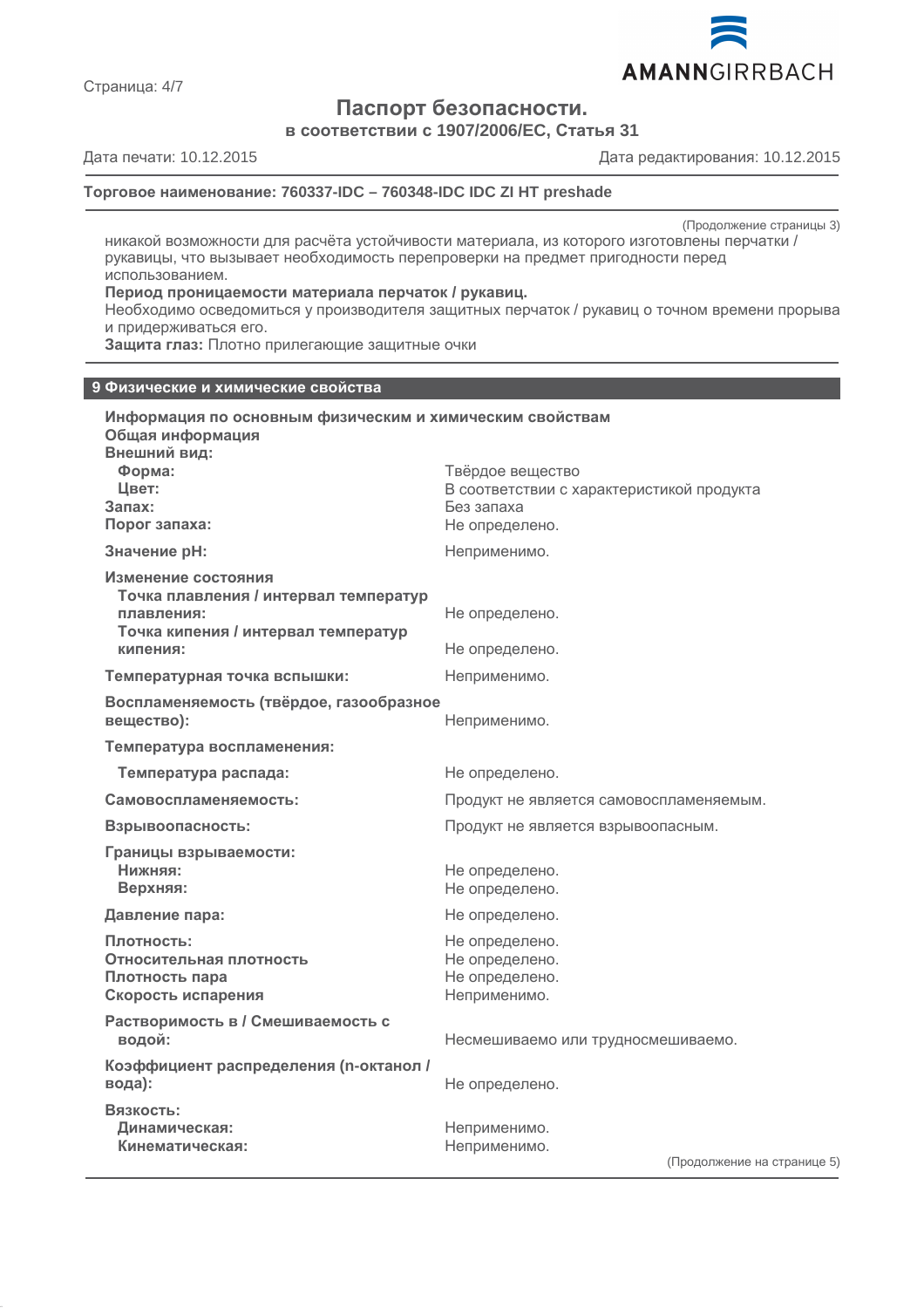

Страница: 5/7

# **Паспорт безопасности.**

**в соответствии с 1907/2006/EC, Статья 31**

Дата печати: 10.12.2015 Дата редактирования: 10.12.2015

# **Торговое наименование: 760337-IDC – 760348-IDC IDC ZI HT preshade**

(Продолжение страницы 4) **Другая информация** Отсутствует какая-либо соответствующая информация.

#### **10 Стабильность и реакционная способность**

**Реакционная способность** Отсутствует какая-либо соответствующая информация. **Химическая стабильность**

**Термический распад / условия, которых следует избегать:**

При использовании в соответствии с предписаниями не происходит никакого распада.

**Возможность опасных реакций** Неизвестно ни о каких опасных реакциях.

**Условия, вызывающие опасные изменения**

Отсутствует какая-либо соответствующая информация.

**Несовместимые материалы:** Отсутствует какая-либо соответствующая информация.

**Опасные продукты распада:** Незвестно ни о каких опасных продуктах распада.

# **11 Данные по токсикологии**

**Информация по токсикологическому воздействию**

**Острая токсичность:**

**Первичное раздражающее воздействие:**

**на кожу:** Нет раздражающего воздействия.

**на глаза:** Раздражающее воздействие.

**Сенсибилизация:**

Неизвестно о наличии сенсибилизирующего воздействия.

Сенсибилизация возможна посредством вдыхания.

# **12 Экологическая информация**

**Токсичность**

**Акватоксичность:** Отсутствует какая-либо соответствующая информация.

**Стойкость и склонность к деградации** Отсутствует какая-либо соответствующая информация. **Поведение в экологических системах:**

**Биоаккумулятивный потенциал** Отсутствует какая-либо соответствующая информация.

**Подвижность в грунте** Отсутствует какая-либо соответствующая информация.

#### **Дополнительные экологические указания:**

**Общие указания:**

Класс вредности для воды 1 (Само-классификация): немного вредно для воды Не допускать попадания продукта в грунтовые воды, водоёмы или в канализационную систему в неразбавленном виде или в больших количествах.

**Результаты оценки PBT (устойчивое биоаккумулятивное токсическое вещество) и vPvB (очень устойчивое биоаккумулятивное вещество)**

**PBT:** Неприменимо.

**vPvB:** Неприменимо.

**Другие вредные эффекты** Отсутствует какая-либо соответствующая информация.

#### **13 Указания по утилизации**

# **Методы обработки отходов**

**Рекомендация:**

Утилизация совместно с бытовыми отходами недопустима. Не допускать попадания в канализацию. **Европейский список отходов**

Утилизировать содержимое / тару в соответствии с местными / региональными / национальными / международными предписаниями.

(Продолжение на странице 6)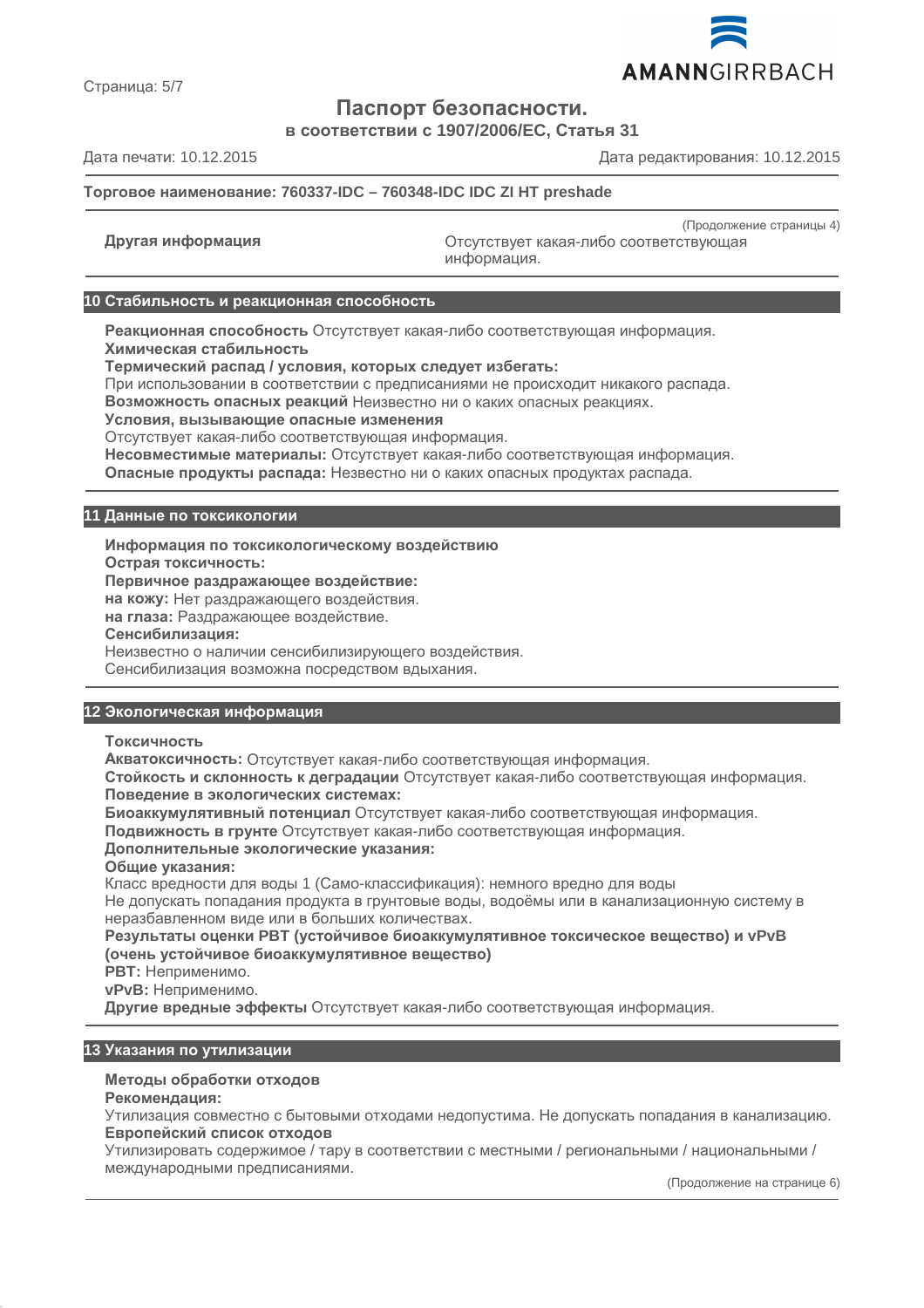

Страница: 6/7

**Паспорт безопасности.**

**в соответствии с 1907/2006/EC, Статья 31**

Дата печати: 10.12.2015 Дата редактирования: 10.12.2015

# **Торговое наименование: 760337-IDC – 760348-IDC IDC ZI HT preshade**

(Продолжение страницы 5)

# **Неочищенные упаковки: Рекомендация:**

Утилизация должна быть осуществлена в соответствии с предписаниями компетентных служб.

# **14 Информация по транспорту**

| <b>Homep UN</b>                           |              |  |
|-------------------------------------------|--------------|--|
| ADR, ADN, IMDG, IATA                      | отпадает     |  |
| Собственное транспортное наименование ООН |              |  |
| ADR, ADN, IMDG, IATA                      | отпадает     |  |
| классов опасности транспорта              |              |  |
| ADR, ADN, IMDG, IATA                      |              |  |
| Класс                                     | отпадает     |  |
| Группа упаковки                           |              |  |
| <b>ADR, IMDG, IATA</b>                    | отпадает     |  |
| Экологические риски:                      |              |  |
| Загрязнитель морской среды:               | Нет          |  |
| Особые меры предосторожности для          |              |  |
| пользователей                             | Неприменимо. |  |
| Транспортировка навалом в соответствии с  |              |  |
| Приложением II MARPOL73/78                |              |  |
| (Международная конвенция по               |              |  |
| предотвращению загрязнения вод с судов) и |              |  |
| IBC Code (Международный кодекс перевозок  |              |  |
| опасных химических грузов наливом)        | Неприменимо. |  |
| <b>UN "Model Regulation":</b>             | отпадает     |  |

# **15 Предписания**

**Нормы безопасности, правила охраны труда и экологические нормативы или стандарты, действующие для вещества или смеси Элементы маркировки в соответствии с СГС** отпадает **Пиктограммы, обозначающие опасности** отпадает **Сигнальное слово** отпадает **Предупреждения об опасности** отпадает **Оценка химической безопасности:** Оценка химической безопасности не проведена.

# **16 Прочая информация:**

Данные опираются на актуальные знания, однако они не являются гарантией каких-либо конкретных свойств продукта и не устанавливают никаких действующих с юридической точки зрения договорных отношений.

# **Отдел, выдающий паспорт данных:**

ADEEGO GmbH Wildsteig 4A D-42113 Wuppertal Tel. +49 (0) 202 2575700 Fax. +49 (0) 202 2575701 Email: mail@adeego.de www.adeego.de **Контактная информация:** Dr. Axel Deeg

#### **Аббревиатуры и акронимы:**

ADR: Accord européen sur le transport des marchandises dangereuses par Route (European Agreement concerning the International Carriage of Dangerous Goods by Road)

(Продолжение на странице 7)